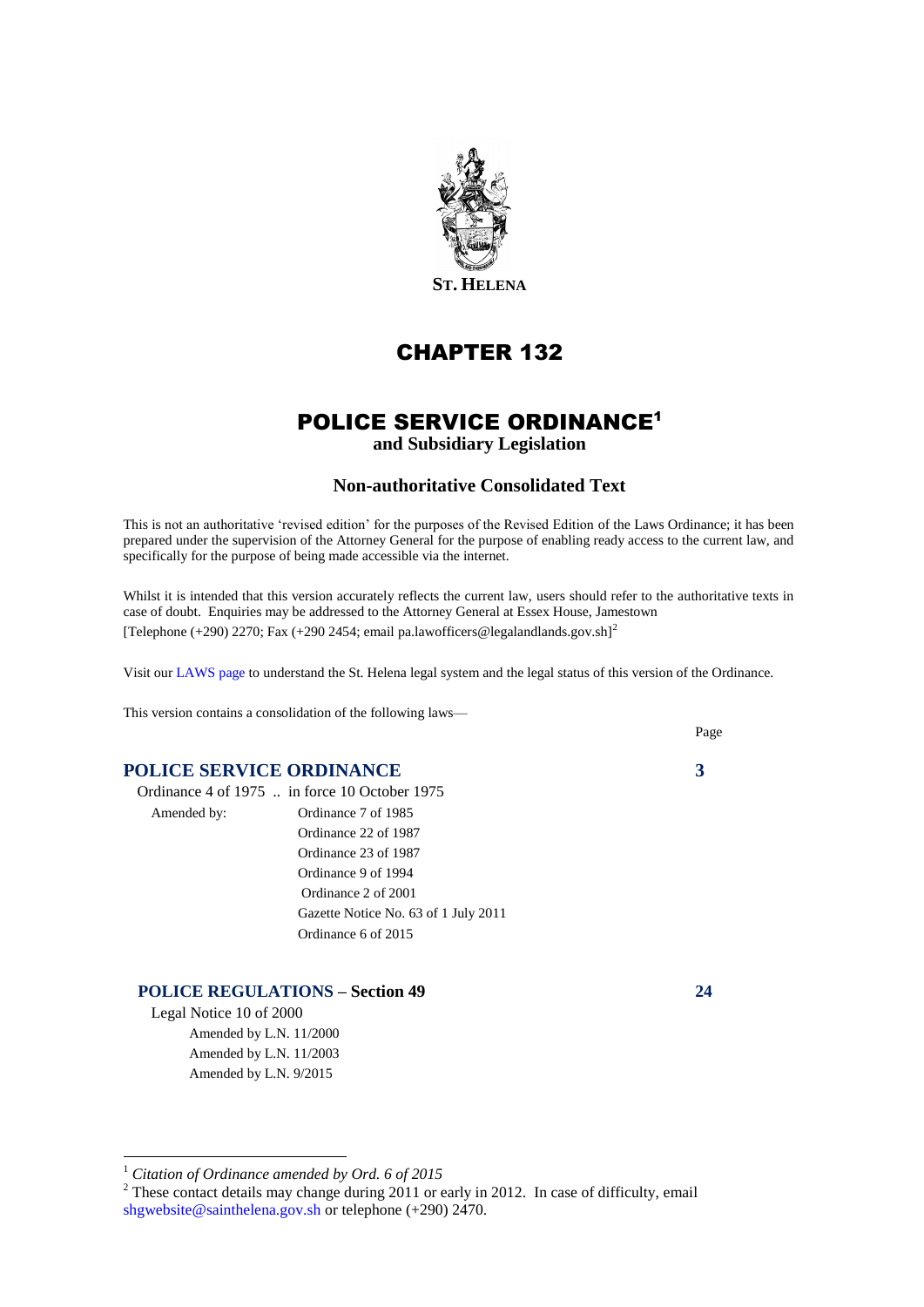| <b>CAP. 132</b>                                     | Police Service                                        |    |  |
|-----------------------------------------------------|-------------------------------------------------------|----|--|
| <b>POLICE (DISCIPLINE) REGULATIONS - Section 49</b> |                                                       | 41 |  |
| Legal Notice 17 of 1976                             |                                                       |    |  |
| Amended by L.N. 10/2000                             |                                                       |    |  |
| Amended by L.N. 9/2015                              |                                                       |    |  |
|                                                     |                                                       |    |  |
|                                                     |                                                       |    |  |
|                                                     | <b>COLONIAL POLICE LONG SERVICE MEDAL REGULATIONS</b> | 44 |  |
| Legal Notice 1 of 1973                              |                                                       |    |  |
| Amended by L.N. 9 of 2015                           |                                                       |    |  |
|                                                     |                                                       |    |  |
|                                                     |                                                       |    |  |

**LAWS OF ST. HELENA**

#### **COLONIAL SPECIAL CONSTABULARY MEDAL REGULATIONS 46**

Legal Notice 25 of 1957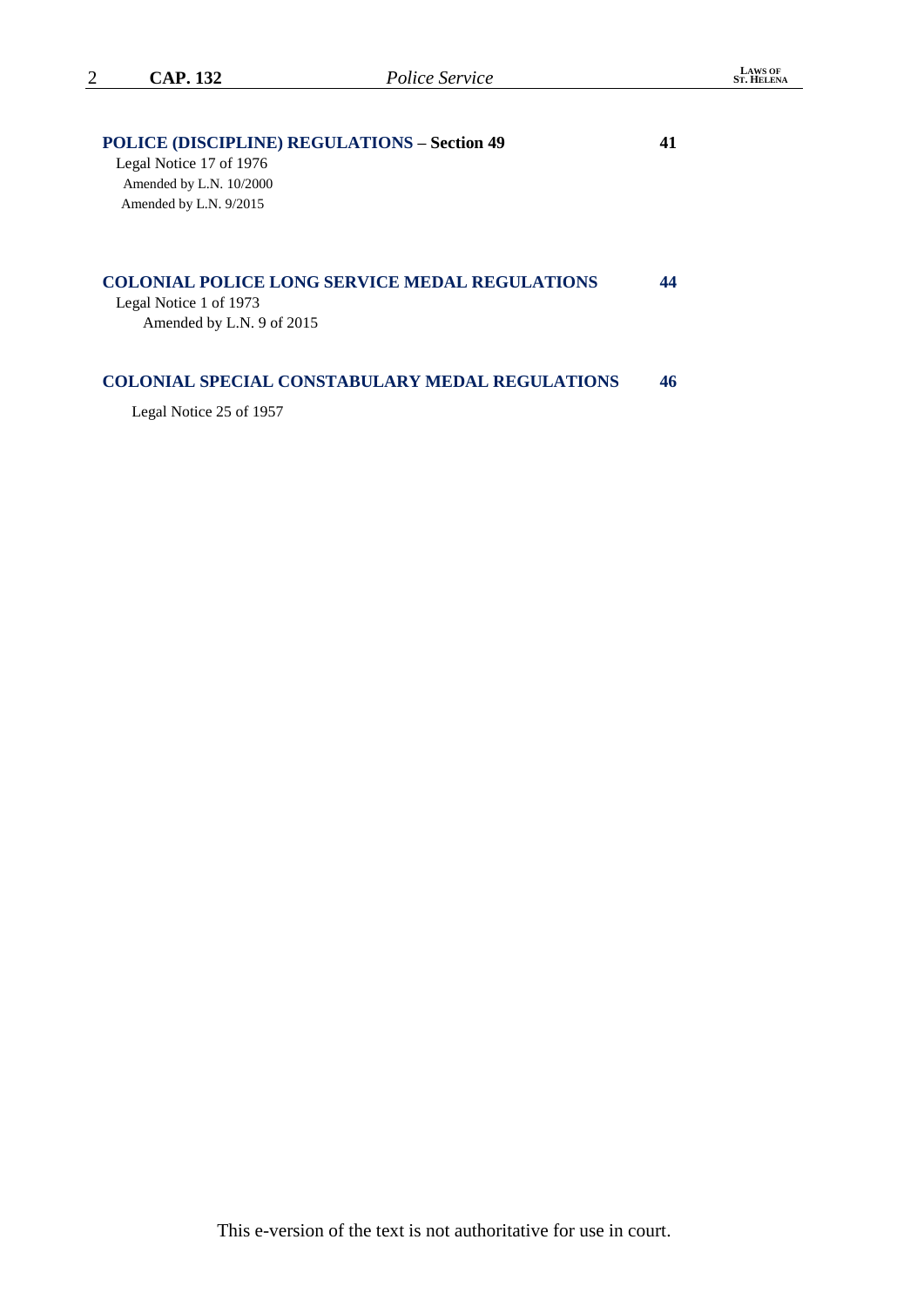# **CHAPTER 132**

## **POLICE SERVICE ORDINANCE**

### ARRANGEMENT OF SECTIONS

#### PART I **PRELIMINARY**

#### **SECTION**

- 1. Short title
- 2. Interpretation
- 3. Continuance of service

## PART II

## CONSTITUTION AND APPOINTMENTS

- 4. Constitution and maintenance of Service
- 5. Appointment of Chief of Police
- 6. Appointment of Acting Chief of Police
- 7. Power of Chief of Police to delegate authority
- 8. Affirmation on appointment
- 9. Requisites for appointment
- 10.Probation and term of service
- 11.Dismissal during probation
- 12.Discharge or dismissal from Service

13.Warrant Card

- 14.Training of members of Service
- 15.Uniform, clothing and equipment

16.Status of members of Service

17.Every Police Officer to be a constable

18.General powers of Police Officers

- 19.Liability for service on Ascension Island
- 20.Motor vehicles for use by Service

#### PART III

#### RECRUITMENT OF SPECIAL CONSTABLES

- 21.Engagement of special constables
- 22.Powers of special constables
- 23.Clothing etc. of special constables
- 24.Neglect, etc. by special constables
- 25.Termination of services of special constables

#### PART IV

#### DUTIES AND POWERS OF MEMBERS OF THE SERVICE

26.Duties of the Service

27.*Repealed by Ord. 22 of 1987*

28.Power of searching persons on or about ships or aircraft

29.Chief of Police may designate detention centres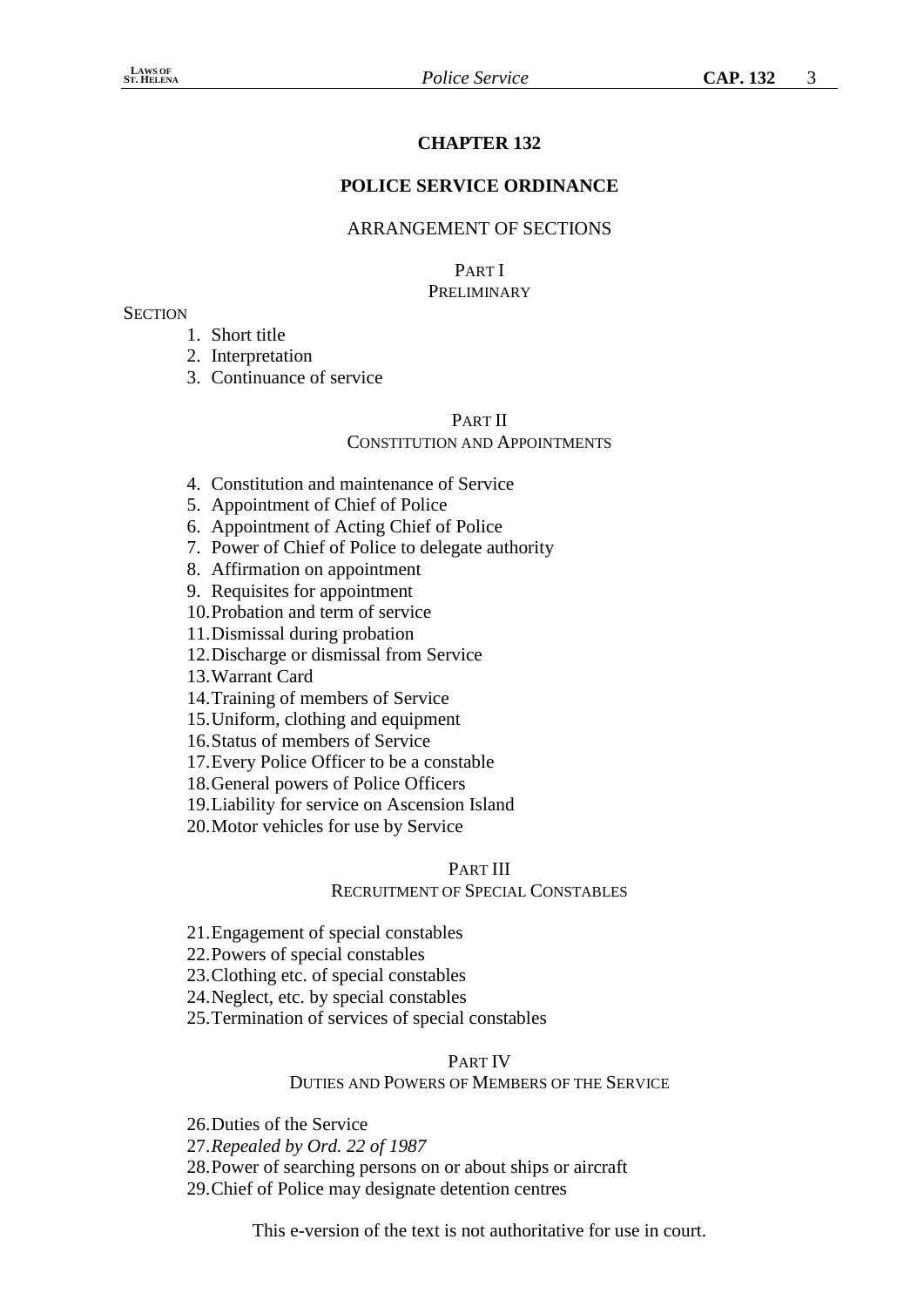- 30.Police protection by Justices' Warrant
- 31.Summonses
- 32.Proof of service of process
- 33.Dispersal of assembly and offences relating thereto
- 34.Power to prevent congestion in public place
- 35.Power to control traffic
- 36.Power to regulate traffic
- 36A. Removal of motor vehicle
- 37.Assaulting police officer, obstruction, etc

#### PART V

# DISPOSAL OF STOLEN OR UNCLAIMED PROPERTY

# IN CUSTODY OF POLICE

- 38.Disposition or detention of property alleged to be stolen etc
- 39.Power to detain and sell unclaimed property
- 40.Advertisement of property to be sold
- 41.Effect of other law

#### PART VI

RECORDING, MANAGEMENT AND INVESTIGATION OF COMPLAINTS AGAINST POLICE OFFICERS

42.Inciting rioting in Service

43.Police officers to obey lawful orders

43A. Complaints register

44. Hearing and determination of charge or complaint in disciplinary proceedings

44A.Verbal Warning (Stage One)

44B. Written Warning (Stage Two)

44C. Final Written Warning (Stage Three)

44D. Dismissal with Notice

- 44E. Dismissal without Notice
- 44F. Referral of complaint

45.Appeals to the Governor

46.Collection of fines by stoppages

47.Suspension from duty

48.Members of Service to return arms and equipment

#### PART VII

#### **MISCELLANEOUS**

49.Power to make regulations

50.Right of officer to prosecute police cases

51.Rewards and gratuities

52.Powers of Chief of Police to make standing orders

53.Power to take finger-prints, photographs, etc.

54.Member of Service not to engage in private business

55.Members of Service not to be members of political society or union

56.Causing disaffection among members of Service

57.Offence of making false report of commission of offence, etc

58.Impersonation etc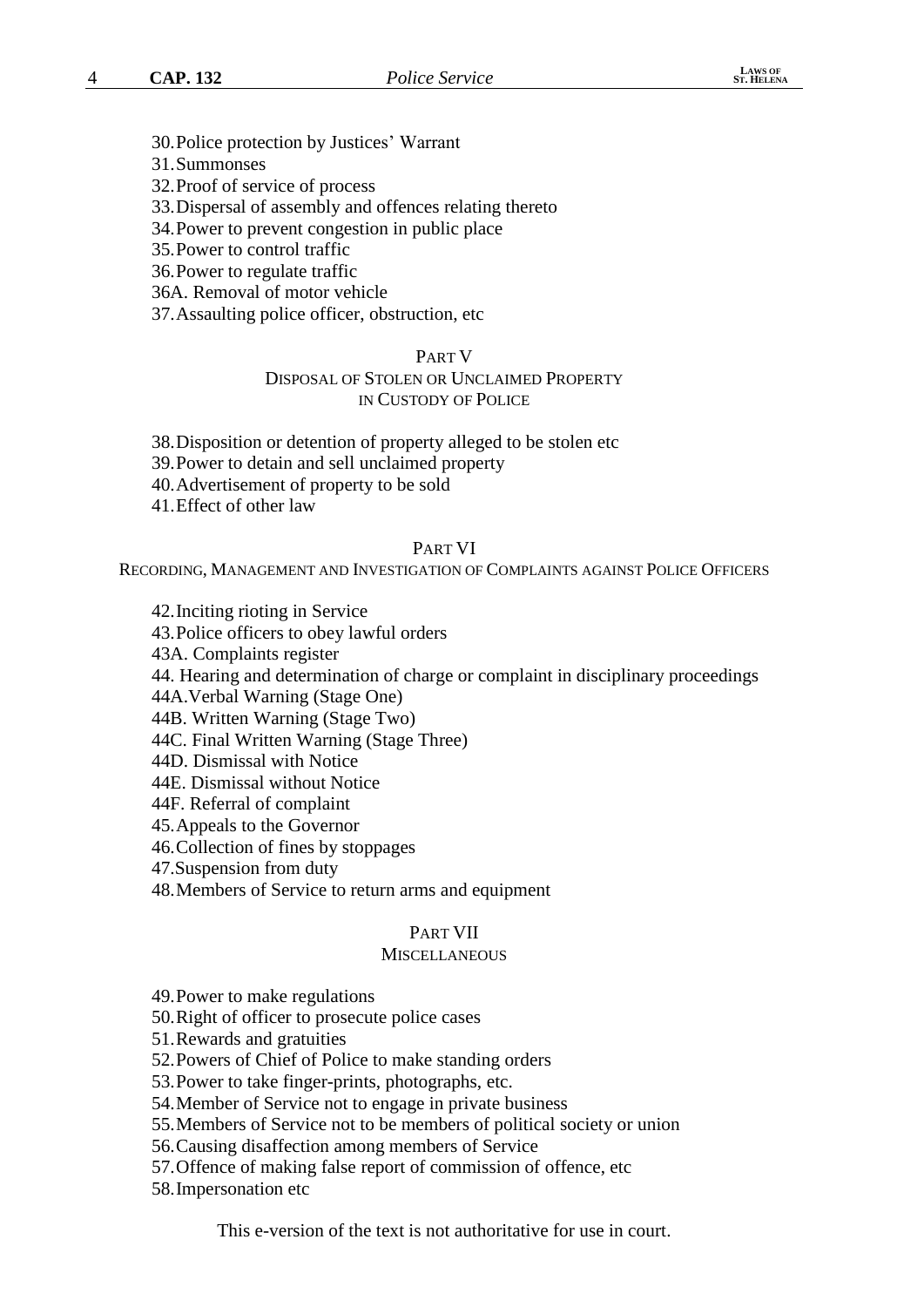59.Non-exemption from ordinary course of law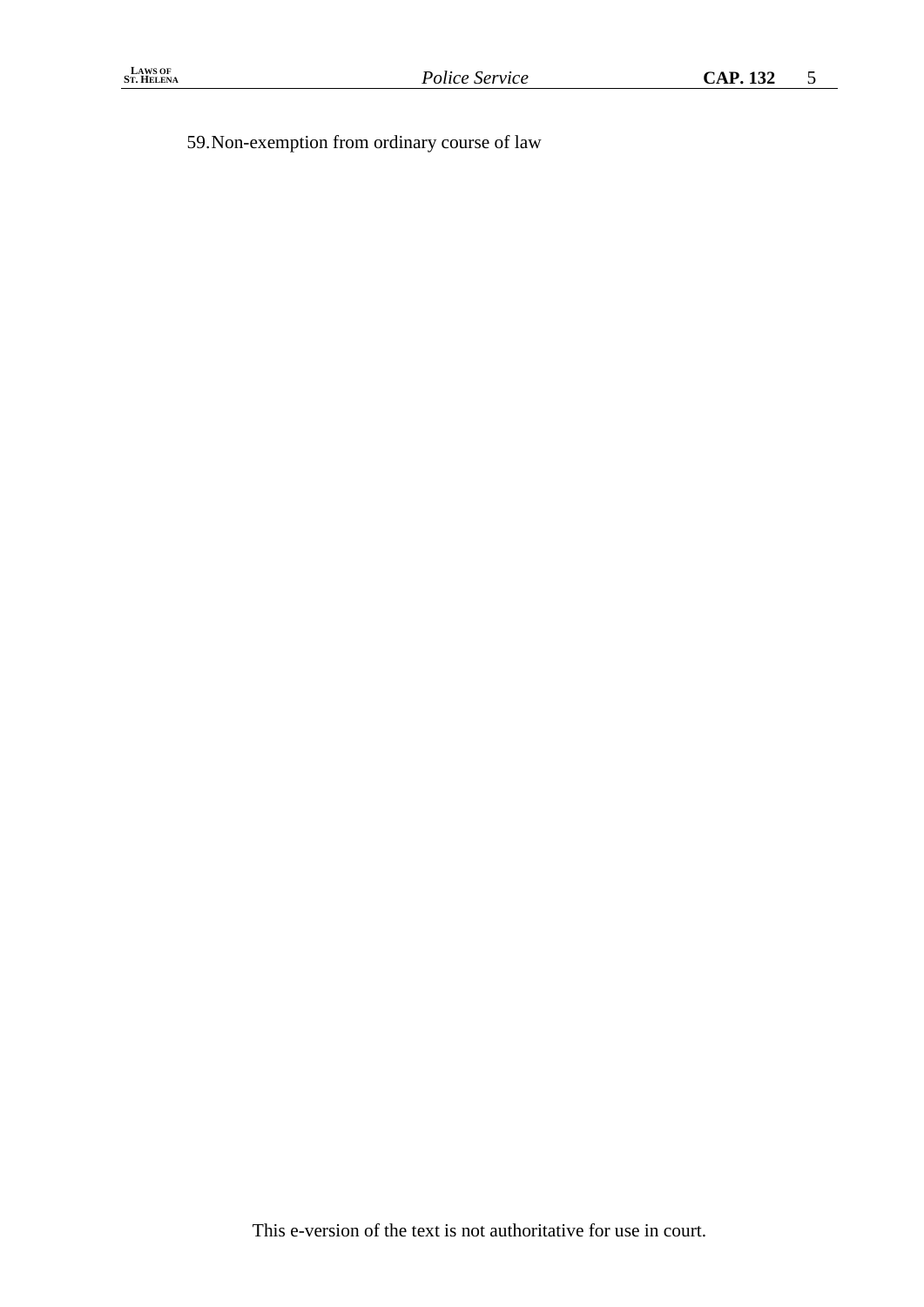# **CHAPTER 132**

# **POLICE SERVICE ORDINANCE**

*(Ordinances 4 of 1975, 7 of 1985, 22 of 1987, 23 of 1987, 9 of 1994, 2 of 2001, Gazette Notice 63 of 1 July 2011 and Ordinance 6 of 2015)*

AN ORDINANCE TO MAKE PROVISION FOR THE POLICE SERVICE IN ST. HELENA<sup>3</sup>.

#### **Commencement**

*[10 October 1975]*

#### PART I PRELIMINARY

#### **Short title**

**1.** 4 This Ordinance may be cited as the Police Service Ordinance.

#### **Interpretation**

**2. (1)** In this Ordinance, unless the context otherwise requires—

"Chief of Police<sup>5</sup>" means the officer appointed under section 5 of this Ordinance to command the Service<sup>6</sup>;

**"constable"** means a police officer below the rank of sergeant but excluding a police cadet; **"Force"**<sup>7</sup> …

**"function"** includes powers and duties;

**"Gazetted Police Officer"**<sup>8</sup> …

**"Justice"** means a Justice of the Peace or Magistrate;

"**police cadet**"<sup>9</sup> means a member of the Service who has not attained the age of eighteen years;

**"police officer"**<sup>10</sup> includes any member of the Service having the powers of a constable, and includes a special constable, where the context so admits, but does not include a police cadet;

**"Police Welfare Fund"** means the fund established under section 51(3);

**"public place"** includes any highway and any other premises or place to which at the material time the public have or are permitted to have access, whether on payment or otherwise;

**"Senior Police Officer"**<sup>11</sup> means any police officer of and above the rank of Chief Inspector; **"Service"**<sup>12</sup> means the St Helena Police Service for which provision is made in this Ordinance.

<sup>33</sup> *Long title amended by Ord. 6 of 2015*

<sup>44</sup> *Section 1 amended by Ord. 6 of 2015*

<sup>5</sup> *Gazette Notice No. 63 of 1 July 2011: Title changed to Director of Police*

<sup>6</sup> *Definition of "Chief of Police" amended by section 3 of Ord. 6 of 2015*

<sup>7</sup> *Definition of "Force" repealed by Ord. 6 of 2015*

<sup>8</sup> *Definition of "Gazetted Police Officer" repealed by Ord. 6 of 2015*

<sup>9</sup> *Definition of "police cadet" amended by section 3 of Ord. 6 of 2015*

<sup>10</sup> *Definition of "police officer" amended by Ord. 6 of 2015*

<sup>11</sup> *Definition of "Senior Police Officer" inserted by Ord. 6 of 2015*

<sup>12</sup> *Definition of "Service" inserted by Ord. 6 of 2015*

This e-version of the text is not authoritative for use in court.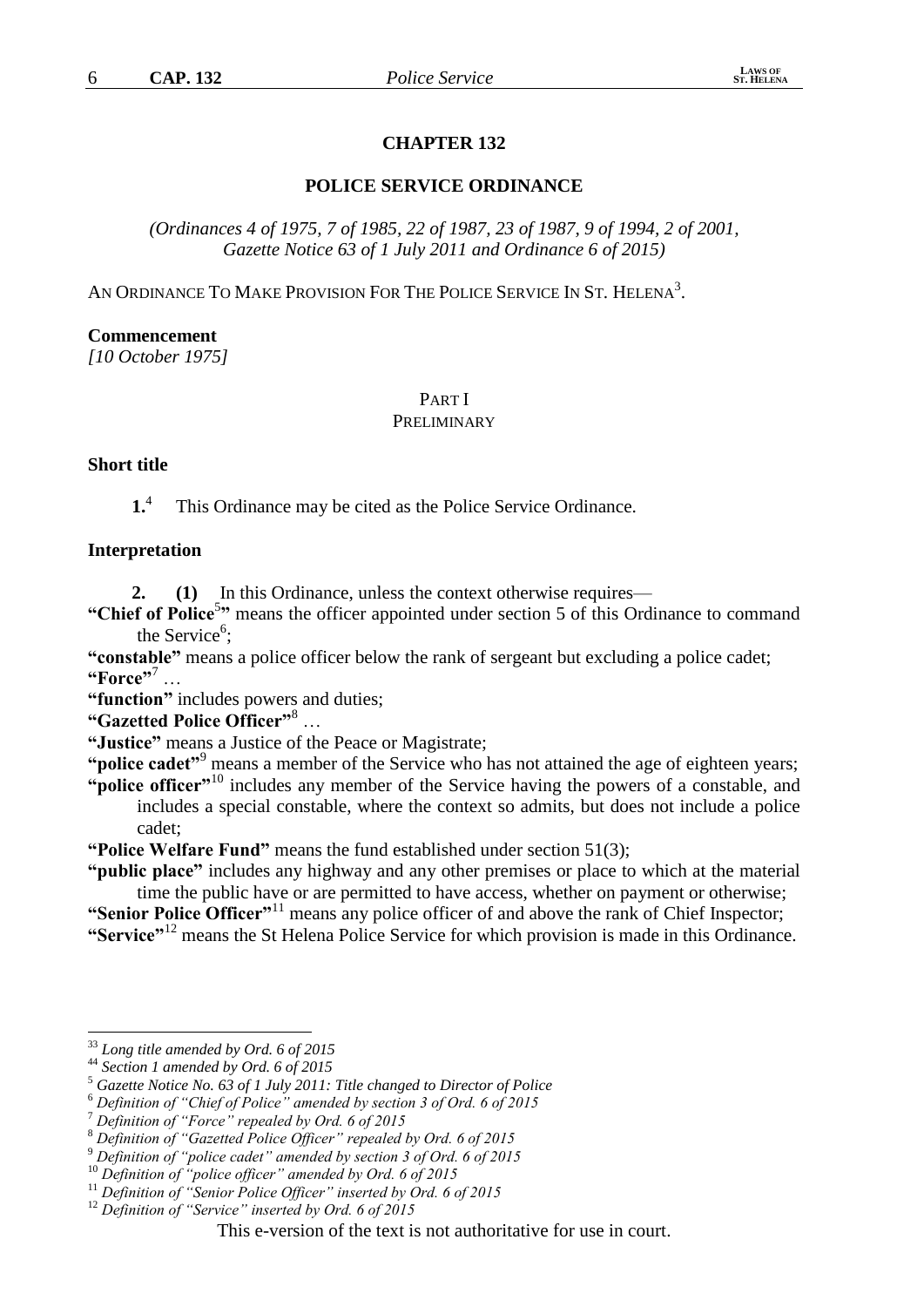**(2)**<sup>13</sup> Any reference to Assistant Superintendent or above in any St Helena or Ascension Island Ordinance should be construed as a reference to Senior Police Officer.

# **Continuance of service**

**3.**<sup>14</sup> Any person who, on the date of the commencement of this Ordinance, is serving in the Service of St. Helena shall be deemed to be employed under the provisions of this Ordinance without any break in his service as a police officer.

#### PART II CONSTITUTION AND APPOINTMENTS

# **Constitution and maintenance of Service**

**4.**<sup>15</sup> **(1)** The Service shall be constituted and maintained in accordance with the provisions of this Ordinance and with Headquarters in St. Helena.

**(2)** The Service shall consist of a Chief of Police, and as many other police officers and police cadets as the Governor may from time to time appoint.

**(3)** The costs and expenses of constituting and of maintaining the Service shall be charged on the general revenues of St. Helena to such amounts and in such proportions as may from time to time by annual vote or otherwise be voted by the Legislative Council or be granted by other lawful authority.

# **Appointment of Chief of Police**

**5.**<sup>16</sup> The Governor shall appoint some fit and proper person to be Chief of Police, who, subject to the general order of the Governor, shall have the sole command of the Service and shall be responsible to the Governor for the proper expenditure and use of all public funds and property specially appropriated by the Legislative Council for the service thereof.

# **Appointment of Acting Chief of Police**

**6.**<sup>17</sup> The Governor may appoint a member of the Service as the Acting Chief of Police as required and to have the same powers as the Chief of Police when performing that function.

## **Power of Chief of Police to delegate authority**

**7.**<sup>18</sup> **(1)** Where by any law, the Chief of Police is designated by rank to perform functions, he may, subject to the approval of the Governor, and unless by law he is expressly prohibited from so doing, depute any member of the Service by name to perform such functions on his behalf (except this power of delegation) and subject to such conditions, exceptions, and qualifications as the Governor may direct and thereupon, or from the date specified by the Chief of Police, the person deputed shall perform such functions subject as aforesaid.

<sup>13</sup> *Section 2(2) inserted by Ord. 6 of 2015*

<sup>14</sup> *Section 3 amended by section 3 of Ord. 6 of 2015*

<sup>15</sup> *Section 4 amended by section 3 of Ord. 6 of 2015*

<sup>16</sup> *Section 5 amended by Ord. 6 of 2015*

<sup>17</sup> *Section 6 substituted by Ord. 6 of 2015*

<sup>18</sup> *Section 7 amended by Ord. 6 of 2015*

This e-version of the text is not authoritative for use in court.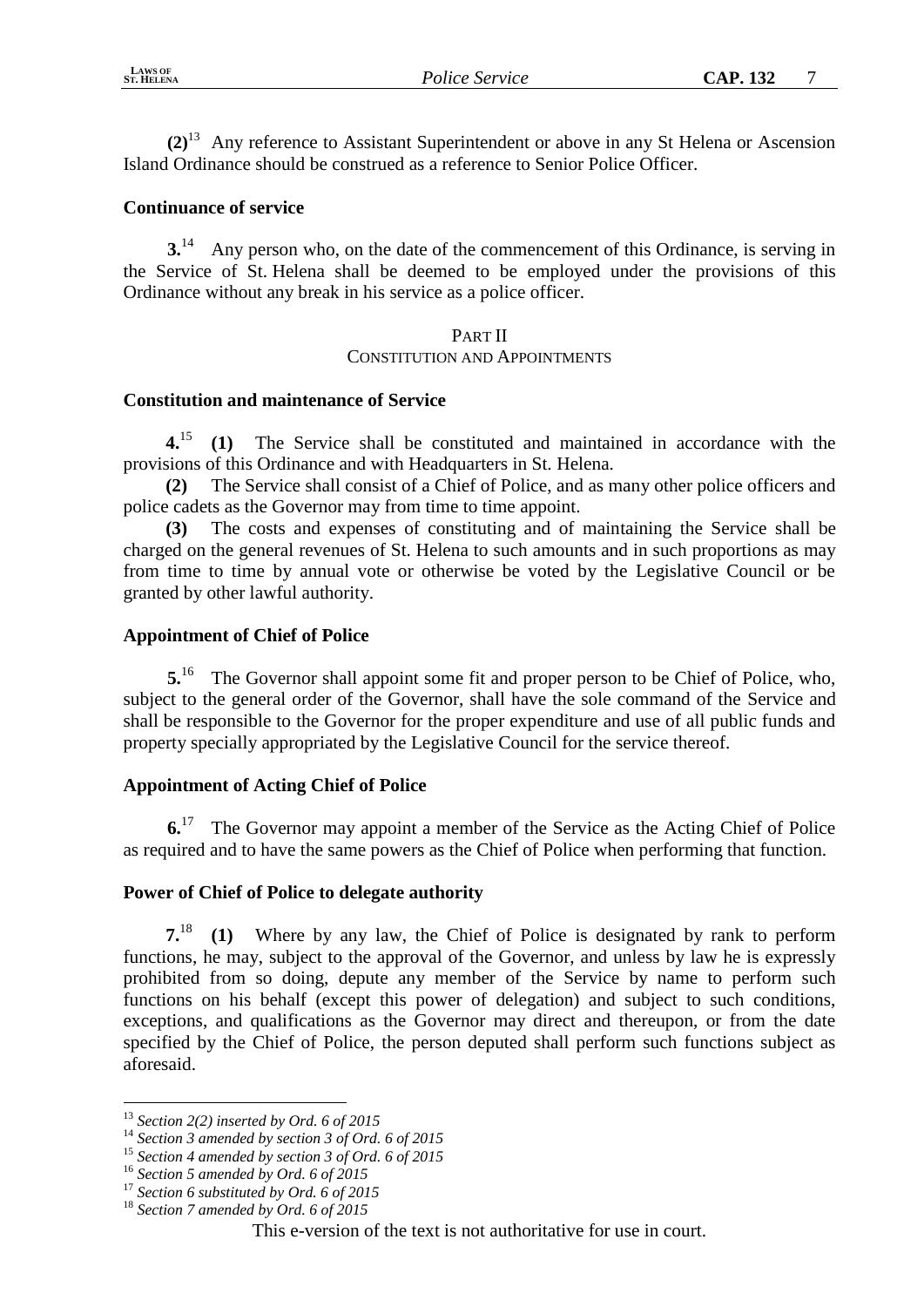**(2)** …

#### **Affirmation on appointment**

**8.**<sup>19</sup> A person appointed to a post in the Service under this Ordinance shall not be capable of holding the said office until he takes and subscribes an affirmation as set out in Form I of the Schedule to this Ordinance.

#### **Requisites for appointment**

- **9.**<sup>20</sup> A person shall not be appointed to the Service unless he is of good character and—
- *(a)* in the case of police cadets, is above the age of 16 years; or
- *(b)* in the case of all other officers, is above the age of 18 years.

#### **Probation and term of service**

**10.**<sup>21</sup> **(1)** Every member of the Service shall on appointment by the Governor serve a period of two years on probation or such longer or shorter period as may be required by the Governor.

- **(2)** Subject to the provisions of sections 11 and 12—
- *(a)* any member of the Service may continue to serve in the Service until he has attained the age of sixty years; and
- *(b)* on reaching the age of sixty years, he may apply for continuance of his service beyond that age.

**(3)** An application made under subsection (2)*(b)* may be granted by the Governor only if such continuance is recommended by the Chief of Police:

Provided that the continuance so granted shall not exceed five years.

**(4)** Any reference in the foregoing provisions of this section to a period of probation shall not apply to a police officer whose first appointment in the Service was that of a Senior Police Officer, without prejudice however to the terms upon which that officer was appointed.

## **Dismissal during probation**

**11.** During the period of probation, the services of any constable or police cadet may be dispensed with at any time if the Chief of Police with the concurrence of the Governor considers that he is not fitted, physically or mentally, to perform the duties of his office or that he is not likely to become an efficient and well-conducted police officer; if at the end of the period his services have not been dispensed with, he shall be confirmed in his appointment.

## **Discharge or dismissal from Service**

**12.**<sup>22</sup> Any member of the Service below the rank of Senior Police Officer may at any time during the period of his employment in the Service—

- *(a)* be discharged, when he—
	- (i) has been pronounced by a medical officer to be physically or mentally unfit for further service; or

<sup>19</sup> *Section 8 amended by section 3 of Ord. 6 of 2015*

<sup>20</sup> *Section 9 substituted by Ord. 6 of 2015*

<sup>21</sup> *Section 10 amended by Ord. 6 of 2015*

<sup>22</sup> *Section 12 amended by Ord. 6 of 2015*

This e-version of the text is not authoritative for use in court.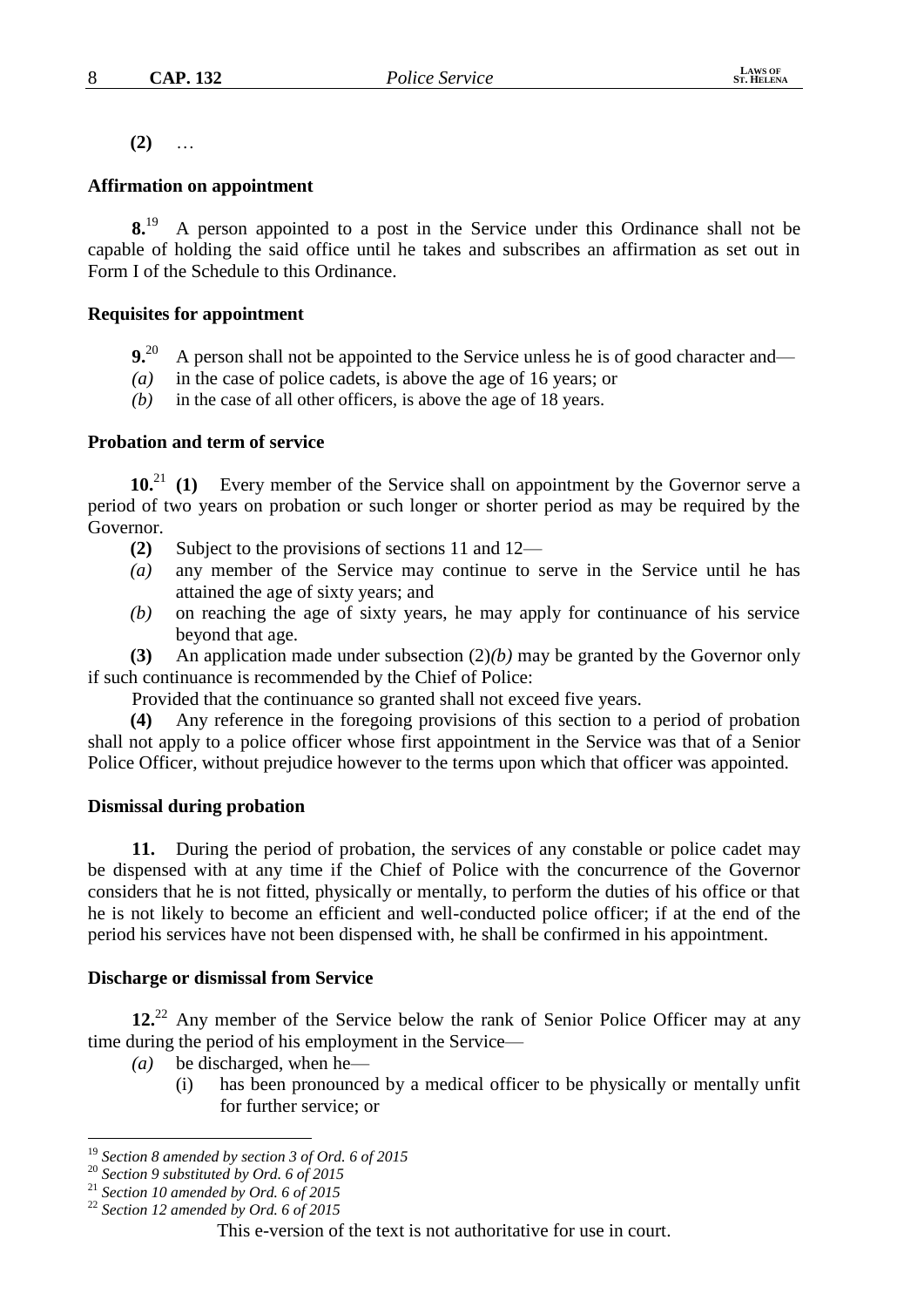- (ii) has been generally inefficient in the discharge of his duties and it is in the public interest that he should cease to perform his duties as a police officer; or
- (iii) has applied for his discharge, or has been permitted by the Chief of Police to resign;
- *(b)* be dismissed—
	- (i) when offending against the provisions of this Ordinance; or
	- (ii) if he has been convicted of any criminal offence before any court of law exercising criminal jurisdiction whether within or outside St. Helena.

## **Warrant card**

**13.** A warrant card shall be issued to every police officer and shall be evidence of his appointment under this Ordinance.

## **Training of members of Service**

**14.**<sup>23</sup> All members of the Service shall undergo such training courses within or outside St. Helena as the Governor may from time to time direct.

# **Uniform, clothing and equipment**

**15.**<sup>24</sup> Every member of the Service shall be issued with such articles of uniform, clothing and equipment as may be necessary for the effectual discharge of his duties; such articles shall be kept and used in accordance with police regulations.

## **Status of members of Service**

**16.**<sup>25</sup> Every person for the time being serving in the Service shall be deemed a member of the Service and shall have and enjoy all the rights, privileges, powers, authorities and immunities conferred on a member of the Service by any law which is now in force or may hereafter be enacted.

## **Every Police Officer to be a constable**

**17.** Every police officer shall have all such rights, powers, authorities, privileges and immunities and be liable to all such duties and responsibilities, as any constable duly appointed now has or is subject or liable to, either at common law or by virtue of any law which now is or may hereafter be in force in St. Helena.

# **General powers of Police Officers**

**18.** Where by any law, powers are conferred upon police officers of a certain rank, such powers may lawfully be exercised by police officers of any higher rank.

# **Liability for service on Ascension Island**

<sup>&</sup>lt;u>.</u> <sup>23</sup> *Section 14 amended by section 3 of Ord. 6 of 2015*

<sup>24</sup> *Section 15 amended by section 3 of Ord. 6 of 2015*

<sup>25</sup> *Section 16 amended by section 3 of Ord. 6 of 2015*

This e-version of the text is not authoritative for use in court.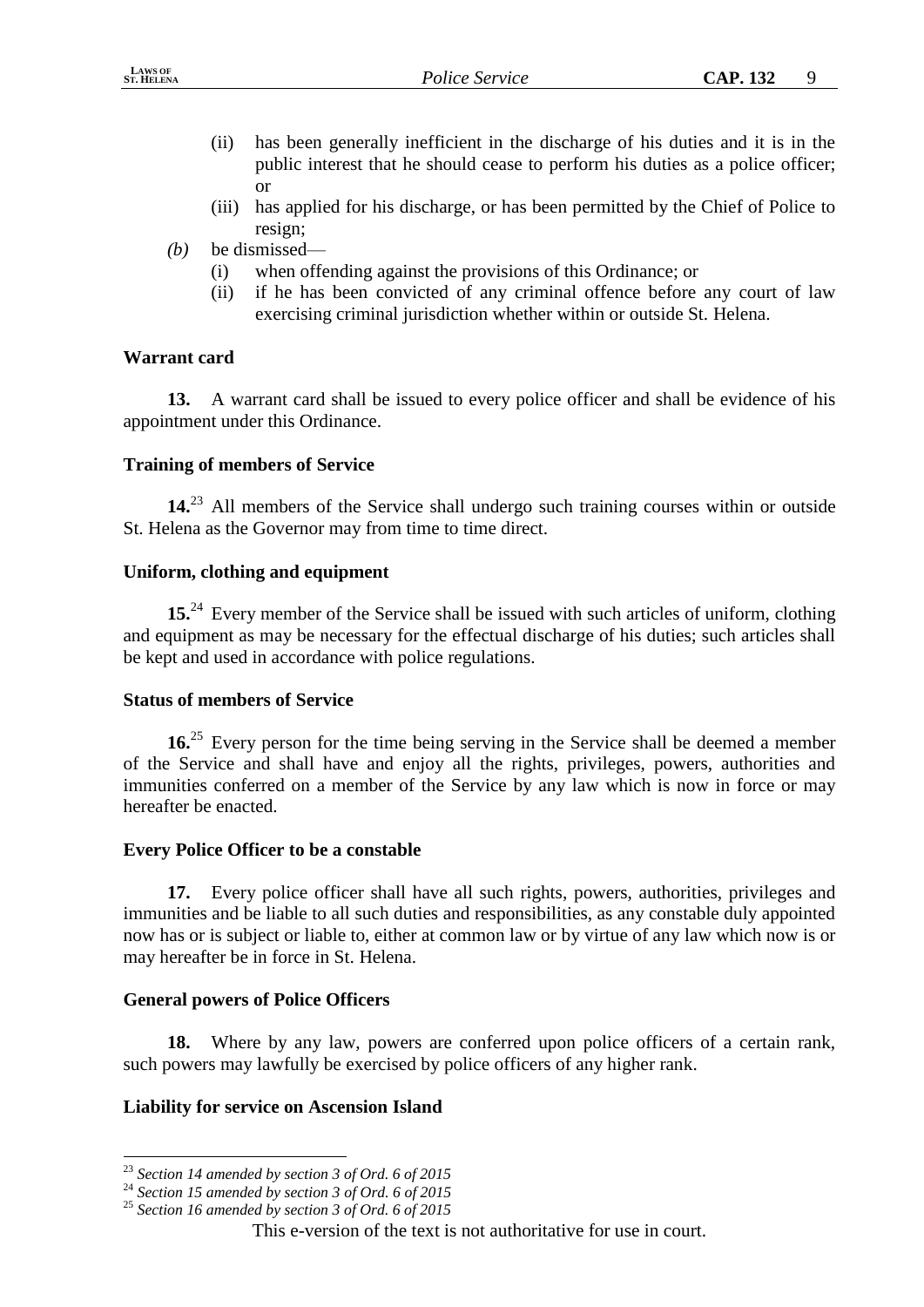**19.**<sup>26</sup> Any member of the Service who has attained the age of eighteen years may be required to serve on Ascension Island for such period as may be specified by the Chief of Police.

# **Motor vehicles for use by Service**<sup>27</sup>

**20.** There shall be provided out of funds appropriated by the Legislative Council a sufficient number of motor vehicles to be used by the Police as the exigencies of the service may require and to be distributed throughout St. Helena as the Chief of Police may direct.

# PART III

#### RECRUITMENT OF SPECIAL CONSTABLES

#### **Engagement of special constables**

**21.**<sup>28</sup> **(1)** The Chief of Police may engage men and women as special constables for full or part time employment with the Service when it is necessary to augment the regular Service for the preservation of the public peace and the prevention and detection of crime.

**(2)** The Governor may prescribe the terms and conditions of service of special constables and may prescribe different terms and conditions for different classes of special constables as may be necessary.

**(3)** The Chief of Police shall issue to each special constable on appointment a notice of appointment as set out in Form II in the Schedule to this Ordinance.

#### **Powers of special constables**

**22.**<sup>29</sup> **(1)** Every special constable shall have the same powers, privileges and protection and shall be liable to perform the same functions and shall be subject to the same penalties and be subject to the same authorities as any other member of the Service.

**(2)** Every special constable shall have such rank as may be assigned to him by the Chief of Police.

#### **Clothing etc. of special constables**

**23.** The Governor may provide at public expense for the issue to special constables of clothing and equipment for the due performance of their functions as special constables.

#### **Neglect, etc. by special constables**

 $24.30$ 

<u>.</u>

#### **Termination of services of special constables**

<sup>26</sup> *Section 19 amended by Ord. 7 of 1985*

<sup>27</sup> *Heading of section 20 substituted by Ord. 6 of 2015*

<sup>28</sup> *Section 21 amended by section 3 of Ord. 6 of 2015*

<sup>29</sup> *Section 22 amended by section 3 of Ord. 6 of 2015*

<sup>30</sup> *Section 24 repealed by Ord. 6 of 2015*

This e-version of the text is not authoritative for use in court.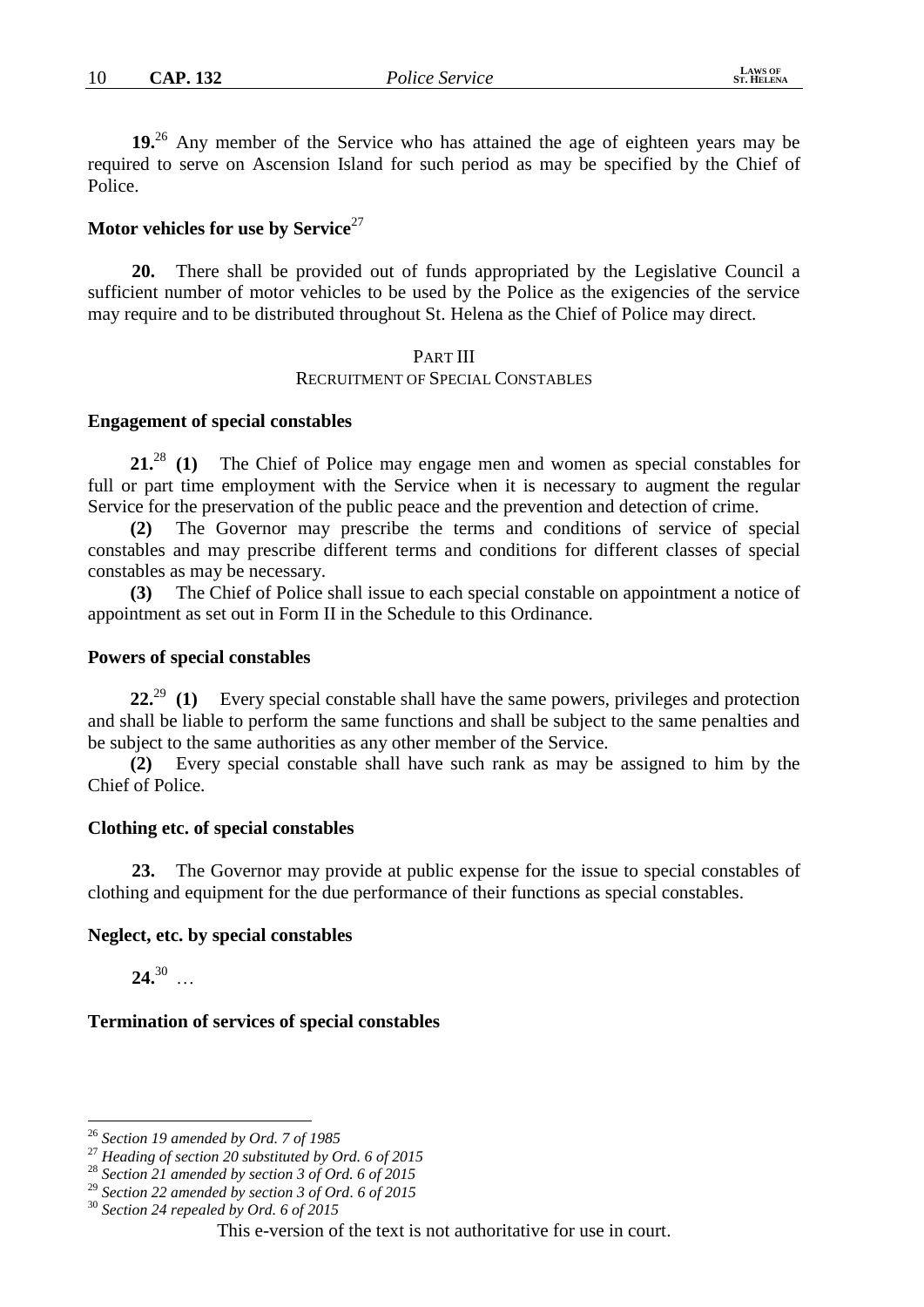**25.** The Chief of Police may terminate the services of any special constable, and shall forthwith transmit to the special constable concerned, notice thereof in writing as set out in Form III in the Schedule to this Ordinance.

# PART IV

# DUTIES AND POWERS OF MEMBERS OF THE SERVICE<sup>31</sup>

## **Duties of the Service**

**26.**<sup>32</sup> **(1)** It shall be the duty of all police officers—

- *(a)* to preserve the peace and prevent and detect crime and other offences against the law;
- *(b)* to apprehend persons found committing any offence rendering them liable to arrest without warrant, or whom they may reasonably suspect of having committed any such offence;
- *(c)* …
- *(d)* to stop, search and detain any vessel, (excluding a ship of war or having the status of a ship of war) boat, motor vehicle, cart or other conveyance in or on which there shall be reason to suspect that anything stolen or unlawfully obtained or any smuggled goods may be found, and also any person who may be reasonably suspected of having or conveying in any manner anything stolen or unlawfully obtained or any smuggled goods;
- *(e)* …
- *(f)* to execute summonses, subpoenas, warrants, commitments and other process issued by the courts;
- *(g)* to keep order in and within the precincts and in the vicinity of all courts during the sittings of such courts;
- *(h)* to deal with disturbances of the peace;
- *(i)* to assist in carrying out any revenue, excise, quarantine, immigration and aliens registration laws;
- *(j)* to act as an officer and warder of any prison;
- *(k)* to escort and guard prisoners;
- *(l)* to perform such other functions as he may be from time to time required to perform by the Governor or under any law, rule or regulation:

Provided that all searches of persons shall be carried out under relevant legislation and with strict regard to decency and where any person to be searched is a female the search shall only be carried out by another female acting as, or under the direction of, a member of the Service.

**(2)** For the performance of such duties and functions as prescribed in subsection (1), any police officer may carry arms in accordance with Police Standing Orders or any order issued by the Chief of Police or by the Governor.

**27.**<sup>33</sup> *....*

<u>.</u>

# **Power of searching persons on or about ships or aircraft**

<sup>31</sup> *Heading of Part amended by section 3 of Ord. 6 of 2015*

<sup>32</sup> *Section 26 amended by Ord. 6 of 2015*

<sup>33</sup> *Section 27 repealed by Ord. 22 of 1987*

This e-version of the text is not authoritative for use in court.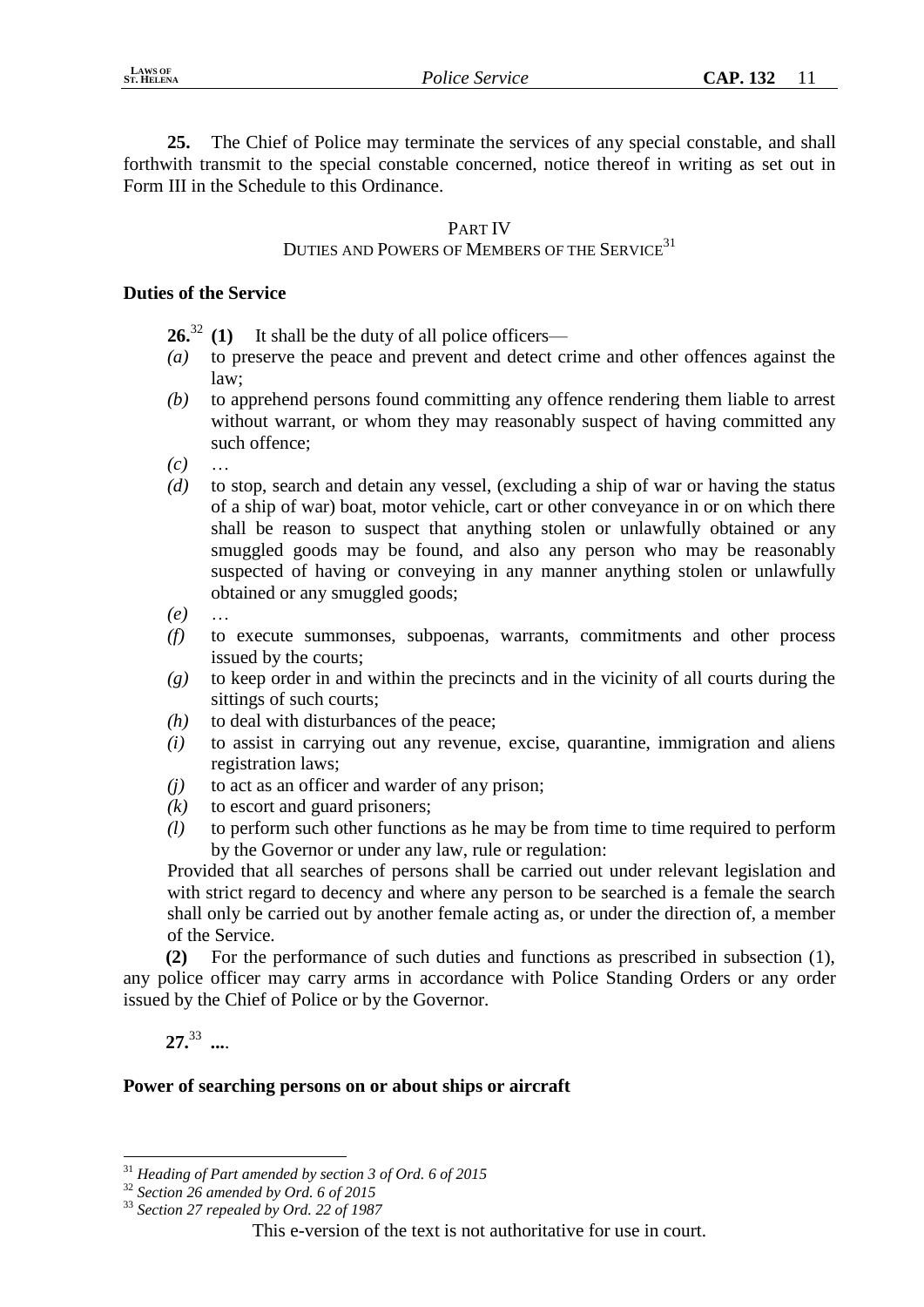28.<sup>34</sup> **(1)** Where a member of the Service has reasonable grounds to believe that any person on board or about to board any ship, (excluding a ship of war or having the status of a ship of war) boat or aircraft within the territorial waters or airspace of St. Helena or any person who has landed from any ship, boat or aircraft (whether or not such person has travelled on that ship, boat or aircraft) has any firearm or uncustomed or prohibited goods about his person he may search such person without warrant and any person may be detained for a period not exceeding six hours for the purpose of being searched.

**(2)** Any such person as is mentioned in subsection (1) who rescues, destroys or attempts to destroy any goods to prevent seizure, or obstructs any member of the Service in going, remaining or returning from on board any ship, boat or aircraft or in searching such ship, boat, aircraft or person or otherwise in the execution of his duty, is guilty of an offence for which the maximum penalty on conviction is a fine of £500 or imprisonment for a term of six months.

#### **Chief of Police may designate detention centres**

**29.**<sup>35</sup> **(1)** The Chief of Police may designate any secure place to be a detention centre for the temporary confinement of persons under arrest.

**(2)** A person under arrest may be detained in a place designated in accordance with subsection (1) until—

- *(a)* he is admitted to bail; or
- *(b)* if he is not admitted to bail—he can be brought before a Justice of the Peace to be dealt with according to law.

#### **Police protection by Justices' Warrant**

**30.**<sup>36</sup> **(1)** Where any action is brought against any member of the Service for any act done in accordance with the warrant of any Justice of the Peace, that member shall not be responsible for any irregularity in the issuing of such warrant or for any want of jurisdiction of the Justice issuing the same, but may plead the general issue and give such warrant in evidence at the trial; and upon proof that the signature thereto is the hand-writing of the person whose name appears subscribed thereto and such person was reputed to be and acted as a Justice of the Peace and that any act complained of was done in accordance with such warrant, there shall be a verdict for the said member of the Service who shall recover his costs of suit.

**(2)** It shall be the duty of any police officer, if required so to do, in the execution of any warrant to him directed, to produce the same to any person taken into custody thereunder and to permit a copy thereof to be taken by such person or on behalf of such person either at the time of arrest or at any time afterwards so long as the warrant remains in his custody.

#### **Summonses**

1

**31.**<sup>37</sup> Any summons lawfully issued by a Justice or by a Court may be served by any member of the Service at any time.

#### **Proof of service of process**

<sup>34</sup> *Section 28 amended by Ord. 6 of 2015*

<sup>35</sup> *Section 29 substituted by Ord. 9 of 1994 and amended by Ord. 6 of 2015*

<sup>36</sup> *Section 30 amended by section 3 of Ord. 6 of 2015*

<sup>37</sup> *Section 31 amended by section 3 of Ord. 6 of 2015*

This e-version of the text is not authoritative for use in court.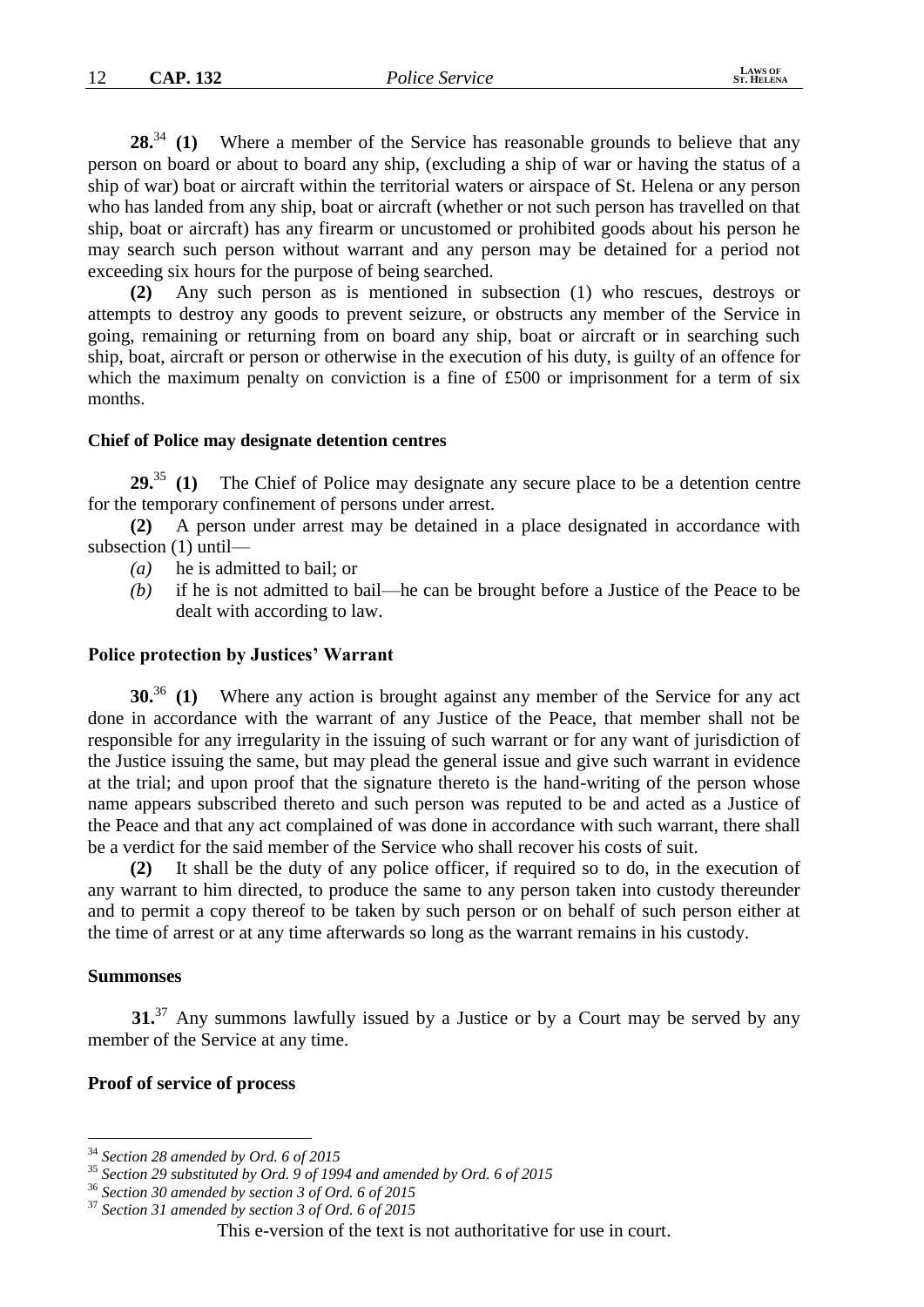**32.**<sup>38</sup> Notwithstanding anything contained in this or any other law, where any summons or other process of a Court is served by a member of the Service, the service may be proved by endorsement on the original or a copy of the summons or process under the hand of any such person effecting the service, showing the fact, mode and date of the service of such summons or process; and any such person wilfully and corruptly endorsing any false statement on the original or a copy of the summons or other process is guilty of an offence for which the maximum penalty on conviction is a fine of £500 or imprisonment for a term of six months.

## **Dispersal of assembly and offences relating thereto**

 $33.39$  …

# **Power to prevent congestion in public place**

**34.**<sup>40</sup> Any member of the Service may order any person or persons causing an obstruction in any public place or thoroughfare to remove, or cause to be removed, such obstruction and any person failing to obey such order is guilty of an offence for which the maximum penalty on conviction is a fine of £250 or imprisonment for a term of one month.

## **Power to control traffic**

**35.**<sup>41</sup> A member of the Service in uniform may control traffic, and any person disobeying any instruction or any signal, whether given orally or by hand or mechanical device, is guilty of an offence for which the maximum penalty on conviction is a fine of £250 or imprisonment for a term of one month.

## **Power to regulate traffic**

**36.**<sup>42</sup> **(1)** Whenever in the opinion of the Chief of Police, a street is liable or likely to be thronged or obstructed, he or any other member of the Service acting under his authority may—

- *(a)* direct the route to be observed by motor vehicles or carts which are in use or are being driven or propelled in or near to such streets, or by persons riding or driving any animal in or near to such streets;
- *(b)* prevent motor vehicles or carts or persons riding or driving any animal from entering such street;
- *(c)* prescribe the lane to be kept by persons riding, driving or walking in any such street;
- *(d)* generally do all that is necessary to prevent a congestion of the traffic and provide for the safety and convenience of the public.

**(2)** If any person disregards or fails to obey any reasonable order of the Chief of Police or any other member of the Service acting under his authority given with the object of carrying out the provisions of this section, he is guilty of an offence for which the maximum penalty on conviction is a fine of £250 or imprisonment for a term of one month.

<u>.</u>

<sup>38</sup> *Section 32 amended by Ord. 6 of 2015*

<sup>39</sup> *Section 33 repealed by Ord. 6 of 2015*

<sup>40</sup> *Section 34 amended by Ord. 6 of 2015*

<sup>41</sup> *Section 35 amended by Ord. 6 of 2015*

<sup>42</sup> *Section 36 amended by Ord. 6 of 2015*

This e-version of the text is not authoritative for use in court.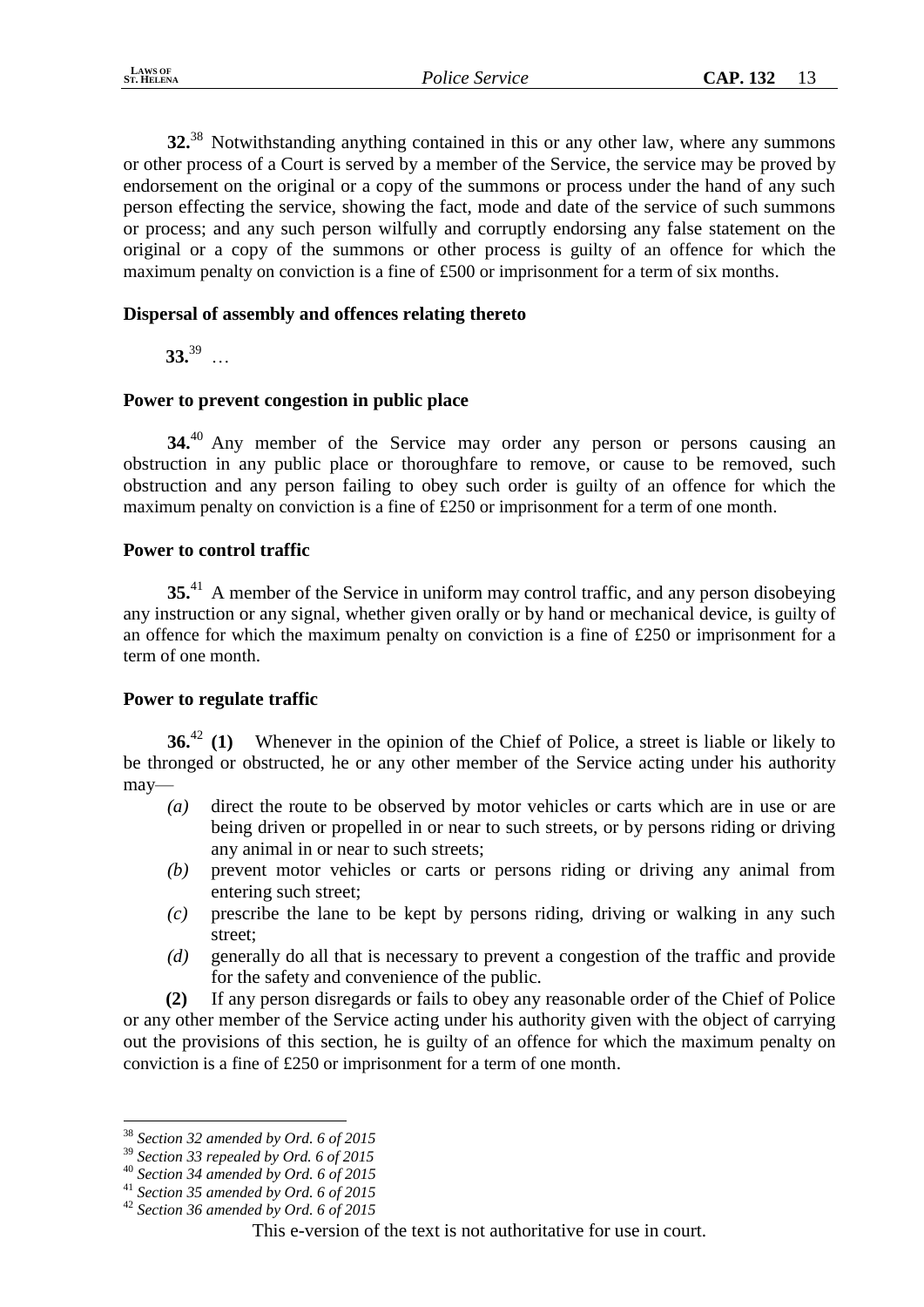#### **Removal of motor vehicle**

**36A.**<sup>43</sup> **(1)** A police officer may remove to a convenient place of safety any motor vehicle or other property found unattended in any public place, the removal of which such officer reasonably believes to be necessary or desirable—

- *(a)* for preventing the obstruction of any highway; or
- *(b)* in order to protect such vehicle (or anything therein or thereon) or property from any danger of theft or damage, whether or not such danger is an immediate one.

**(2)** Subsection (1) applies to any vehicle or property in the possession, custody or control of a person arrested as if such property had been found unattended.

#### **Assaulting police officer, obstruction, etc.**

**37.**<sup>44</sup> Any person who—

- assaults, obstructs or resists any police officer acting in the execution of his duty, or aids or incites any person so to assault, obstruct or resist; or
- *(b)* by the giving of false information with intent to defeat or delay the ends of justice, wilfully misleads or attempts to mislead any such officer,

is guilty of an offence for which the maximum penalty on conviction is a fine of £500 or imprisonment for a term of six months.

## PART V DISPOSAL OF STOLEN OR UNCLAIMED PROPERTY IN CUSTODY OF POLICE

## **Disposition or detention of property alleged to be stolen etc**

**38.**<sup>45</sup> **(1)** If any goods or money alleged to be stolen or fraudulently obtained are in the custody of any member of the Service by virtue of any warrant of a Justice or in prosecution of any charge of any offence in regard to the obtaining thereof, and the person charged with stealing or obtaining possession as aforesaid cannot be found, or has been summarily convicted or discharged, or has been tried and acquitted, or has been tried and found guilty, the Magistrates' Court may make an order for the delivery of such goods or money to the party who appears to be the rightful owner thereof, or when the owner cannot be ascertained, then if such goods are of a perishable nature, may make such order with respect to such perishable goods as the Court shall think fit, but if the goods are not of a perishable nature, the Court may order such goods to be detained in the custody of the Chief of Police to be dealt with as hereinafter provided.

**(2)** An order made under subsection (1) shall not be a bar to the right of any person to take any action at law to establish his ownership or right to such goods or money, on condition however that such action shall be commenced within twelve months next after such order is made.

<sup>&</sup>lt;u>.</u> <sup>43</sup> *Section 36A inserted by Ord. 23 of 1987*

<sup>44</sup> *Section 37 amended by Ord. 22 of 1987 and substituted by Ord. 6 of 2015*

<sup>45</sup> *Section 38 amended by section 3 of Ord. 6 of 2015*

This e-version of the text is not authoritative for use in court.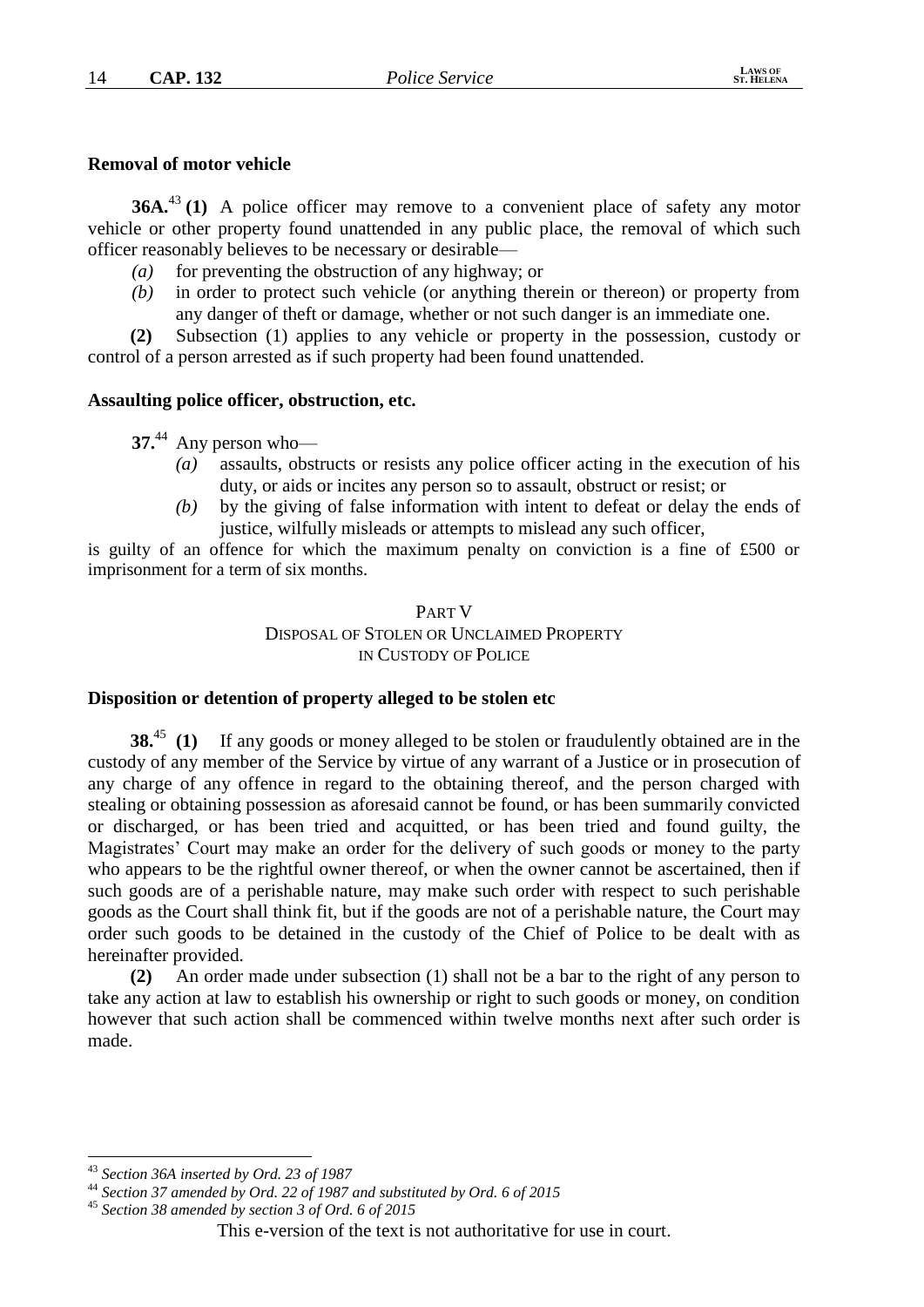# **Power to detain and sell unclaimed property**

**39.**<sup>46</sup> Where any goods or money found or otherwise taken charge of by any member of the Service, or alleged to be stolen or unlawfully obtained, and of which the owner is unknown are by order of the Magistrates' Court, or otherwise, delivered to the Chief of Police, such goods or money after the expiration of six calendar months during which no owner shall have appeared to claim the same, may be sold or disposed of by the Chief of Police or under his order in writing and the proceeds of such sale or such money shall be paid forthwith to the Consolidated Fund.

# **Advertisement of property to be sold**

**40.** All goods sold as aforesaid shall be sold by public auction and the Chief of Police shall cause details of the items to be sold to be published and an advertisement giving notice of such sale and containing also a statement of all bank notes, coins and monies, plate, jewellery or other valuable property (if any) so ordered to be disposed of as aforesaid, shall be inserted in some public newspaper or a Government notice published in St. Helena one month at least before the day of the sale and shall again be inserted in such newspaper or Government notice not more than one week before the said day of sale.

# **Effect of other law**

**41.<sup>47</sup>** …

## PART VI

RECORDING, MANAGEMENT AND INVESTIGATION OF COMPLAINTS AGAINST POLICE OFFICERS<sup>48</sup>

# **Inciting rioting in Service**

**42.**<sup>49</sup> …

## **Police officers to obey lawful orders**

**43.**<sup>50</sup> Every member of the Service shall obey all lawful orders of his senior officers, whether given orally or in writing, and shall obey and conform to police regulations and standing orders made under this Ordinance.

## **Complaints register**

1

43A.<sup>51</sup> All complaints against Police Officers shall be recorded in the Police Service Complaints Register.

# **Hearing and determination of charge or complaint in disciplinary proceedings**

<sup>46</sup> *Section 39 amended by section 3 of Ord. 6 of 2015*

<sup>47</sup> *Section 41 repealed by Ord. 6 of 2015*

<sup>48</sup> *Heading of Part substituted by Ord. 6 of 2015*

<sup>49</sup> *Section 42 repealed by Ord. 6 of 2015*

<sup>50</sup> *Section 43 amended by Ord. 6 of 2015*

<sup>51</sup> *Section 43A inserted by Ord. 6 of 2015*

This e-version of the text is not authoritative for use in court.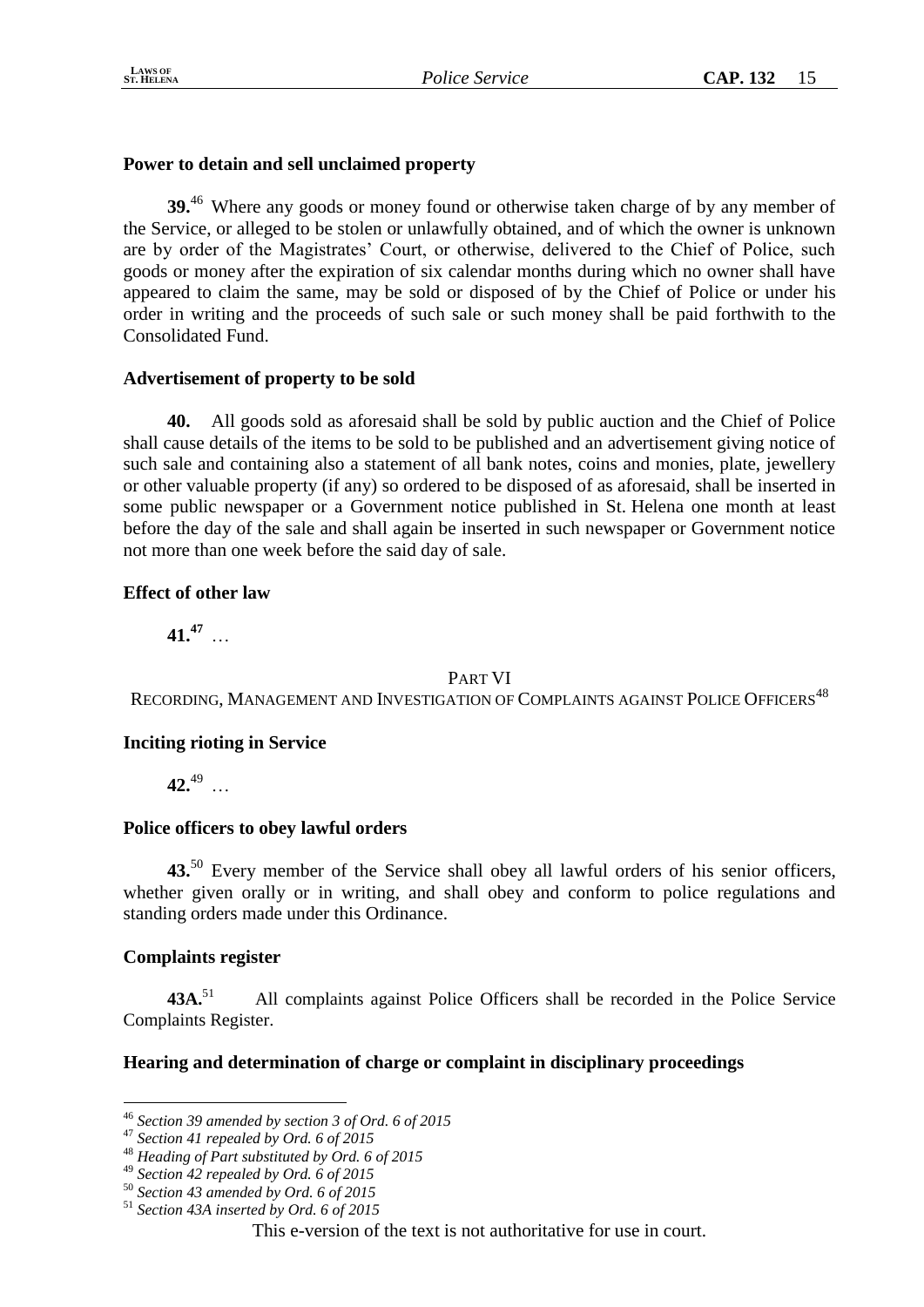**44.** <sup>52</sup> **(1)** When any member of the Service, other than a Senior Police Officer, is charged with a breach of any disciplinary regulations made under this Ordinance, any Senior Police Officer may hear and determine the charge or complaint and may, if he finds such member of the Service guilty, impose any one of the sentences referred to in subsection (4).

**(2)** When any Senior Officer, other than the Chief of Police, within the Service is charged with a breach of any disciplinary regulations made under this Ordinance, the Chief of Police and Director of Human Resources may hear and determine the charge or complaint and may, if they find such member of the Service guilty, impose any one of the sentences referred to in subsection (4).

**(3)** Where the Chief of Police is charged with a breach of any disciplinary regulations made under this Ordinance, it will be the decision of the Governor as to who will hear and determine the charge or complaint and those person(s) (hereafter known as the 'Panel') may, if they find the Chief of Police guilty, impose any one of the sentences referred to in subsection (4)

**(4)** The sentences which may be imposed under subsections (1), (2) and (3) are the following:

- *(a)* Formal verbal warning (stage one) in section 44A;
- *(b)* Written warning (stage two) in section 44B;
- *(c)* Final written warning (Stage Three) in section 44C;
- *(d)* Dismissal with notice in section 44D;
- *(e)* Dismissal without notice in section 44E:

Provided that any punishment imposed under paragraphs *(c)*, *(d)* and *(e)* shall not become effective until confirmed by the Governor.

**(5)** Any sanction provided under subsection (4)*(b)* or *(c)* can be accompanied by a recommendation to the Governor for a reduction in rank for the Officer concerned.

**(6)** For the purposes of this Part of the Ordinance, a Senior Police Officer, the Chief of Police and the Panel referred to in subsection (3), shall have the same powers in respect of securing and compelling the attendance of witnesses and their examination upon oath and otherwise as are conferred upon a Justice of the Peace under the Magistrates' Court Ordinance.

#### **Verbal Warning (Stage One)**

**44A.**<sup>53</sup> **(1)** For minor offences, a formal verbal warning will be issued, making clear that it constitutes the first step of the disciplinary procedure and that further misconduct may result in more serious consequences.

**(2)** A copy of the verbal warning will be placed in the employee's personal file and remains valid for six months (after which it should be disregarded for disciplinary purposes, subject to satisfactory conduct).

#### **Written Warning (Stage Two)**

**44B.**<sup>54</sup> **(1)** For a more serious offence, or where a lesser or minor offence follows a formal verbal warning that has been issued and remains valid, a written warning will be

<u>.</u>

<sup>54</sup> *Section 44B inserted by Ord. 6 of 2015*

<sup>52</sup> *Section 44 substituted by Ord. 6 of 2015*

<sup>53</sup> *Section 44A inserted by Ord. 6 of 2015*

This e-version of the text is not authoritative for use in court.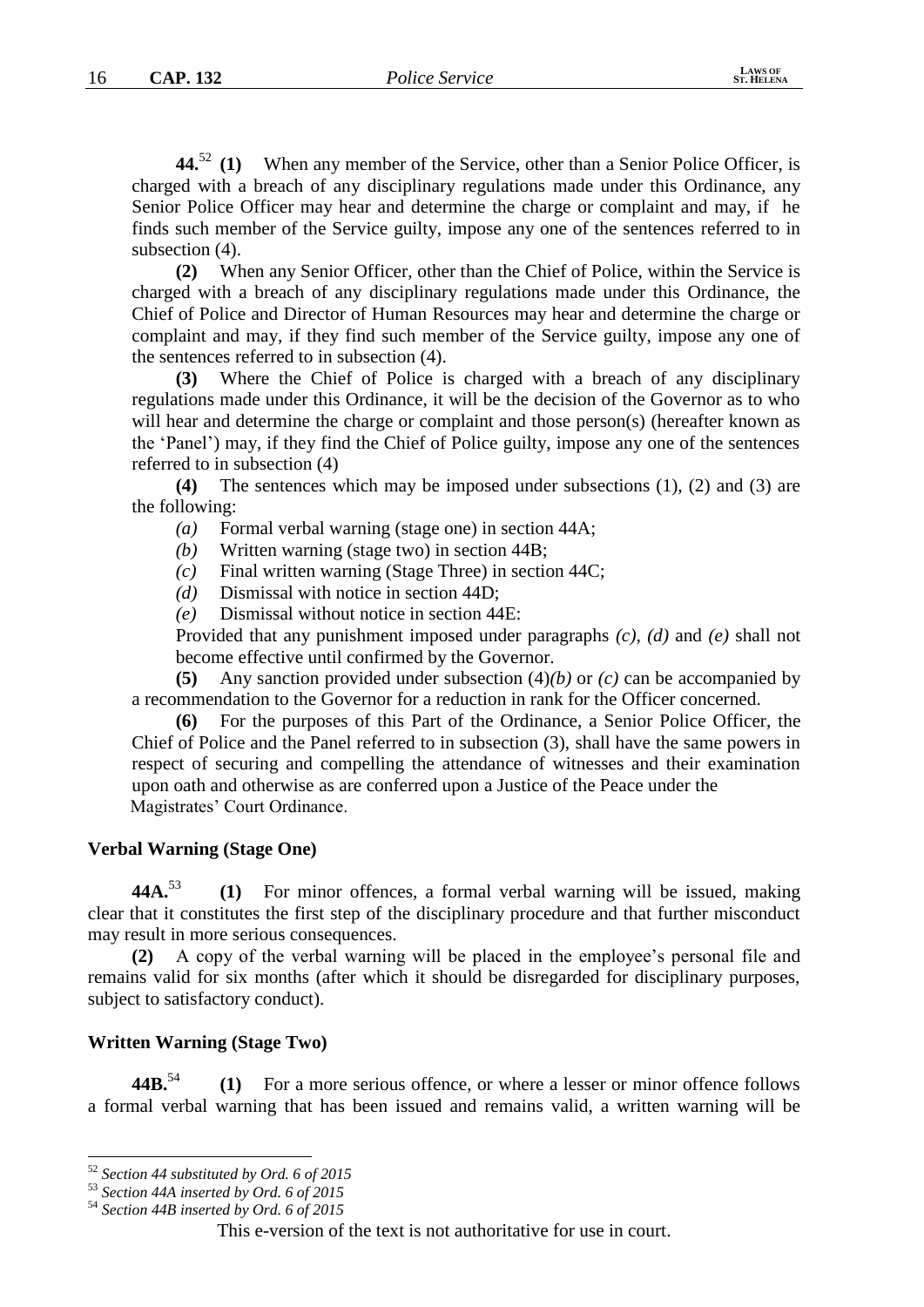issued and the written warning shall state that a final written warning may be considered if there are further acts of misconduct when the written warning is valid.

**(2)** A copy of the written warning will be placed in the officer's personal file and remains valid for 12 months (after which it should be disregarded for disciplinary purposes, subject to satisfactory conduct).

# **Final Written Warning (Stage Three)**

**44C.**<sup>55</sup> **(1)** For a serious offence, or where an offence follows a written warning that remains valid, a final written warning will be issued and the written warning shall state that further acts of misconduct during the period when a final written warning is valid, may lead to dismissal.

**(2)** A copy of the final written warning will be placed in the officer's personal file and will remain valid for 18 months (after which it should be disregarded for disciplinary purposes, subject to satisfactory conduct).

## **Dismissal with Notice**

**44D.**<sup>56</sup> **(1)** For acts of further misconduct, other than gross misconduct, by an officer under a final written warning, dismissal is the final step that will be taken if, despite warnings, conduct does not improve.

**(2)** An officer will, in such circumstances, be notified of the date on which his employment will terminate, and the appropriate notice period.

**(3)** The decision to dismiss will be confirmed in writing within five working days of the disciplinary hearing by the person conducting the disciplinary hearing under section 44.

## **Dismissal without Notice**

**44E.**<sup>57</sup> **(1)** For offences deemed to be gross misconduct an officer will have his employment terminated with immediate effect (subject to confirmation by the Governor) and will not receive pay in lieu of notice:

Provided that he will be entitled to pay for any leave entitlement earned but not taken within the current holiday year and any other outstanding monies due to him.

**(2)** The decision to dismiss will be confirmed in writing within five working days of the disciplinary hearing by the person conducting the disciplinary hearing under section 44.

# **Referral of complaint**

**44F.**<sup>58</sup> **(1)** Where the member of the Service referred to in section 44(1) is found guilty of a charge or complaint which is heard by a Senior Police Officer other than the Chief of Police, the record of the proceedings shall be sent to the Chief of Police, who may, after giving the officer or cadet the opportunity of being heard—

- *(a)* return the proceedings for the taking of further evidence; or
- *(b)* quash the proceedings and re-hear the charge or complaint himself and on such rehearing he may take further evidence; or
- *(c)* reverse or vary the findings; or

<sup>1</sup> <sup>55</sup> *Section 44C inserted by Ord. 6 of 2015*

<sup>56</sup> *Section 44D inserted by Ord. 6 of 2015*

<sup>57</sup> *Section 44E inserted by Ord. 6 of 2015*

<sup>58</sup> *Section 44F inserted by Ord. 6 of 2015*

This e-version of the text is not authoritative for use in court.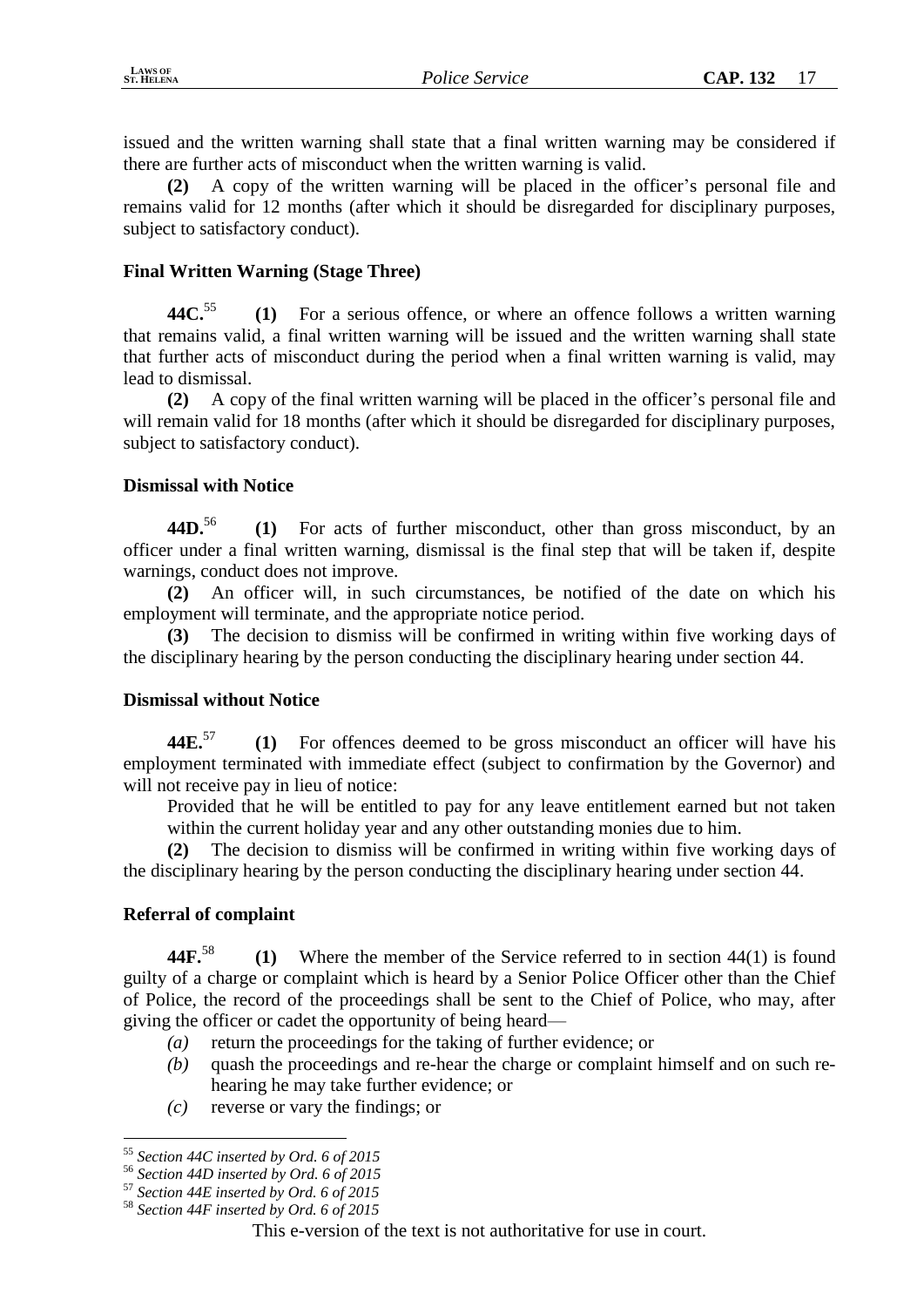- *(d)* confirm the punishment if such punishment is that under section 44(4)*(a)* or *(b)*; or
- *(e)* where the punishment is that under section 44(4), *(c) (d)* or *(e)*, recommend to the Governor that the punishment be confirmed*.*

**(2)** Where a Senior Officer referred to in section 44(2) is found guilty of a charge or complaint which is heard by the Chief of Police, the record of the proceedings shall be sent to the Governor, who may, after giving the Senior Officer the opportunity of being heard—

- *(a)* return the proceedings for the taking of further evidence; or
- *(b)* quash the proceedings and re-hear the charge or complaint himself and on such rehearing he may take further evidence; or
- *(c)* reverse or vary the findings; or
- *(d)* confirm the punishment.

#### **Appeals to the Governor**

**45.**<sup>59</sup> **(1)** Where any member of the Service is dissatisfied with a decision given by the Chief of Police, he may, within 14 days after such decision has been communicated to him, appeal to the Governor.

**(2)** Where any member of the Service is dissatisfied with the decision of a Senior Police Officer other than the Chief of Police, he may within 14 days after such decision has been communicated to him appeal to the Chief of Police; and if he is dissatisfied with the decision of the Chief of Police he may appeal to the Governor within 14 days after the decision of the Chief of Police has been communicated to him.

**(2A)** Where the Chief of Police is dissatisfied with a decision given by the Panel under section 44(3), he may, within 14 days after such decision has been communicated to him, appeal to the Governor.

**(3)** The Governor after considering any appeal made under this section and the notes of evidence and statements and any other documents submitted to him, shall—

- *(a)* allow the appeal; or
- *(b)* dismiss the appeal; or
- *(c)* vary the punishment by substituting some other punishment which the relevant Officer or Panel might have imposed.

**(4)** All punishment by the relevant Officer or Panel under section 44, shall within seven days after such decision be communicated to the Governor for consideration of the punishment.

**(5)** Every such application for consideration of punishment under this section shall be in writing; the decision of the Governor in such an appeal and such an application shall be final.

#### **Collection of fines by stoppages**

**46.**<sup>60</sup> …

<u>.</u>

## **Suspension from Duty**

**47.**<sup>61</sup> **(1)** If in any case the Chief of Police considers that the public interest requires that any member of the Police Service should cease to exercise the functions of his office

<sup>59</sup> *Section 45 amended by Ord. 6 of 2015*

<sup>60</sup> *Section 46 repealed by Ord. 6 of 2015*

<sup>61</sup> *Section 47 substituted by Ord. 6 of 2015*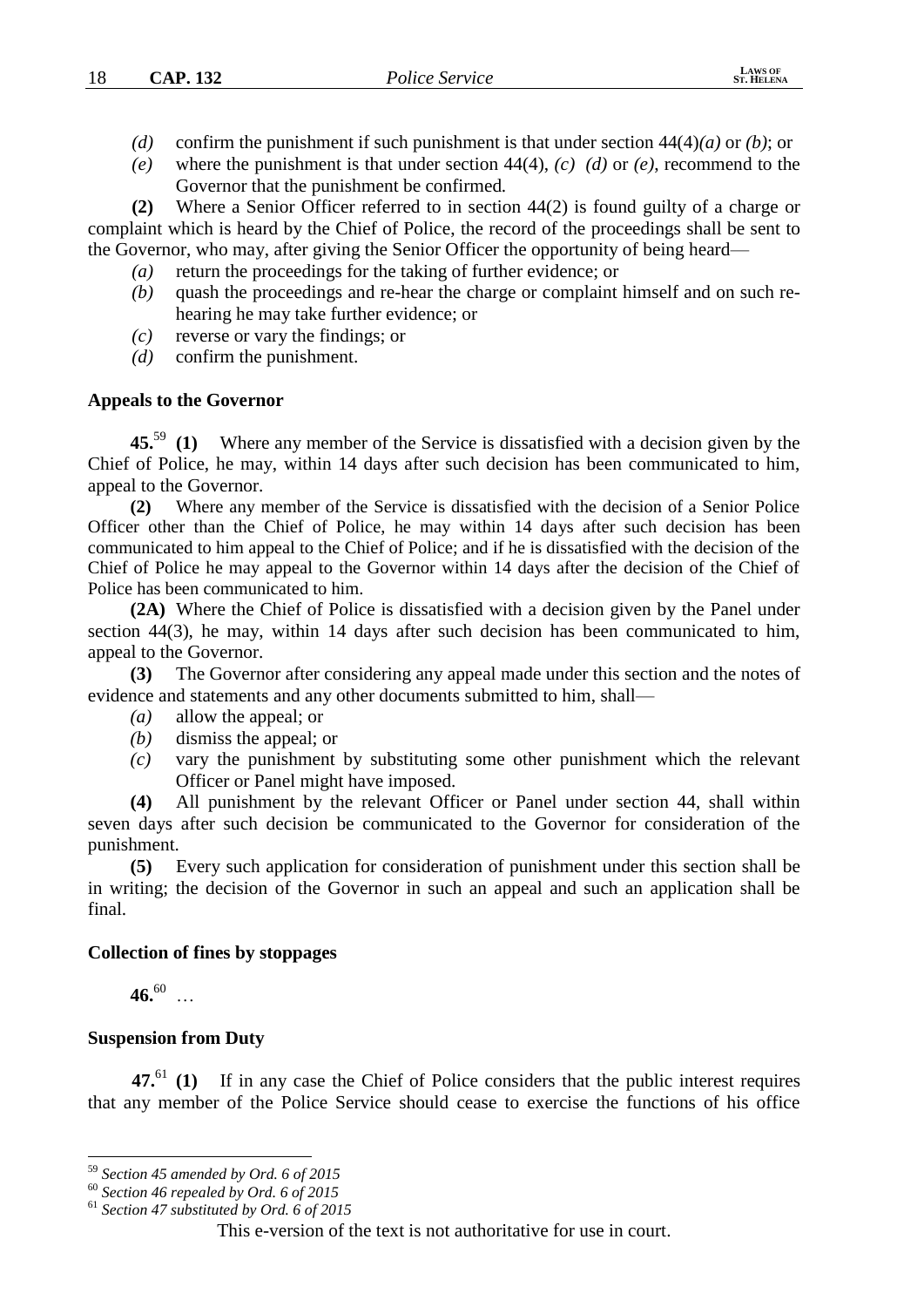immediately, he may suspend such member from duty, provided that disciplinary or criminal proceedings are being instituted or are about to be instituted against such member.

**(2)** In any case where the Chief of Police is subject to disciplinary or criminal proceedings and the Governor considers that the public interest requires that the Chief of Police should cease to exercise the functions of his office immediately, he may suspend him from duty, provided that disciplinary or criminal proceedings are being instituted or are about to be instituted against him.

**(3)** A member or Chief of Police who has been suspended under this section shall receive full pay.

## **Members of Service to return arms and equipment**

**48.**<sup>62</sup> **(1)** Every member of the Service who by resignation, dismissal, discharge or otherwise leaves the Service, shall, before leaving, deliver up each and every article of uniform, clothing, arms, accoutrements and other Government property which may be in his possession.

**(2)** Any person neglecting so to deliver up such property is guilty of an offence for which the maximum penalty on conviction is a fine of £250 or imprisonment for a term of three months, and in addition thereto shall be liable to pay the value of the property not delivered up which value shall be ascertained by the Court, which may thereupon make an order for payment.

# PART VII

## **MISCELLANEOUS**

## **Power to make regulations**

**49.**<sup>63</sup> **(1)** The Governor may make regulations relating to all or any of the following matters, that is to say—

- *(a)* the description and issue of arms, accoutrements, badges of rank, uniforms and necessaries to be supplied to the Service;
- *(b)* the leave of absence which may be granted to members of the Service;
- *(c)* generally, for the good government of the Service and all such matters as may, from time to time be deemed expedient for rendering the Service efficient in the discharge of its duties and for securing proper discipline therein.
- **(2)** …

<u>.</u>

## **Right of officer to prosecute police cases**

**50.**<sup>64</sup> When any member of the Service lays any information or makes complaint against any person, the Chief of Police or any member of the Service deputed by him may appear before the Magistrates' Court trying or enquiring into the matter of the said information or complaint and shall have the same privileges as to addressing the Court and as to examining the witnesses summoned in the said matter as the member of the Service who laid the information or made the complaint would have had.

<sup>62</sup> *Section 48 amended by Ord. 6 of 2015*

<sup>63</sup> *Section 49 amended by Ord. 6 of 2015*

<sup>64</sup> *Section 50 amended by section 3 of Ord. 6 of 2015*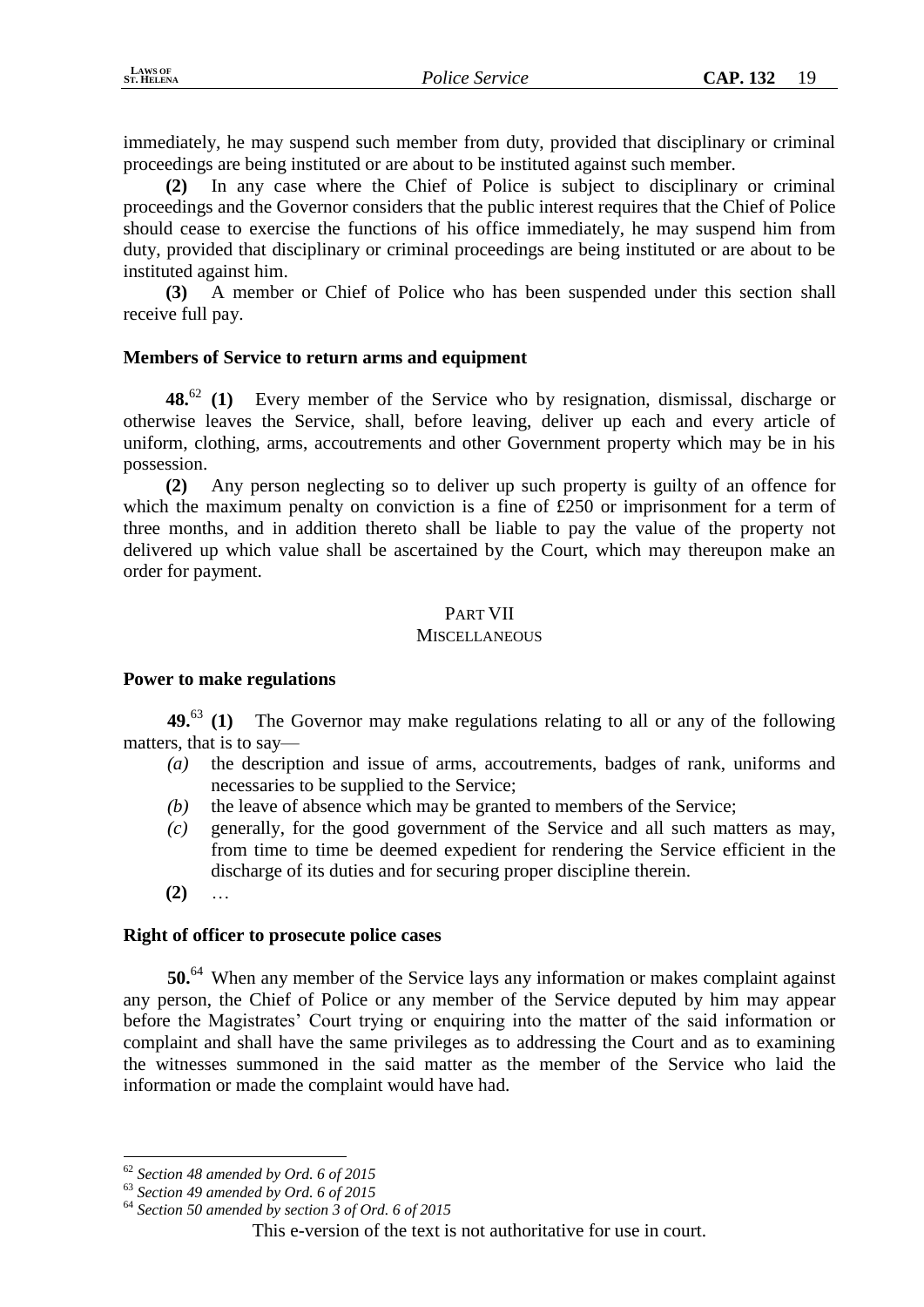#### **Rewards and gratuities**

 $51.65$  …

#### **Powers of Chief of Police to make standing orders**

**52.**<sup>66</sup> The Chief of Police acting in his discretion but subject to any regulations or directions made or given by the Governor, may make such standing orders as he may think fit and proper for the good order and welfare of the Service and such Orders shall be binding upon all members of the Service, and without prejudice to the generality of the foregoing, such Orders shall provide for the following matters—

- *(a)* the duties to be performed by members of the Service and matters for their guidance in the discharge of their duties;
- *(b)* the training of the Service;
- *(c)* the issue of arms, ammunition, accoutrements, uniforms and other necessities to be supplied to members of the Service;
- *(d)* the qualifications of persons who may be appointed in the Service, the form and method of their appointment, their general government with respect to their classification and rank, the services required of them and their conduct in the performance thereof;
- *(e)* the organisation and administration and training of the members of the Service;
- *(f)* general police duties;
- *(g)* the management and government of police offices and other estate;
- *(h)* the management and government of cells and lock-up rooms and of persons confined therein;
- *(i)* the distribution, posting and removal of members of the Service from station to station and in the place or places in which they reside;
- *(j)* duties of members of the Service in connection with civil disturbances.

#### **Power to take finger-prints, photographs, etc.**

**53.**<sup>67</sup> It shall be lawful for any member of the Service to take the photograph, fingerprints and DNA sample;

- *(a)* of any person who has been arrested under the powers conferred by this or any other law; and
- *(b)* of any person who has been convicted of any offence:

Provided that, if any such person who has not previously been convicted of any offence shall have been photographed, or whose fingerprints or DNA sample has been taken, be acquitted upon his trial or the charge against him be withdrawn, all photographs (both negatives and copies), fingerprint impressions and DNA samples so taken shall be forthwith destroyed or handed over to such person.

#### **Member of Service not to engage in private business**

<u>.</u>

<sup>65</sup> *Section 51 repealed by Ord. 6 of 2015*

<sup>66</sup> *Section 52 amended by Ord. 6 of 2015*

<sup>67</sup> *Section 53 substituted by Ord. 6 of 2015*

This e-version of the text is not authoritative for use in court.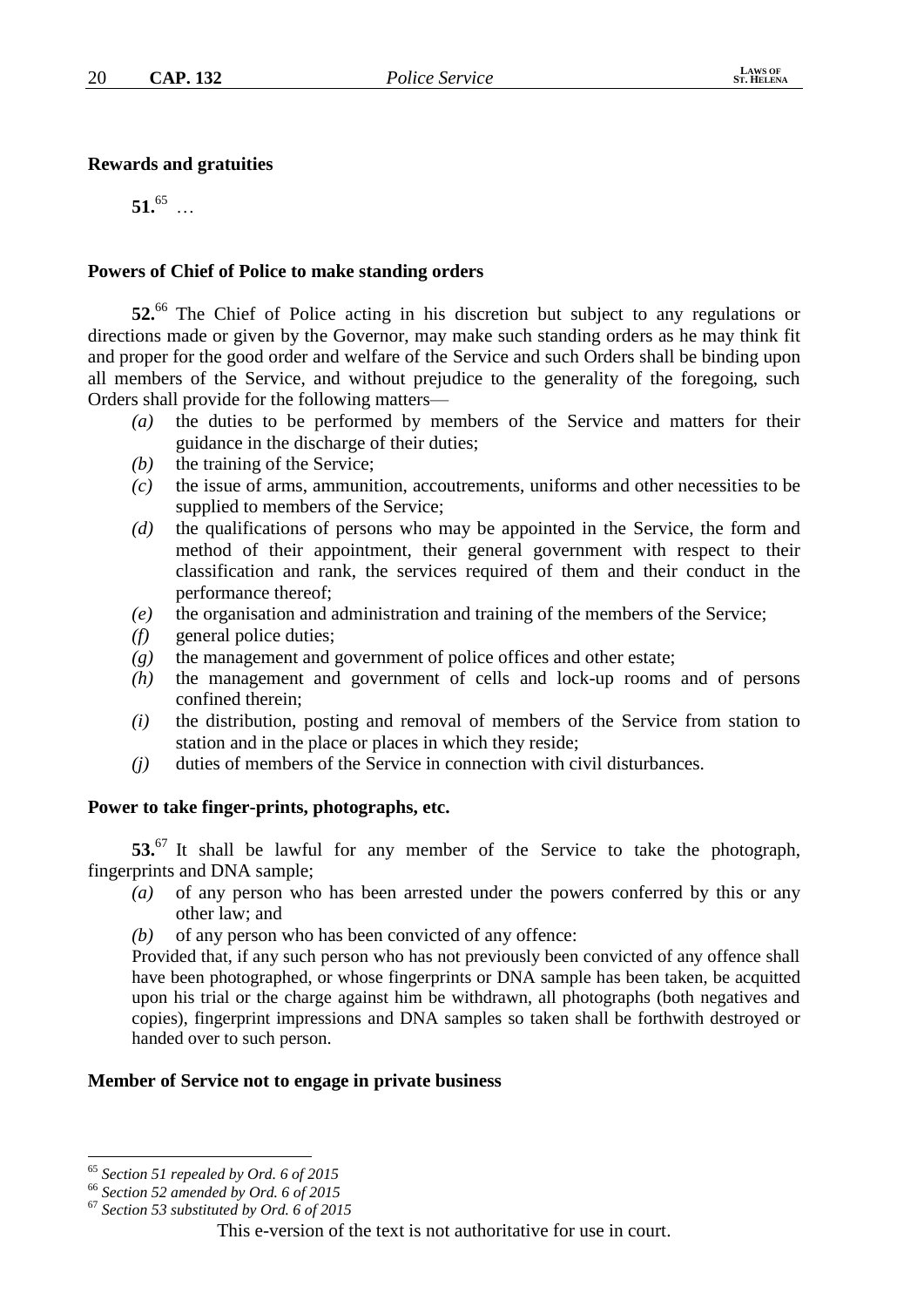**54.**<sup>68</sup> A member of the Service shall not, while he or she holds such appointment, engage in any private business or trade, without the consent of the Governor.

# **Members of Service not to be members of political society or union**

**55.**<sup>69</sup> **(1)** Members of the Service shall not, except with the express approval of the Governor be members of, or have any connection whatsoever with any political society either within or without St. Helena.

**(2)** Any member of the Service who commits a breach of the provisions of this section shall be liable to immediate dismissal from the Service.

## **Causing disaffection among members of Service**

**56.**<sup>70</sup> If any person causes or attempts to cause, or does any act calculated to cause disaffection amongst the members of the Service, or induces, or attempts to induce, or does any act calculated to induce any member of the Service to withhold his services or to commit breaches of discipline, he shall be guilty of an offence and is guilty of an offence for which the maximum penalty on conviction is a fine of £2,000 or imprisonment for a term of two years.

## **Offence of making false report of commission of offence, etc**

- **57.**<sup>71</sup> Any person who knowingly—
- *(a)* makes or causes to be made to any member of the Service a false report of the commission of any offence; or
- *(b)* misleads any member of the Service by giving false information or by making false statements or accusations,

is guilty of an offence for which the maximum penalty on conviction is a fine of £500 or imprisonment for a term of six months.

## **Impersonation etc**

**58.**<sup>72</sup> …

1

## **Non-exemption from ordinary course of law**

**59.**<sup>73</sup> Nothing in this Ordinance shall be construed as exempting any member of the Service from being proceeded against in the ordinary course of law, when accused of any offence punishable under any other law in force in St. Helena.

\_\_\_\_\_\_\_\_\_\_\_

# **SCHEDULE**<sup>74</sup>

<sup>68</sup> *Section 54 amended by section 3 of Ord. 6 of 2015*

<sup>69</sup> *Section 55 amended by Ord. 2 of 2001 and section 3 of Ord. 6 of 2015*

<sup>70</sup> *Section 56 amended by Ord. 6 of 2015*

<sup>71</sup> *Section 57 amended by Ord. 6 of 2015*

<sup>72</sup> *Section 58 repealed by Ord. 6 of 2015*

<sup>73</sup> *Section 59 amended by section 3 of Ord. 6 of 2015*

<sup>74</sup> *Schedule amended by Ord. 6 of 2015*

This e-version of the text is not authoritative for use in court.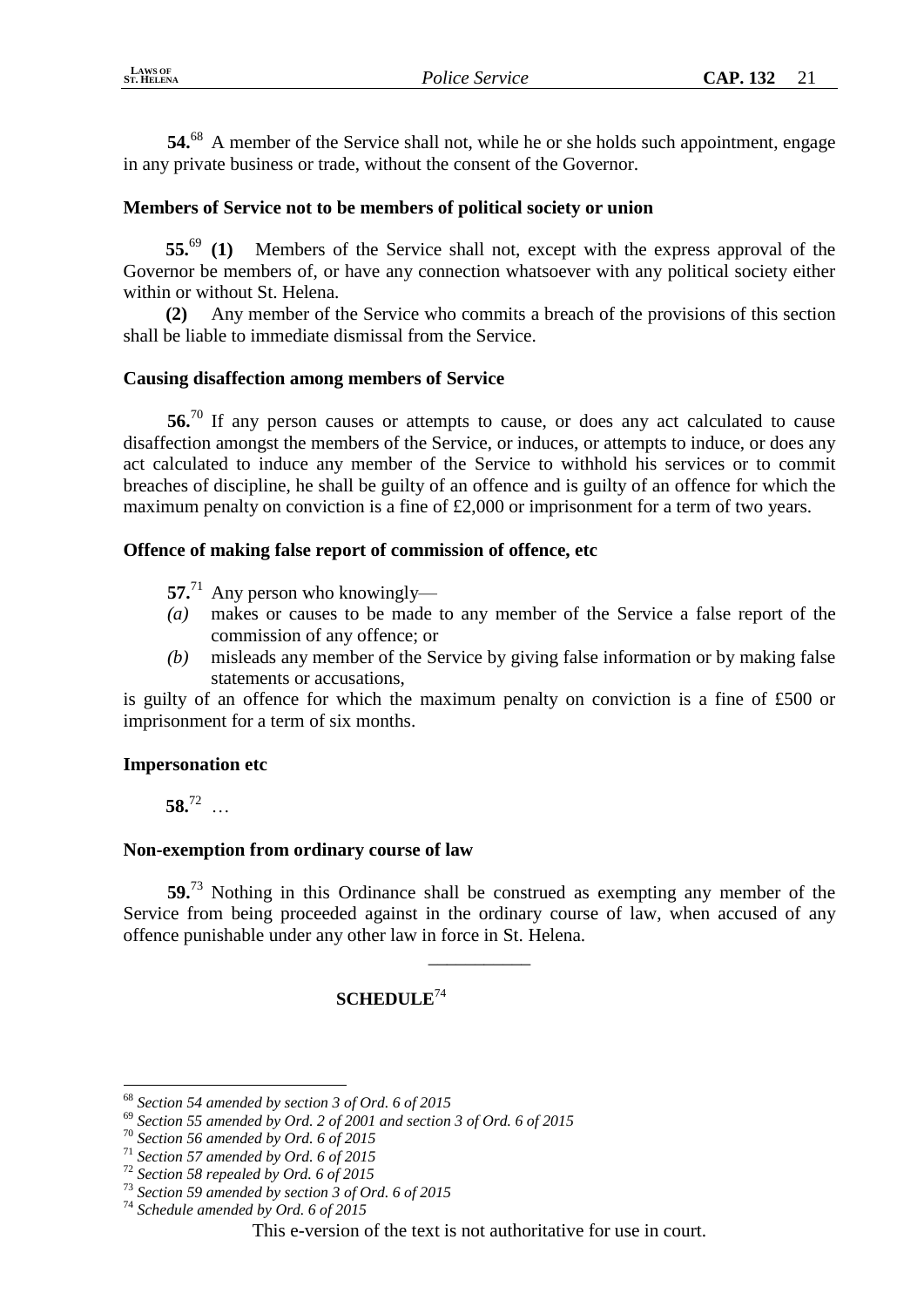#### FORM I

#### *(Section 8)*

I ………………………………………..……… do hereby solemnly and sincerely affirm that I will well and truly serve our Sovereign Lady the Queen in the office of …………………………………… without favour or affection, malice or ill-will, and that I will cause Her Majesty's peace to be kept and preserved, and that I will prevent to the utmost of my power all offences against the same. AND that as long as I continue to hold the said office, or any other office in the St. Helena Police Service, I will to the best of my skill and knowledge discharge all the duties thereof faithfully according to law.

…………………………….. (Signature)

I certify that the foregoing affirmation was taken and signed in my presence. This …………….………… day of ……………..………, 20.…… .

> Justice of the Peace. \_\_\_\_\_\_\_\_\_\_\_

#### FORM II

#### *(Section 21(3))*

To .…………………………………………………………………………………. I, the undersigned Chief of Police, do under the powers conferred on me by section 21 of the Police Service Ordinance, hereby appoint you to be a Special Constable for St. Helena for the period of ………………………………… from the date hereof or until further notice.

Dated this …………………. day of ……………….……., 20…… .

……………….……………. Chief of Police

#### FORM III

#### *(Section 25)*

#### **NOTICE TO TERMINATE APPOINTMENT OF SPECIAL CONSTABLE**

To …………………………………………………………………………………. of ……..……..……..…...……..……..……..……..……..……..………………….

This e-version of the text is not authoritative for use in court.

\_\_\_\_\_\_\_\_\_\_\_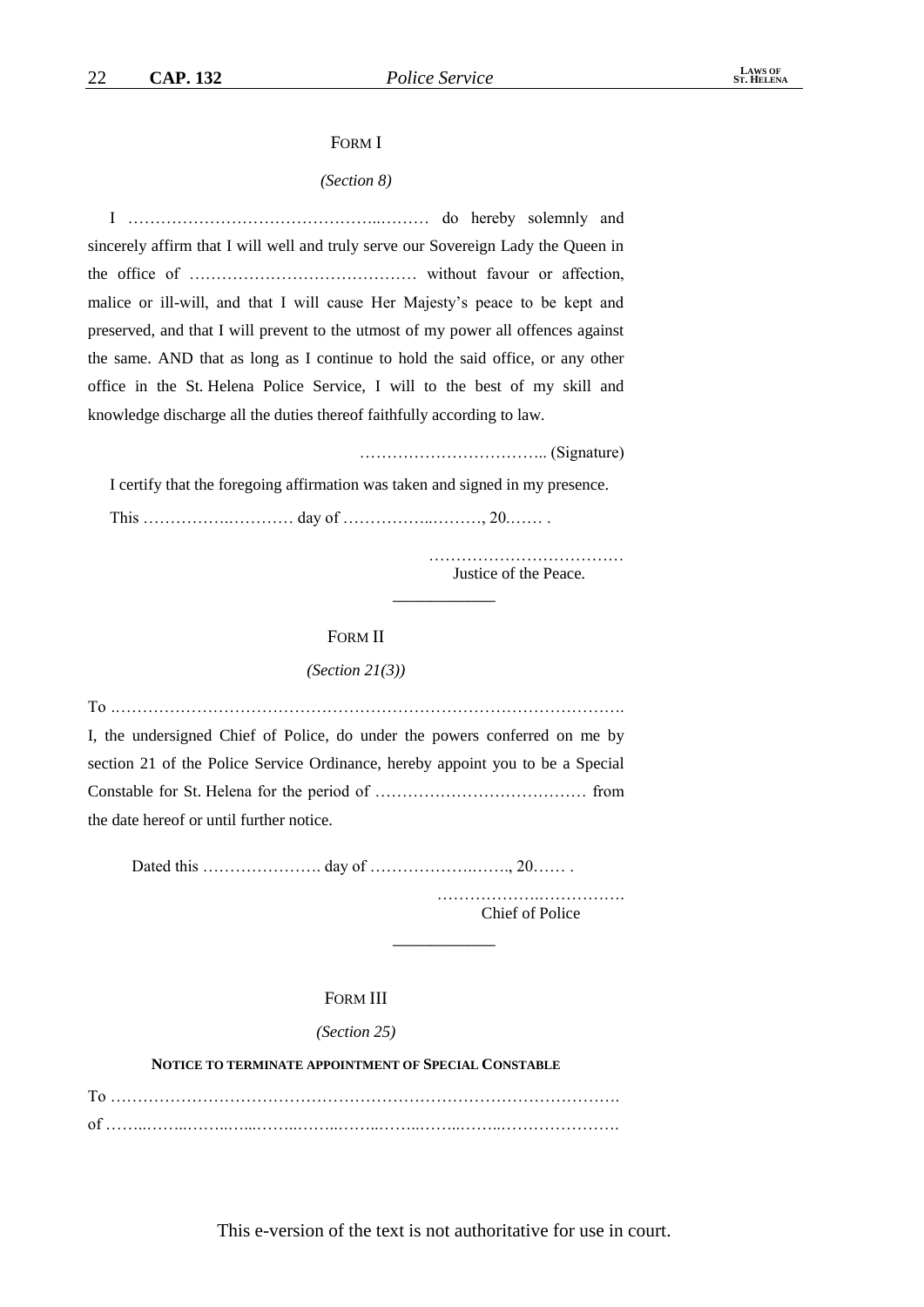\_\_\_\_\_\_\_\_\_\_\_

I, the undersigned, Chief of Police, do in exercise of the powers conferred on me by section 25 of the Police Service Ordinance, hereby give you notice that your appointment as a special constable made on the …………….…………. day of ……………..……….., 20…… is terminated with effect from the date hereof

Your form of appointment, clothing and equipment must be delivered to the officer in charge of ................……………..….... police station within seven days of the date of the service of this notice.

Dated this ……..…..…..……. day of ……..………………….., 20…… .

……………………… Chief of Police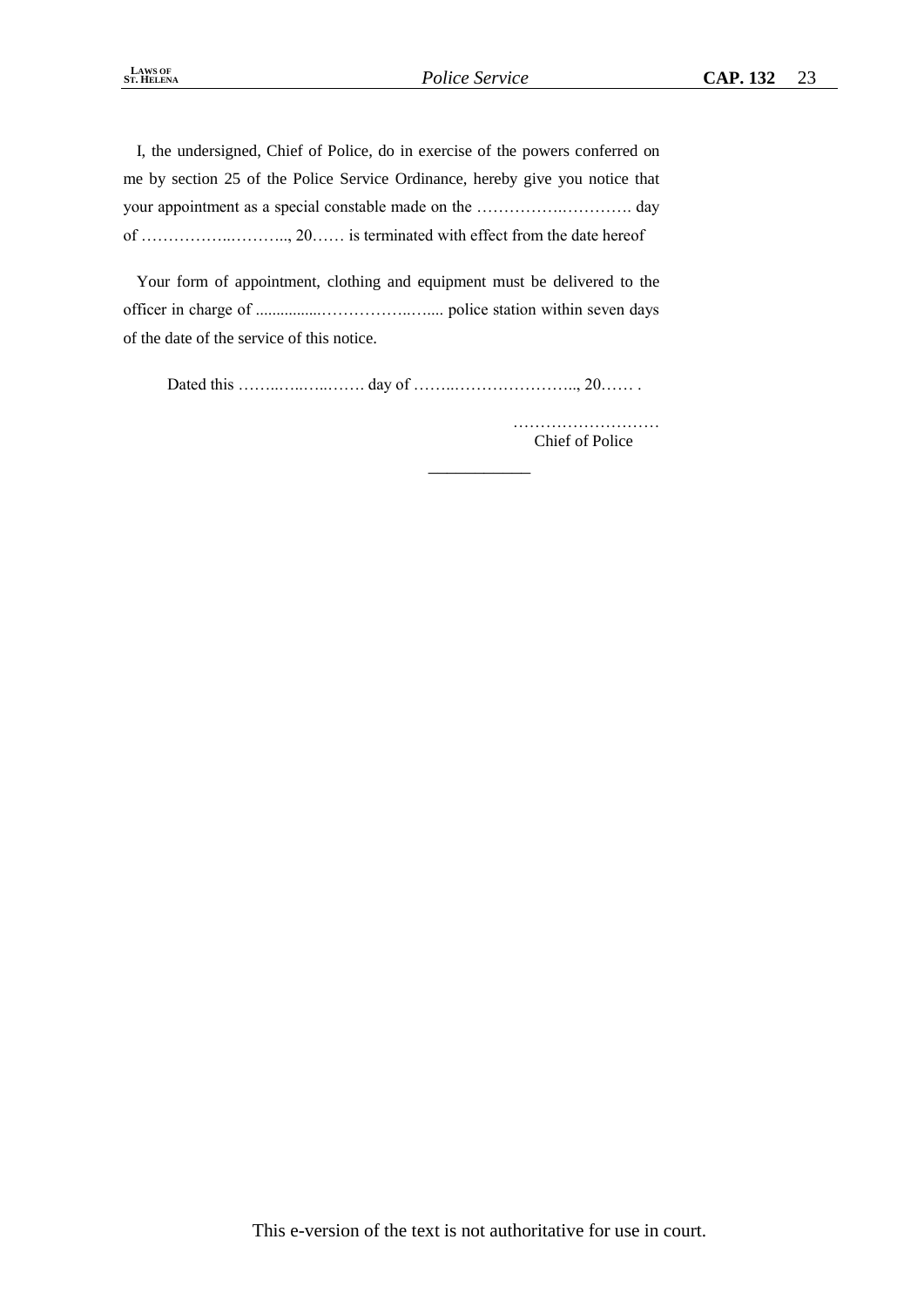## **POLICE REGULATIONS**

#### ARRANGEMENT OF REGULATIONS

## PART 1 **PRELIMINARY**

#### 1. Short title

2. Interpretation

## PART 2 **GOVERNMENT**

## *Division 1* **Organisation**

- 3. Authorised Establishment
- 4. Ranks
- 5. Business interests

#### *Division 2* **Appointment and retirement**

- 6. Qualifications for appointment to the Service
- 7. Retirement and resignation

# *Division 3* **Personal records**

- 8. Personal records to be kept of members of the Service
- 9. Transfer of personal records
- 10.Personal record of member leaving the Service
- 11.Fingerprints

#### PART 3

#### DUTY, OVERTIME AND LEAVE

- 12.Duty to carry out lawful orders
- 13.Work not required to be performed

14.Normal daily period of duty

- 14A. Variable shift arrangements
- 15.Rostering of duties
- 16.Overtime
- 17.Public holidays and rest days for lower ranks
- 18.Public holidays and monthly leave days for higher ranks
- 19.Annual leave
- 20.Sick leave
- 21.Confinement leave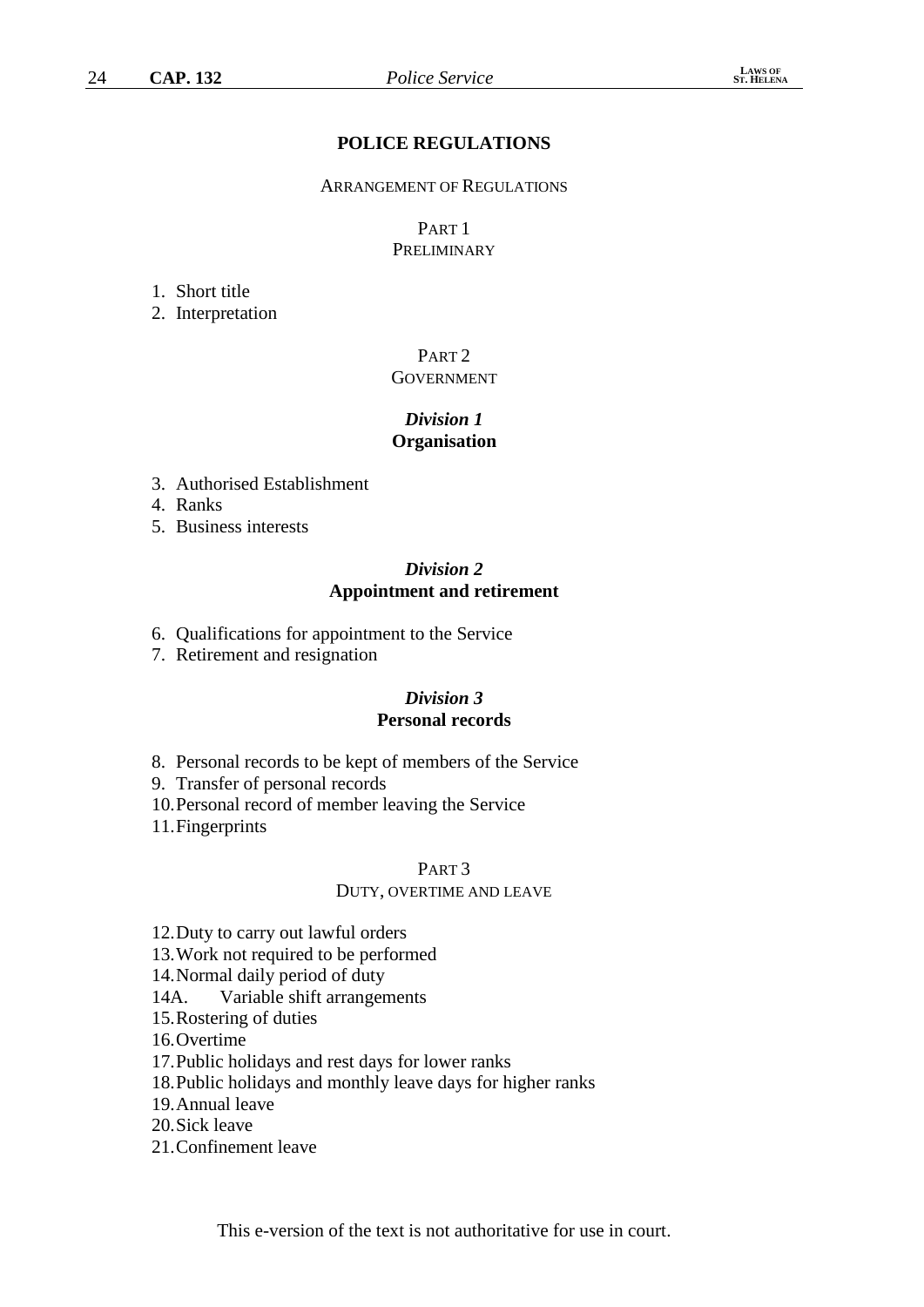#### PART 4 PAY

22.Rates of pay

23.Temporary salary

24.Pay during sick leave

25.Calculation of monthly, weekly and daily pay

# PART 5

## ALLOWANCES AND OTHER EMOLUMENTS

26.Restriction on payment of allowances

27.Restriction on payments for private employment of police

28.Plain clothes allowances

29.Refreshment

30.Motor vehicle allowances

31.Promotion examination allowances

32.Continuation of allowances when member is ill

33.Allowances in respect of periods of suspension

## PART 6

## UNIFORM AND EQUIPMENT

34.Issue of uniform and equipment

35.Re-issue of uniform and equipment

36.Ownership of uniform and equipment

37.Replacement of uniform and equipment

# PART 7

## **PROMOTION**

38.Promotions Board

39.Qualification for promotion

40.Holding of examinations

41.Period of probation for constable promoted to sergeant

42.Temporary promotion

43.Seeking influence prohibited

FIRST SCHEDULE: Annual leave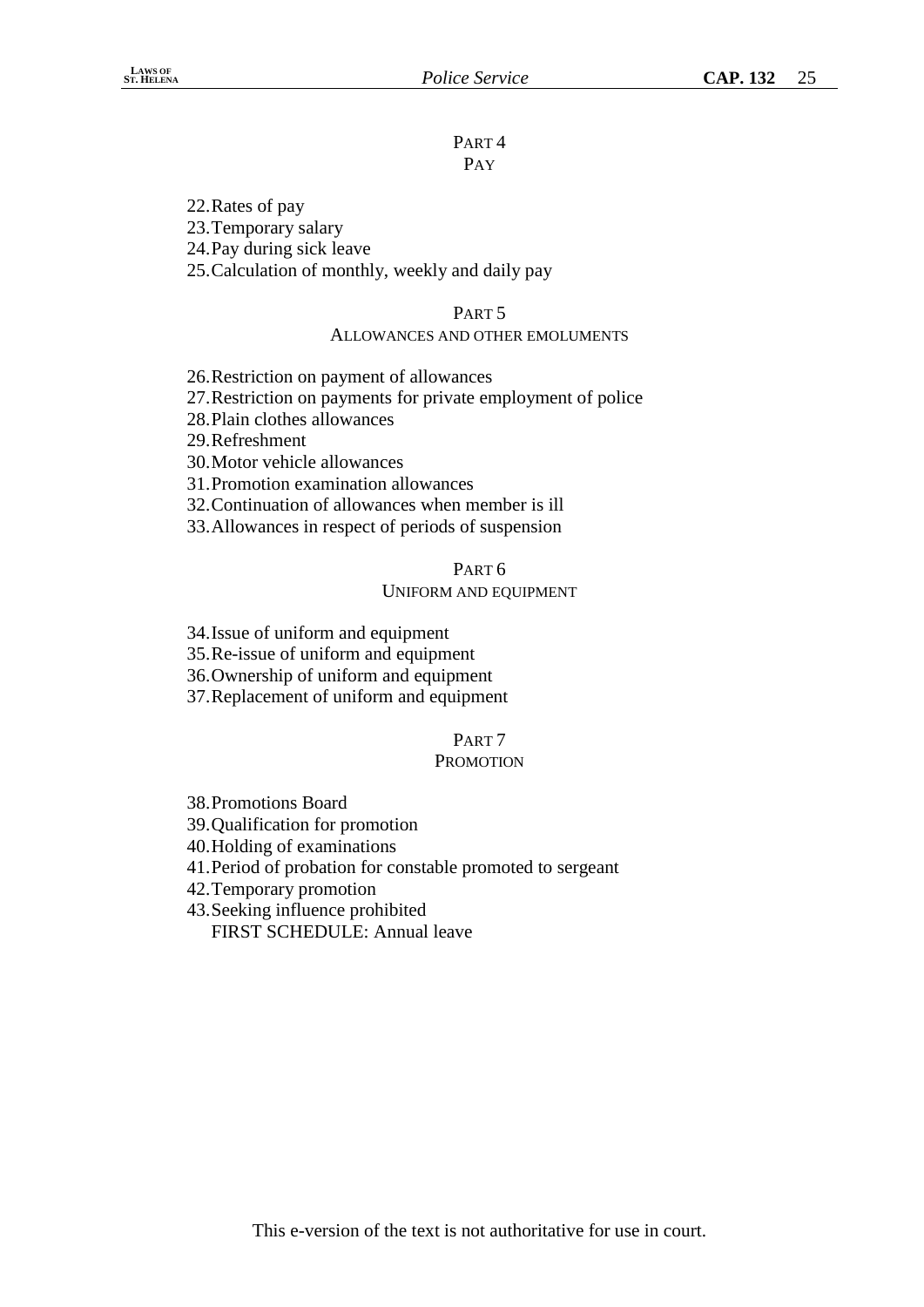# **POLICE REGULATIONS**

*(Legal Notices 10 of 2000, 11 of 2000, 11 of 2003 and 9 of 2015)*

#### **Commencement**

*[1 September 2000]*

# PART 1

# PRELIMINARY

## **Short title**

**1.** These regulations may be cited as the Police Regulations.

#### **Interpretation**

**2. (1)** In these regulations—

**"Board"** means the Promotions Board established by regulation 38; **"Discipline Regulations"** means the Police (Discipline) Regulations 1976; **"overtime"** has the meaning specified in regulation 16.

**(2)** Nothing in these regulations authorises pay or allowances payable to a person to be reduced retrospectively.

# PART 2

# GOVERNMENT

## *Division 1* **Organisation**

#### **Authorised establishment**

**3.**<sup>75</sup> The authorised establishment of the several ranks of the St Helena Police Service and any change to that establishment is subject to the approval of the Governor but the establishment shall be sufficient to provide for the carrying out of police duties under responsible supervision.

#### **Ranks**

<u>.</u>

- **4.**<sup>76</sup> The ranks of the Service are to be known by the following designations—
- *(a)* chief of police;
- *(b)* Chief Inspector;
- *(c)* inspector;
- *(d)* sergeant;
- *(e)* constable;
- *(f) c*adet.

#### **Business interests precluding appointment to the Service**

<sup>75</sup> *Regulation 3 amended by L.N. 9 of 2015*

<sup>76</sup> *Regulation 4 amended by L.N. 9 of 2015*

This e-version of the text is not authoritative for use in court.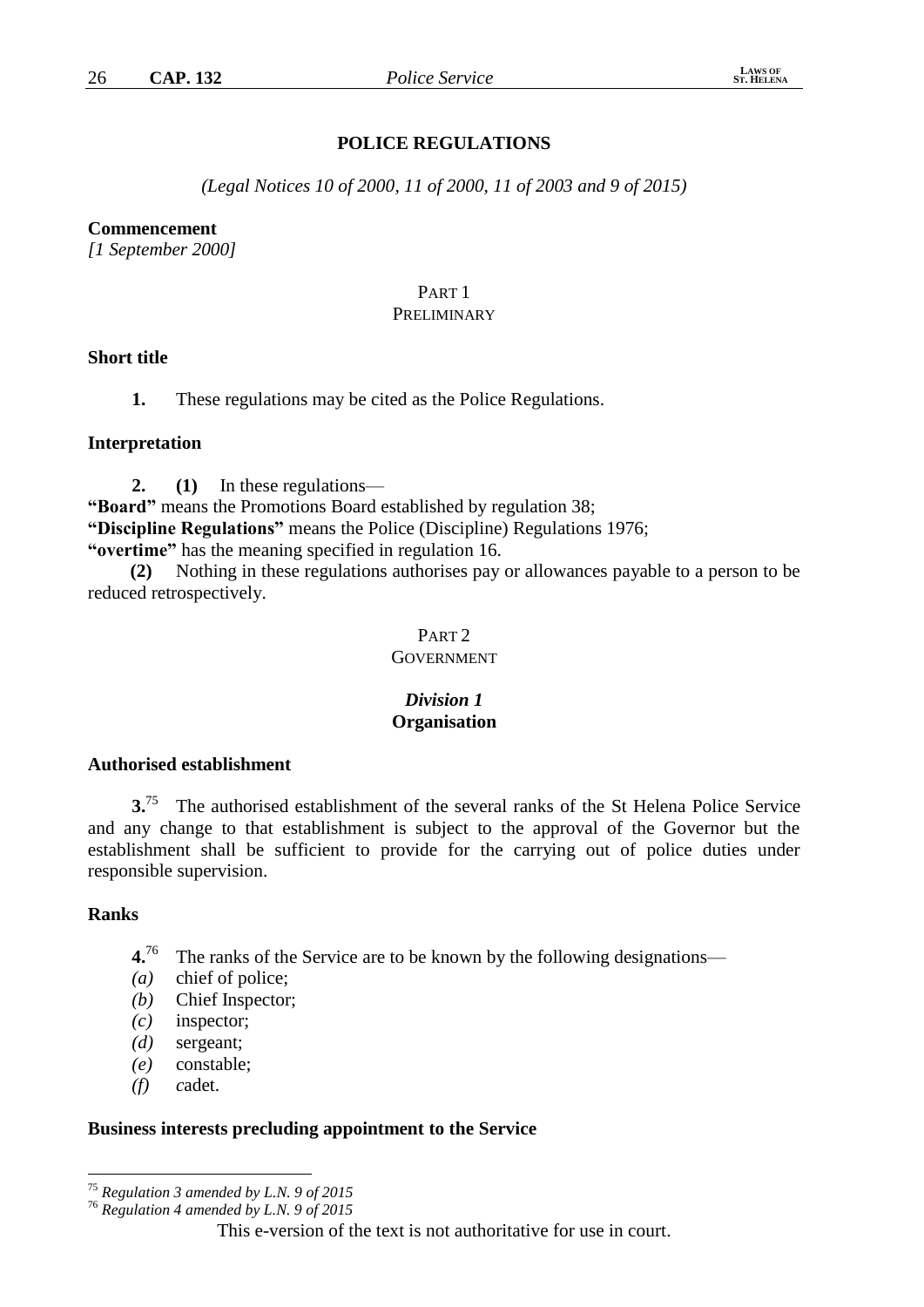**5.**<sup>77</sup> **(1)** Save in so far as the Governor may consent, at the request of the candidate concerned, a person is not eligible for appointment to the Service if he is currently engaged in any private business or trade.

**(2)** A member of the Service shall not engage in any private business or trade without the written consent of the Governor first being obtained.

# *Division 2* **Appointment and retirement**

## **Qualifications for appointment to the Service**

- **6.**<sup>78</sup> **(1)** A candidate for appointment to the Service—
- *(a)* shall produce satisfactory references as to character, and, if he has served in any other Police Force, in the armed Forces, in the civil service or as a seaman, produce satisfactory proof of his good conduct while so serving; and
- *(b)* shall, except in respect of an application for appointment as a cadet, have attained the age of 18 years; and
- *(c)* shall be certified by a medical officer approved by the Governor to be—
	- (i) in good health; and
	- (ii) both physically and mentally fit to perform the duties on which he will be employed after appointment; and
- *(d)* shall, if a candidate for appointment in the rank of constable, satisfy the Chief of Police that he is sufficiently educated by passing a written or oral examination in reading, writing and simple arithmetic, or an examination of a higher standard, as may be prescribed by the Chief of Police; and
- *(e)* shall, if a candidate for appointment in the rank of sergeant or inspector, be qualified for promotion to such rank; and
- *(f)* shall give such information as may be required as to his previous history or employment or any other matter relating to his appointment to the Service; and
- *(g)* shall be given a notice in terms approved by the Governor drawing attention to the conditions of service.

**(2)** In assessing the suitability of a candidate who has passed an examination in accordance with subregulation (1)*(d)*, the Chief of Police shall appoint suitable members from within the Service to be members of an interviewing panel for the purpose of interviewing potential candidates.

# **Retirement and resignation**

**7.**<sup>79</sup> **(1)** Subject to subregulation (2), a member of the Service can not retire or resign from the Service unless the Member gives to the Chief of Police—

- *(a)* a month's written notice of the member's intention to retire or resign; or
- *(b)* such shorter period of notice as the Chief of Police may accept.

**(2)** While a member is suspended in respect of an alleged breach of the Discipline Regulations the member can not, without the consent of the Chief of Police—

- *(a)* give notice for the purposes of subregulation (1); or
- *(b)* retire in pursuance of such a notice previously given.

<u>.</u>

<sup>77</sup> *Regulation 5 amended by Regulation 2 of L.N. 9 of 2015*

<sup>78</sup> *Regulation 6 amended by L.N. 9 of 2015*

<sup>79</sup> *Regulation 7 amended by Regulation 2 of L.N. 9 of 2015*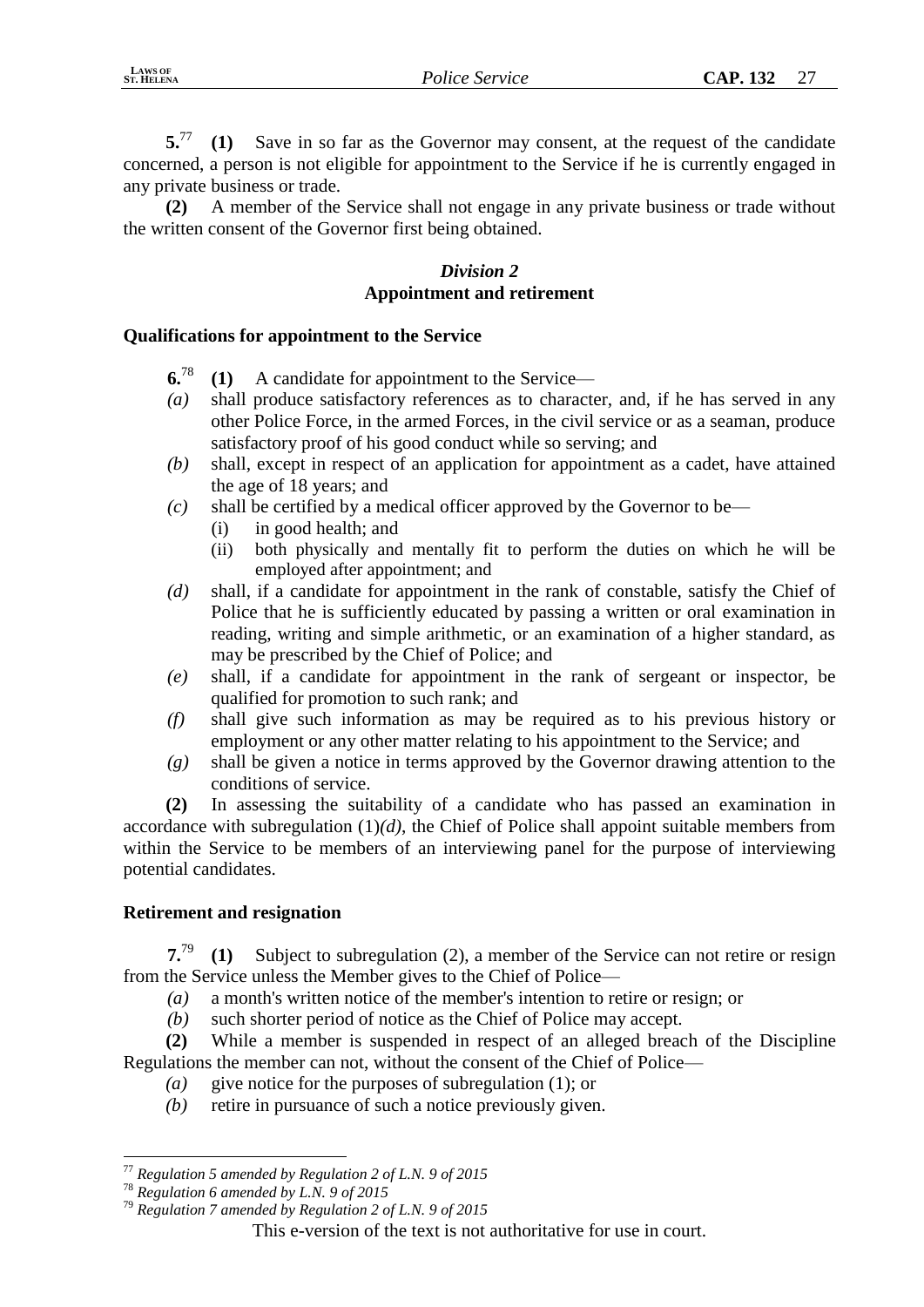# *Division 3* **Personal records**

#### **Personal records to be kept of members of the Service**

**8.**<sup>80</sup> **(1)** The Chief of Police must ensure that there is kept a personal record of each member of the Service.

- **(2)** Subject to subregulation (3), the personal record must contain—
- *(a)* a personal description of the member; and
- *(b)* particulars of the member's place and date of birth; and
- *(c)* particulars of the member's marriage (if any); and
- *(d)* a record of the service of the member (if any) in any branch of Her Majesty's military forces, or in the civil service; and
- *(e)* a record of the member's service (if any) in any other Police Service; and
- *(f)* a record of whether the member passed any qualifying examination; and
- *(g)* a record of the member's service in the Service including particulars of—
	- (i) promotions;
	- (ii) postings;
	- (iii) removals;
	- (iv) injuries received;
	- (v) periods of illness;
	- (vi) commendations;
	- (vii) rewards;
	- (viii) discipline record;
	- (ix) the date the member ceased to be a member of the Service with the reason, cause or manner.
- **(3)** …

**(4)** If a member so requests he is entitled to inspect his personal record and be provided with a copy of it and any costs incurred in such provision shall be borne by the member.

## **Transfer of personal records**

**9.**<sup>81</sup> …

<u>.</u>

## **Personal record of member leaving Service**

**10.**<sup>82</sup> **(1)** If a member of the Service ceases to be a member of the Service, the member shall be given a certificate showing—

- *(a)* his rank on ceasing to be a member of the Service and setting out the period of the member's service; and
- *(b)* the reason, cause or manner of the member leaving the Service.

**(2)** If the member was required to resign or was dismissed, the certificate must not contain any description of the circumstances in which the member was required to resign or was dismissed.

**(3)** The Chief of Police may append to the certificate any recommendation that he feels justified in giving, such as that the member's conduct was exemplary, very good or good.

<sup>80</sup> *Regulation 8 amended by L.N. 9 of 2015*

<sup>81</sup> *Regulation 9 revoked by L.N. 9 of 2015*

<sup>82</sup> *Regulation 10 amended by L.N. 9 of 2015*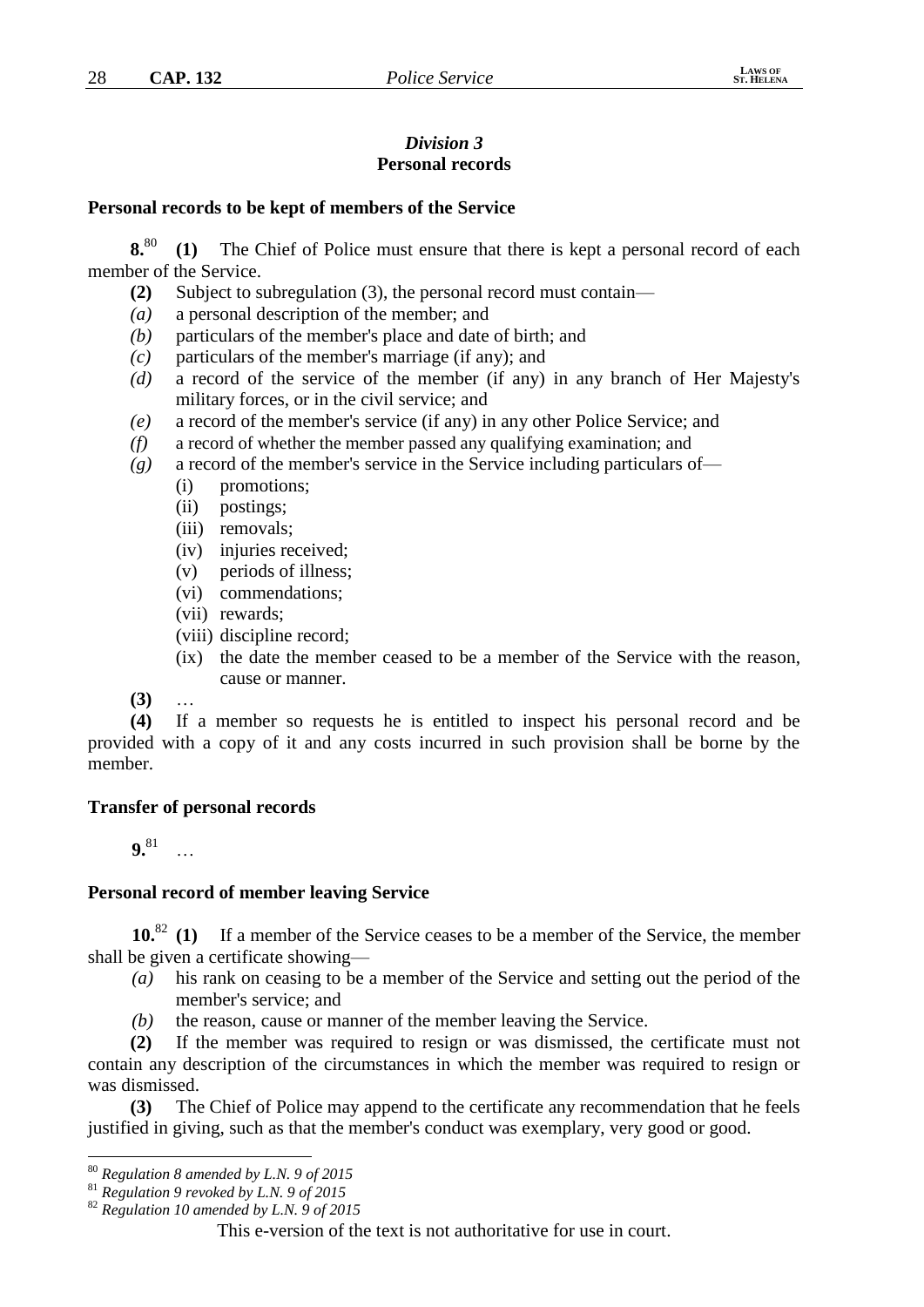**(4)** If a member of the Service ceases to be such a member his personal record shall be kept until the person concerned reaches the age of sixty years and shall then be destroyed.

# **Fingerprints**

**11.**<sup>83</sup> **(1)** Each member of the Service shall in accordance with the directions of the Chief of Police have his fingerprints taken.

**(2)** Fingerprints of members of the Service taken in accordance with subregulation (1) shall be kept separate from the fingerprints of persons whose fingerprints have been taken otherwise than in accordance with that subregulation.

**(3)** The fingerprints of a member of the Service taken in accordance with subregulation (1) and all copies and records of them shall be destroyed on the member ceasing to be a member of the Service.

#### PART 3 DUTY, OVERTIME AND LEAVE

# **Duty to carry out lawful orders**

**12.**<sup>84</sup> Each member of the Service shall—

- *(a)* carry out all lawful orders; and
- *(b)* at all times punctually and promptly perform all appointed duties; and
- *(c)* at all times punctually and promptly attend to all matters within the scope of the member's office.

## **Work not required to be performed**

**13.**<sup>85</sup> …

# **Normal daily period of duty**

**14.**<sup>86</sup> **(1)** This regulation applies to each member of the Service below the rank of Inspector, who has not been assigned to specific duties by the Chief of Police.

**(2)** The normal daily tour of duty (including the period of refreshment referred to in subregulation (3)) of a member of the Service to whom this regulation applies is 8 hours.

- **(3)** As far as the exigencies of duty permit—
- *(a)* the normal daily period of duty is to be performed in one tour of duty; and
- *(b)* an interval of 30 minutes is to be allowed for refreshment.
- **(4)** If a member—
- *(a)* is required to perform his normal daily period of duty in more than one tour of duty; and
- *(b)* does not travel to and from his home between tours,

an interval for refreshment and rest is to be normally included at the beginning or end of one of those tours.

<sup>1</sup> <sup>83</sup> *Regulation 11 amended by Regulation 2 of L.N. 9 of 2015*

<sup>84</sup> *Regulation 12 amended by Regulation 2 of L.N. 9 of 2015*

<sup>85</sup> *Regulation 13 revoked by L.N. 9 of 2015*

<sup>86</sup> *Regulation 14 amended by Regulation 2 of L.N. 9 of 2015*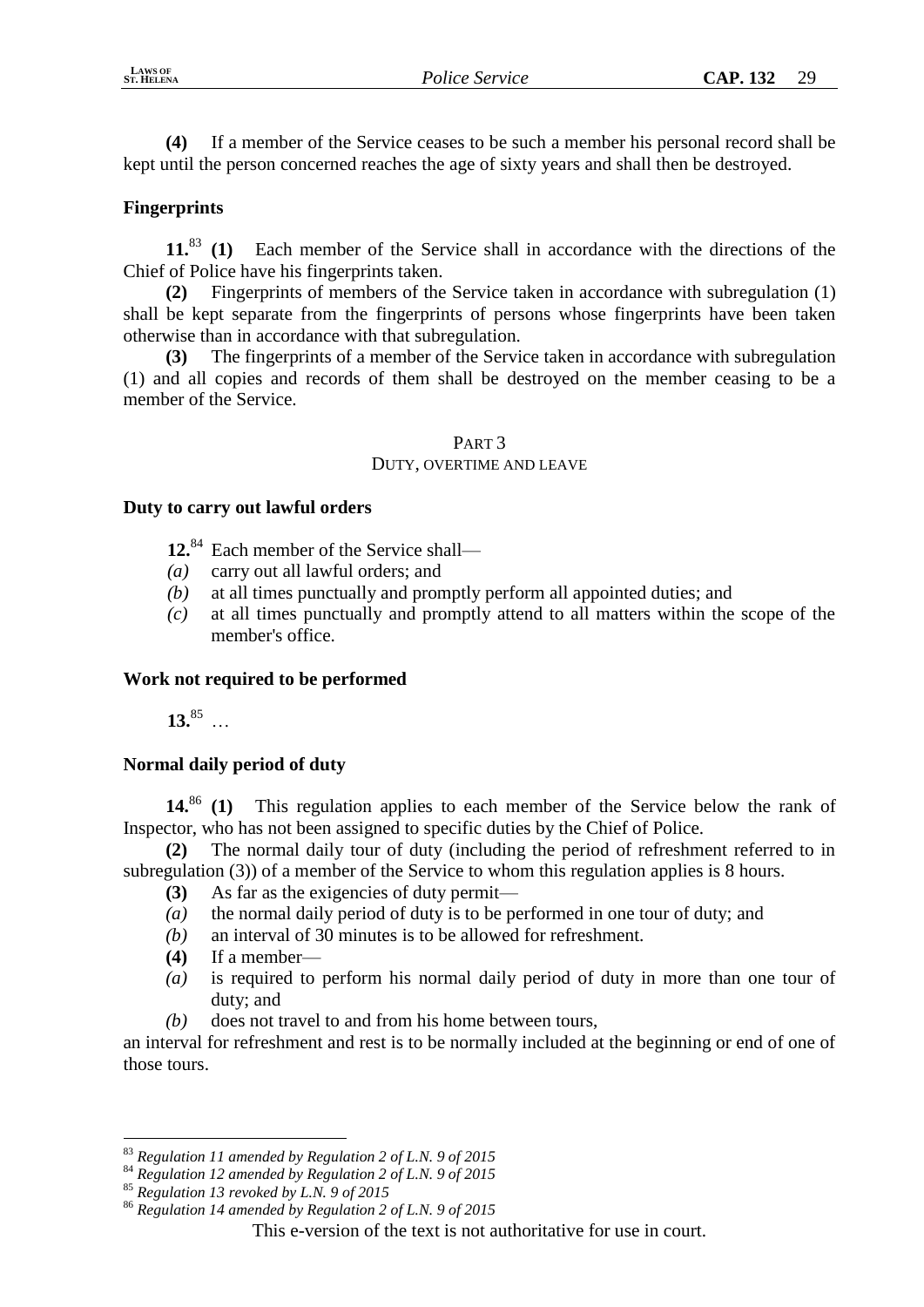**(5)** In this Part **"daily"**, in relation to members of the Service, means a period of 24 hours commencing at such time or times as the Chief of Police may fix. The Chief of Police may fix different times in relation to different groups of members.

## **Variable shift arrangements**

**14A.**<sup>87</sup> **(1)** This regulation applies to every member of the Service below the rank of Inspector.

**(2)** The Chief of Police may bring into operation variable shift arrangements.

**(3)** Variable shift arrangements must provide; as respects members for whom they are in operation—

- *(a)* for hours of duty equivalent to those resulting from the application of regulations 14(2) and 17(2); and
- *(b)* for annual leave equivalent to that resulting from the application of regulation 19(1) and the First Schedule.

# **Rostering of duties**

**15.**<sup>88</sup> **(1)** The Chief of Police shall in accordance with this regulation compile duty rosters for members of the Service below the rank of Inspector.

- **(2)** In these regulations—
- *(a)* a reference to a rostered rest day is to be construed, in relation to a member of the Service who is required to do duty on that day, as a reference to a day which according to the duty roster was, immediately before the member was so required to do duty, to have been a rest day for the member; and
- *(b)* a day off granted *in lieu* of a rostered rest day is to be treated as a rostered rest day.
- **(3)** A roster referred to in subregulation (1) must be compiled—
- *(a)* at intervals not exceeding 3 months; and
- *(b)* not later than one month before the date on which it is to come into force.

**(4)** A roster must set out, for the 3 months following the date on which it is to come into force, in relation to each member of the Service to which it relates—

- *(a)* his rest days; and
- *(b)* those days, being public holidays, on which the member may be required to do duty; and
- *(c)* the times at which the member's scheduled daily periods of duty are to begin and end.
- **(5)** Subject to subregulation (6), a duty roster shall make provision for—
- *(a)* an interval of not less than 8 hours between the ending of each of a member's daily periods of duty and the beginning of the next; and
- *(b)* an interval between each of his rostered rest days not exceeding 7 days,

unless the Chief of Police determines otherwise.

**(6)** Where, owing to the exigencies of duty, it is necessary to alter a duty roster, the officer responsible for making the alteration shall endeavour, so far as practicable, to avoid requiring a member to do an additional daily period of duty such that the condition in subregulation (5)*(a)* would not be satisfied.

<u>.</u>

<sup>87</sup> *Regulation 14A amended by Regulation 2 of L.N. 9 of 2015*

<sup>88</sup> *Regulation 15 amended by Regulation 2 of L.N. 9 of 2015*

This e-version of the text is not authoritative for use in court.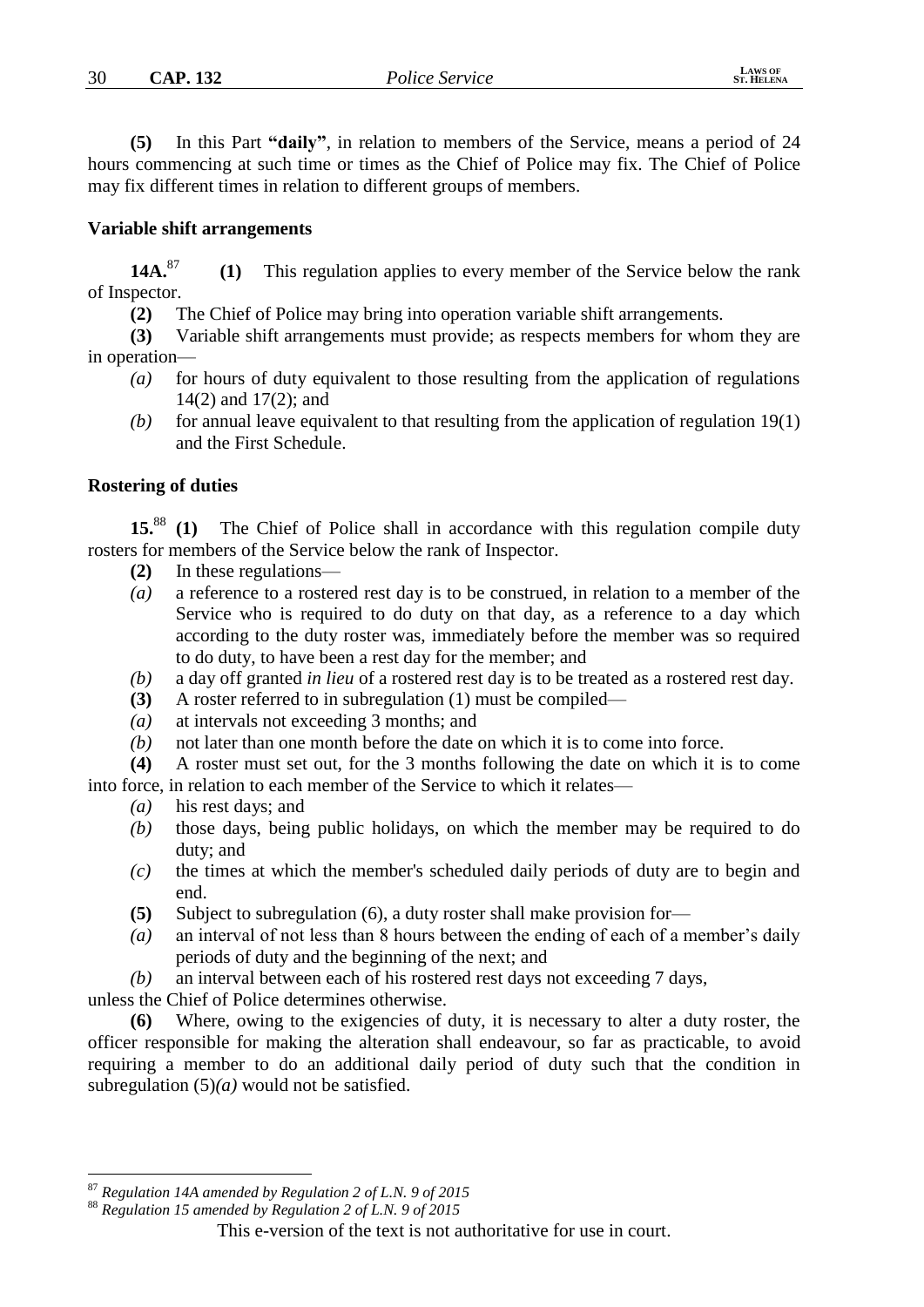# **Overtime**

**16.**<sup>89</sup> **(1)** Subject to, and in accordance with, the provisions of this regulation a member of the Service below the rank of Inspector is to be compensated in respect of time for which the member—

*(a)* remains on duty after the member's tour of duty ends; or

*(b)* is recalled between two tours of duty,

(in these regulations referred to as "overtime").

**(2)** A member is not to be compensated for overtime for which he received an allowance or time off under regulation 17.

**(3)** Subject to subregulation (6), a member of the Service, from the rank of sergeant and below, is to be granted an allowance in respect of each week at the rate of a twenty fourth of a day's pay for each completed period of 15 minutes of overtime worked by the member on any occasion during that week

**(4)** If such a member—

*(a)* before the expiry of a pay period, elects in respect of specified overtime worked by the member during the weeks ending within that period, to be granted in lieu of an allowance time off subject to and in accordance with subregulation (5); and

*(b)* in accordance with the election receives time off in respect of the overtime,

no allowance in respect the overtime is payable under subregulation (3).

**(5)** Subject to the exigencies of duty, if by virtue of an election under subregulation (4) time off fails to be granted to a member in respect of overtime worked by the member in any week then within such time (not exceeding 3 months) after that week as the Chief of Police may fix, he must grant to the member time off—

- *(a)* equal, subject to subregulation (6), to the period of that overtime worked by the member during that week; and
- *(b)* for each completed 45 minutes of such overtime, an additional 15 minutes off.

**(6)** For the purpose of subregulations (3) and (5), no account shall be taken of any period of less than 30 minutes of overtime worked on any occasion.

**(7)** For the purpose of this regulation—

"**a day's pay**" means the member's pay for the week in question divided by 5;

"**member recalled to duty**" does not include a member who is only warned to be in readiness for duty if required;

"**pay period**" means the period for which, in pursuance of regulation 25, a member is paid;

"**week**" means the period of 7 days beginning with such day as is fixed by the Chief of Police.

# **Public holidays and rest days for officers below the rank of Inspector**

**17.**<sup>90</sup> **(1)** This regulation applies to every member of the Service below the rank of Inspector.

**(2)** Subject to the following provisions of this regulation, a member shall, so far as the exigencies of duty permit—

- *(a)* be allowed a day's leave on each public holiday; and
- *(b)* be granted rest days at the rate of 2 rest days in respect of each week.
- **(3)** A member, if required to do duty on a day that is a rostered rest day—
- *(a)* with less than 42 days notice, shall be granted—
	- (i) an allowance at the appropriate rate; or

<sup>&</sup>lt;u>.</u> <sup>89</sup> *Regulation 16 amended by Regulation 2 of L.N. 9 of 2015*

<sup>90</sup> *Regulation 17 amended by L.N. 9 of 2015*

This e-version of the text is not authoritative for use in court.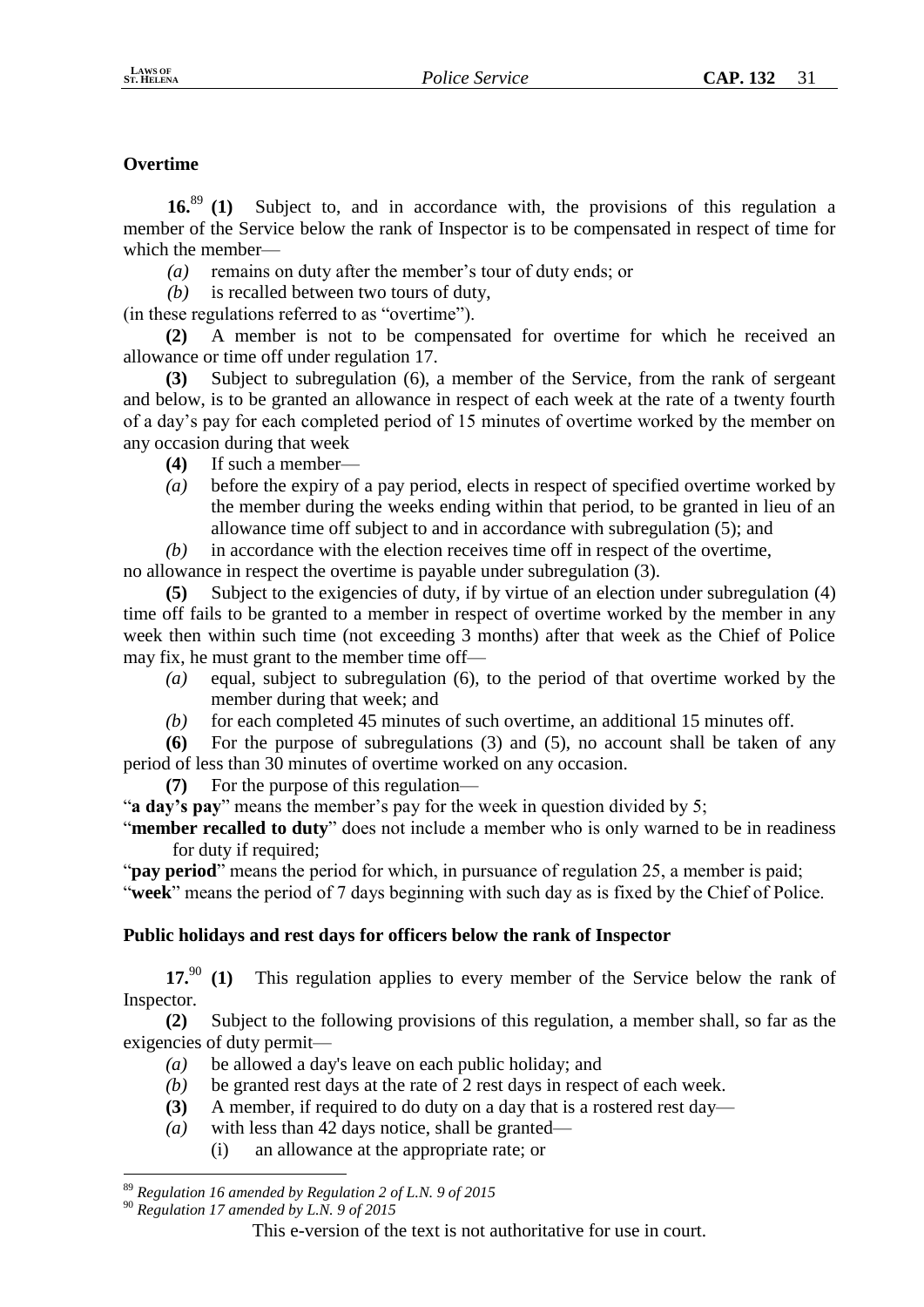- (ii) another rest day in lieu of the rostered rest day; or
- *(b)* with at least 42 days notice, shall be granted another rest day in lieu of the rostered rest day.
- **(4)** A member required to do duty on a day that is a public holiday shall be granted—
- *(a)* if the public holiday is rostered as a working day an allowance at the appropriate rate; or
- *(b)* if the public holiday is rostered as a rest day an allowance at the appropriate rate and a day off *in lieu*.

**(5)** The appropriate rate for rest day and public holiday is one sixteenth of a day's pay for each completed 15 minutes of duty on that day.

**(6)** If at a member's request a member works on a day that is a public holiday or a rostered rest day the member is not to be treated for the purposes of this regulation as having been required to do duty on that day but is to be granted another day off *in lieu* of that day which is to be treated as a public holiday or a rostered rest day as the case may be.

## **Public holidays and monthly leave days for higher ranks**

**18. (1)** Police officers of the rank of inspector and above shall be allowed—

- *(a)* a day's leave on each public holiday; and
- *(b)* the grant in any week of two rest days,

so far as the exigencies of duty permit.

**(2)** A police officer of and above the rank of Inspector who is required to do duty on a rest day or public holiday is to be granted a day's leave *in lieu* of each such day unless the exigencies of duty do not permit such grant, within 12 months.

**(3)** In this regulation **"month"** means that period of 28 days beginning with such day as is fixed by the Chief of Police.

## **Annual leave**

**19.**<sup>91</sup> **(1)** Each member of the Service shall be granted annual leave in accordance with the First Schedule to these regulations so far as the exigencies of duty permit.

**(2)** The annual leave of a member of the Service is additional to the days upon which he is not required to perform police duties in accordance with—

- *(a)* regulation 17, in the case of a member below the rank of Inspector; or
- *(b)* regulation 18, in the case of a member of and above the rank of Inspector,

and a member who is below the rank of Inspector, so far as the exigencies of duty permit, is to be allowed to take his annual leave in one period continuous with such days as aforesaid falling within the period in which the member desires to take annual leave.

## **Sick leave**

<u>.</u>

20.<sup>92</sup> (1) A member of the Service is not entitled to be absent from duty on account of injury or illness unless a medical officer has certified the member to be unfit for duty.

- **(2)** Notwithstanding subregulation (1)—
- $(a)$ <sup>93</sup> with the consent of and subject to compliance with any conditions specified by the Chief of Police, a member may be so absent without such certificate of unfitness if the period of unfitness for duty does not exceed 6 days, including any day on

<sup>91</sup> *Regulation 19 amended by Regulation 2 of L.N. 9 of 2015*

<sup>92</sup> *Regulation 20 amended by Regulation 2 of L.N. 9 of 2015*

<sup>93</sup> *Regulation 20(2)(a) amended by L.N. 11/2003*

This e-version of the text is not authoritative for use in court.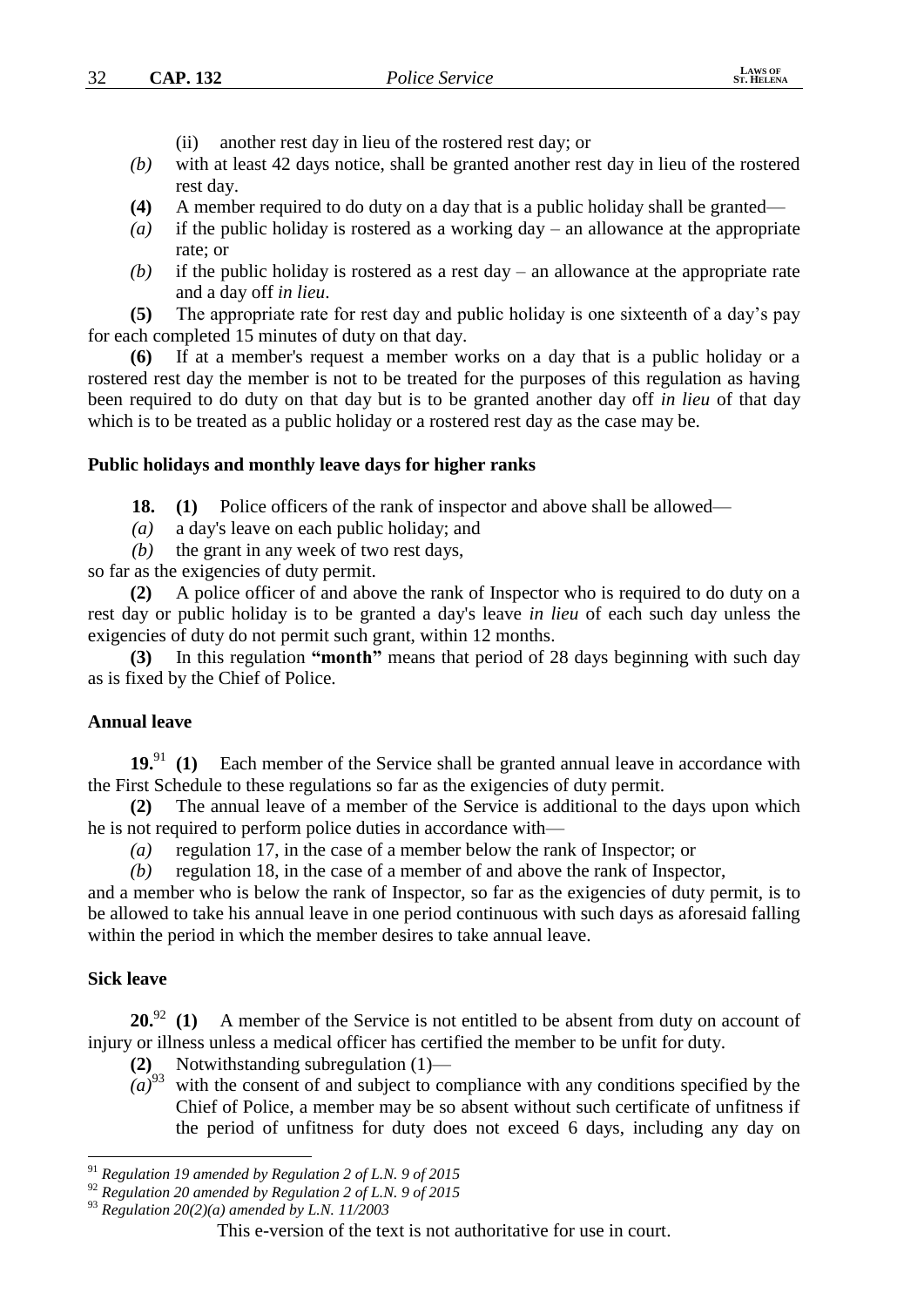which, even if the member were fit to do so, the member would not have been required to perform police duty;

*(b)* if, notwithstanding such certificate of unfitness for duty, a medical officer appointed or approved by the Governor has examined the member and certified the member to be fit for duty the member is no longer entitled to be absent from duty.

# **Maternity and Paternity Leave**

**21.**<sup>94</sup> The Police Service conditions for maternity and paternity leave will be that in place within the St Helena Government Code of Management, including those sections covering—

- *(a)* Maternity Leave
- *(b)* Paternity Leave
- *(c)* Adoption Leave
- *(d)* Keeping in touch days.

# PART 4

# PAY

# **Rates of pay**

22.<sup>95</sup> **(1)** The rates of pay of members of the Service shall be in accordance with such instructions as shall be issued by the Governor from time to time.

**(2)** In reckoning the service of a member of the Service in any rank for the purposes of the scale of pay—

- *(a)* account is to be taken of all the member's service in that rank; and
- *(b)* service in a higher rank, on temporary promotion to the higher rank or otherwise is to be treated as if it had been service in that lower rank.

**(3)** In reckoning a member's service in a rank, except where the Chief of Police otherwise directs, no account is to be taken of any previous service in a rank which terminated in the member's reduction in that rank as a punishment, but any previous service in a higher rank which is so terminated is to be treated as if it had been service in the rank to which the member was reduced.

# **Temporary salary**

<u>.</u>

23.<sup>96</sup> **(1)** A member of the Service of and above the rank of Inspector who is required for a continuous period exceeding 7 days to perform duties normally performed by a member of the Service of a higher rank than his own, otherwise (subject to subregulation (2)) than as the direct or indirect result of the absence of a member of the Service on a monthly or other leave day granted under regulation 18, is to be paid in respect of that period, other than the first 7 days of the period, at a rate equal to the lowest rate of pay for that higher rank.

**(2)** If a member of the Service is absent for a continuous period comprising both—

- *(a)* monthly or other leave days granted under regulation 18; and
- *(b)* one or more annual leave days granted under regulation 19,

subregulation (1) has effect as if the entire continuous period of absence were a period of annual leave.

<sup>94</sup> *Regulation 21 substituted by L.N. 9 of 2015*

<sup>95</sup> *Regulation 22 amended by Regulation 2 of L.N. 9 of 2015*

<sup>96</sup> *Regulation 23 amended by Regulation 2 of L.N. 9 of 2015*

This e-version of the text is not authoritative for use in court.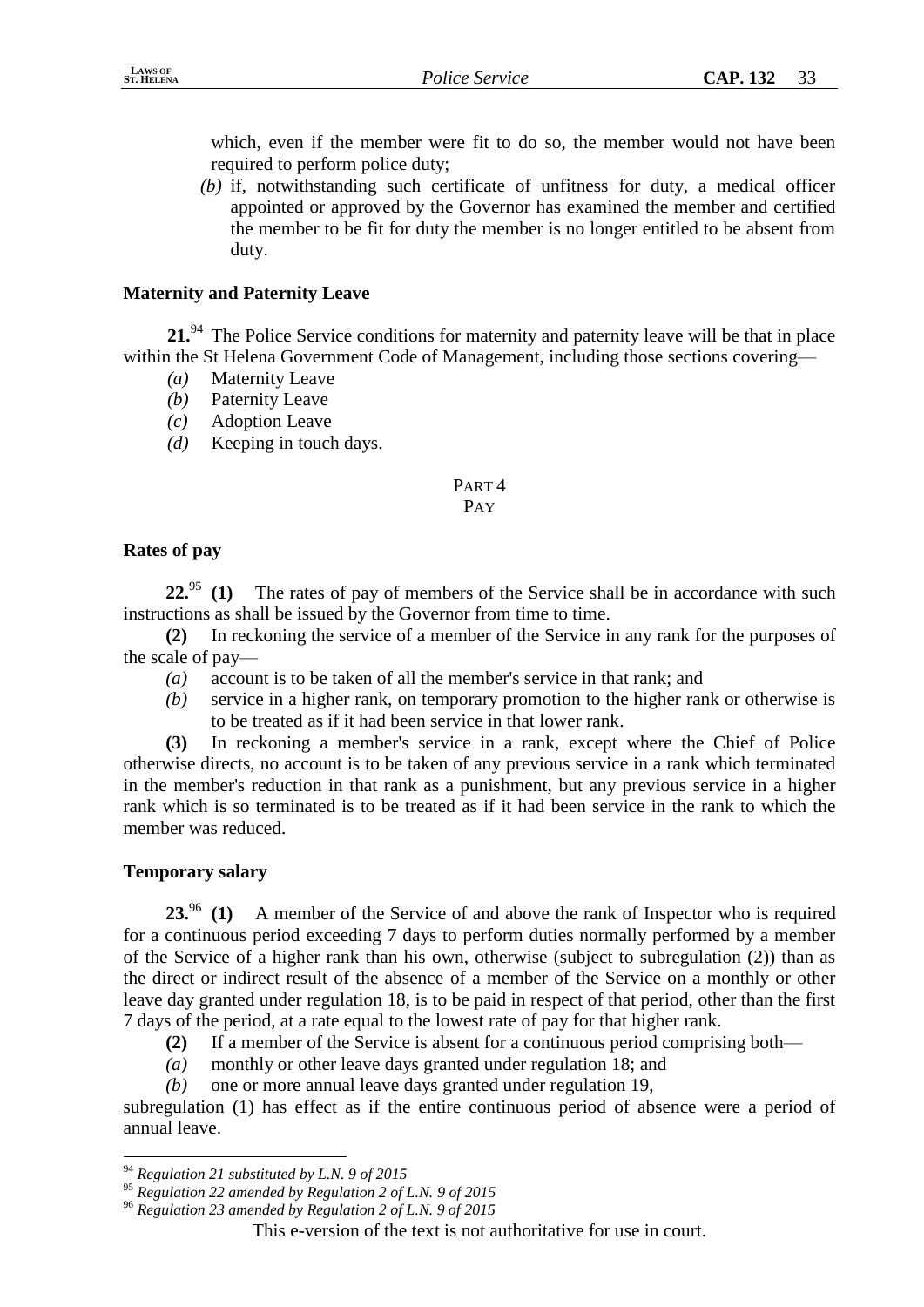**(3)** A member of the Service below the rank of Inspector who, in any year, has been required to perform duties normally performed by a member of the Service of a higher rank than his own for 14 complete days is to be paid in respect of each further complete day in that year on which the member is required to perform such duties at a rate equal to the lowest rate of pay to which the member would be entitled on promotion to the higher rank.

**(4)** Notwithstanding subregulation (3) if a member is entitled to be paid under this subregulation and the higher rank is that of a member of the Service of and above the rank of Inspector there is no entitlement to an allowance, or time off, under regulation 16 or 17 in respect of such duties but if in such a case the member is required to do duty on a public holiday or rostered rest day, the member is to be granted a day's leave for each such day.

**(5)** In this regulation—

"**day**" means, in relation to a member of the Service who is below the rank of Inspector, the member's normal daily period of duty;

"**year**" means a period of 12 months beginning on 1st April.

#### **Pay during sick leave**

**24.**<sup>97</sup> **(1)** Subject to subregulations (2) and (3), if on any relevant day a member of the Service has during the period of 12 months ending with that day been on sick leave for 183 days, he ceases for the time being to be entitled to full pay, and becomes entitled to half pay, while on sick leave.

**(2)** Subject to subregulation (3), if on any relevant day a member of the Service has been on sick leave for the whole of the period of 12 months ending with that day, he ceases for the time being to be entitled to any pay while on sick leave.

- **(3)** The Chief of Police may in a particular case determine that for a specified period—
- *(a)* a member who is entitled to half pay while on sick leave is to receive full pay; or
- *(b)* a member who is not entitled to any pay while on sick leave is to receive either full pay or half pay, and may from time to time extend the period.

#### **Calculation of monthly, weekly and daily pay**

**25. (1)** A month's pay is to be calculated, for all purposes, at a monthly rate of pay determined by dividing by 12 the annual rate of pay.

**(2)** A week's pay is to be calculated, for all purposes, at a weekly rate of pay determined by dividing by 52 the annual rate of pay.

**(3)** A day's pay is to be calculated, except for the purposes of regulations 16 and 17, at a daily rate determined by dividing by 7 the weekly rate of pay, determined in accordance with subregulation (2).

#### PART 5

#### ALLOWANCES AND OTHER EMOLUMENTS

#### **Restriction on payment of allowances**

<u>.</u>

**26.**<sup>98</sup> **(1)** An allowance is not to be paid to a member of the Service except as provided by these regulations, and the amount and conditions of payment of an allowance is as so provided.

<sup>97</sup> *Regulation 24 amended by Regulation 2 of L.N. 9 of 2015*

<sup>98</sup> *Regulation 26 amended by Regulation 2 of L.N. 9 of 2015*

This e-version of the text is not authoritative for use in court.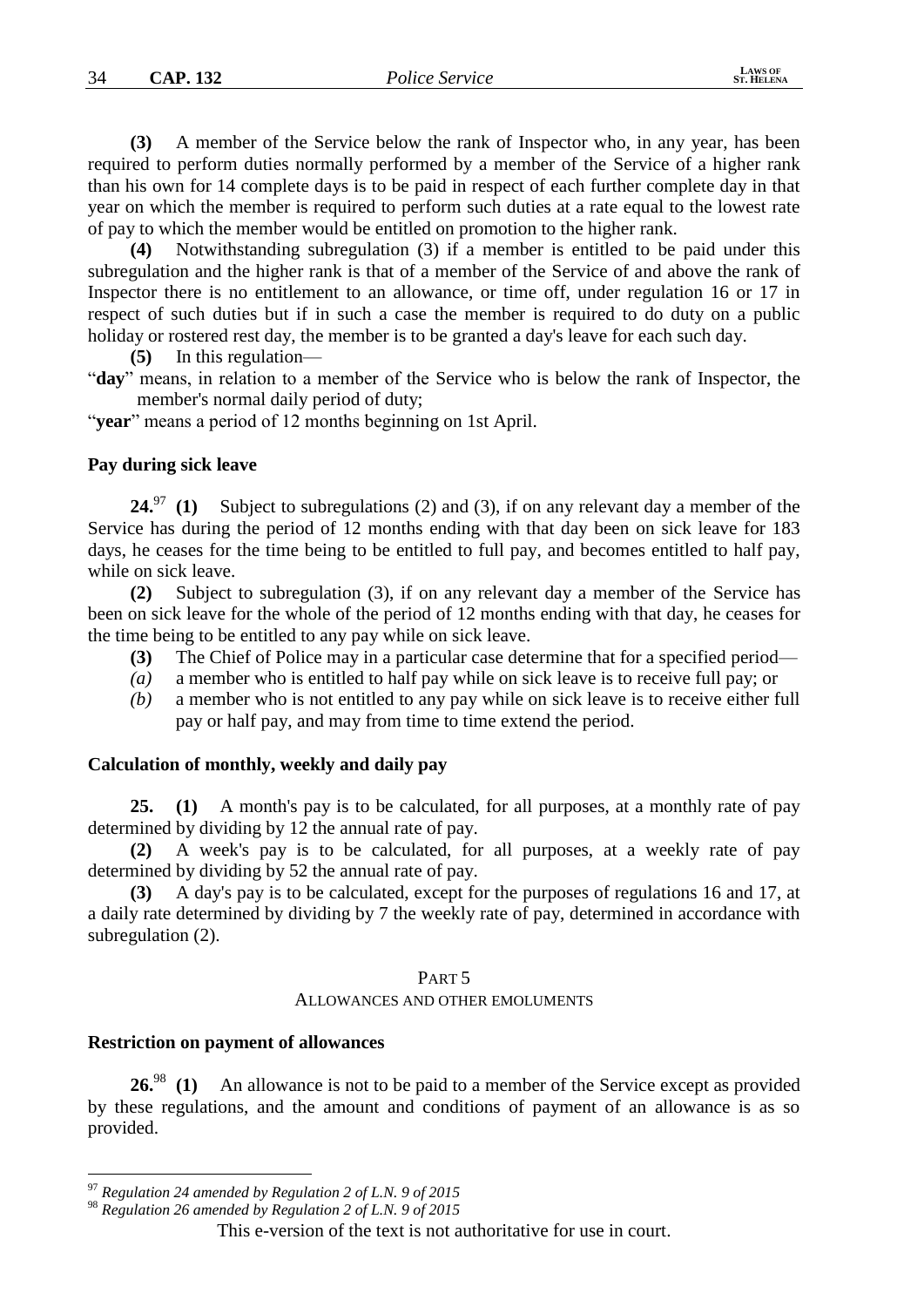**(2)** Nothing in this regulation applies to the reimbursement of expenses incurred by a member of the Service in the execution of the member's duty, being expenses authorised either generally or specifically by the Chief of Police in respect of which no allowance is payable under these regulations.

# **Restriction on payments for private employment of police**

**27.**<sup>99</sup> **(1)** Without prejudice to the generality of this regulation, a member of the Service who is engaged on duty at the request of a person who has agreed to pay the Chief of Police for the member's services is not entitled to any payment for those services except as provided by these regulations and any payment made in pursuance of the agreement is to be made by that person to the Chief of Police.

**(2)** Any payment made to the Chief of Police in pursuance of subregulation (1) shall be deemed to form a part of the Consolidated Fund of the Government of St. Helena.

# **Plain clothes allowances**

**28.**<sup>100</sup> (1) A member of the Service who is required for a continuous period of not less than a week to do duty in plain clothes shall be paid a plain clothes allowance at such annual rate as shall be determined by the Chief of Police.

**(2)** A member of the Service who is required to perform duties in plain clothes for not less than 40 hours in the aggregate in any period of 6 months is, subject to subregulation (3), to be paid a plain clothes allowance in respect of those duties at the hourly rate to be determined by the Chief of Police.

**(3)** For the purposes of subregulation (2) and the calculation of the aggregate duration of the duties there referred to—

- *(a)* if the duties were performed on an occasion falling within such a continuous period of plain clothes duty as is mentioned in subregulation (1), no account is to be taken of those duties;
- *(b)* if the duties performed on any occasion lasted less than 4 complete hours, no account is to be taken of those duties;
- *(c)* if the duties performed on any occasion lasted for a completed number of hours and a fraction of an hour, no account is to be taken of that fraction.

**(4)** Notwithstanding anything in subregulation (1) or (2), if a member of the Service is provided with overalls when doing duty in plain clothes or for any other reason is, in the opinion of the Chief of Police, put to substantially less or substantially more than the normal expense caused by wearing the member's own clothes, a plain clothes allowance payable to the member under subregulation (1) or (2) shall be paid not at the rate determined under the subregulation in question but at the rate determined by the Chief of Police having regard to the circumstances of the case.

# **Refreshment**

<u>.</u>

29.<sup>101</sup> A member of the Service below the rank of Inspector who, having been retained on duty beyond his normal daily period of duty or engaged on duty away from his normal place of duty, and by reason of being so retained or engaged, has been unable to obtain a meal in his

<sup>99</sup> *Regulation 27 amended by Regulation 2 of L.N. 9 of 2015*

<sup>100</sup> *Regulation 28 amended by Regulation 2 of L.N. 9 of 2015*

<sup>101</sup> *Regulation 29 amended by Regulation 2 of L.N. 9 of 2015*

This e-version of the text is not authoritative for use in court.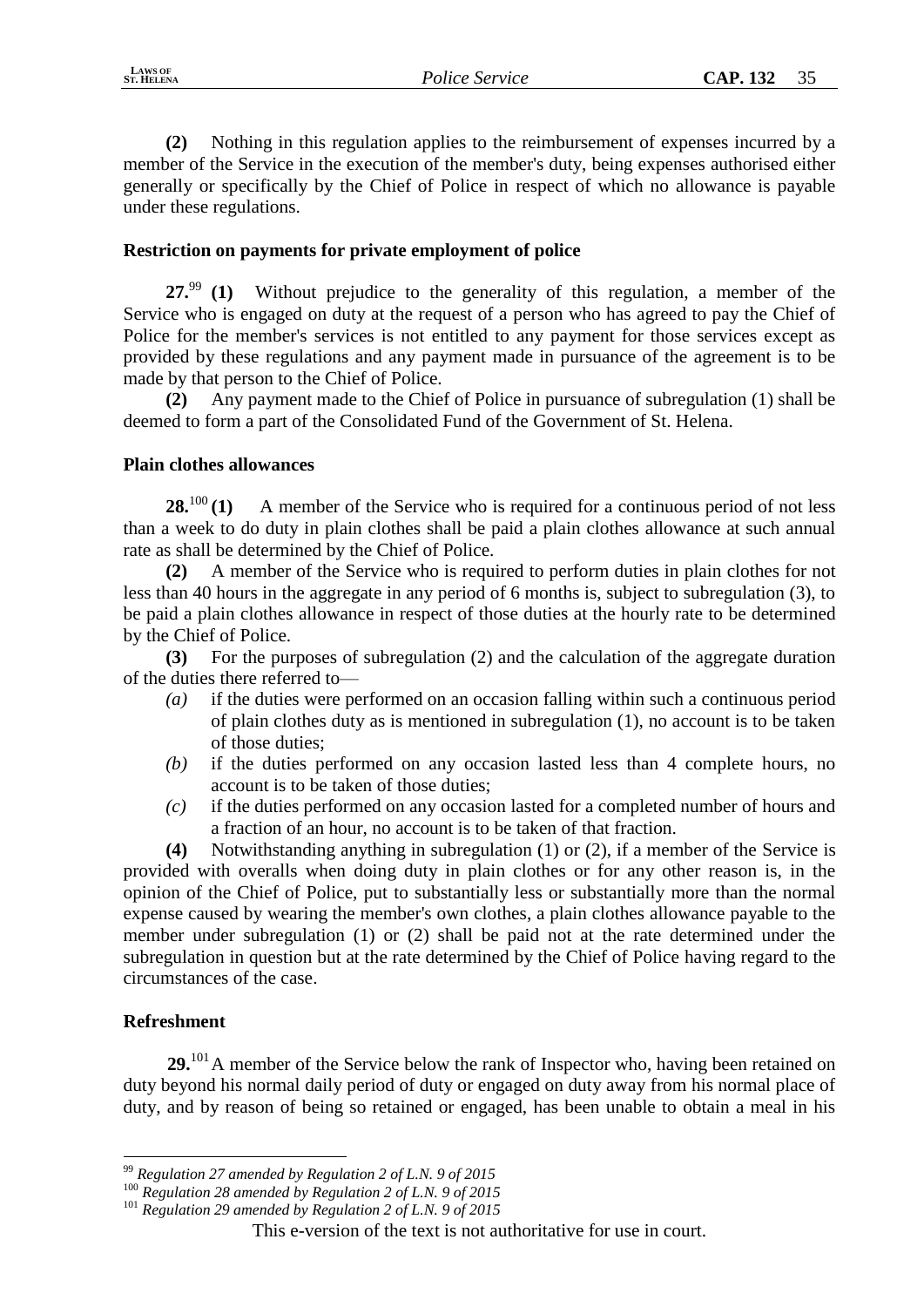usual way shall be provided with adequate refreshment as shall be determined by the Chief of Police.

#### **Motor vehicle allowances**

**30.**<sup>102</sup> (1) An officer who is required by the Chief of Police to use his private vehicle for police purposes may be paid a mileage allowance at the current rate as set by the Government of St Helena.

**(2)** …

**(3)** Expense claims in respect of the mileage under subregulation (1) shall be submitted monthly and certified by the officers concerned that the total mileage claimed has been incurred as a result of the use of their particular vehicles for police purposes.

**(4)** No payment will be made for repairs, breakdowns, depreciation or any other charges incurred by an officer in connection with his vehicle.

**(5)** The Chief of Police shall be responsible for ensuring that his own travelling and that of the members of the Police service are conducted on the most economical lines and that the journeys made are absolutely necessary. An officer shall be personally liable for any unnecessary or excessive expenditure on claims that he has countersigned.

**(6)** A mileage allowance shall not be paid for a routine journey between an officer's home and place of work. However, in special circumstances, such as being required to return to work outside of normal hours, an officer may be paid a mileage allowance.

#### **Promotion examination allowances**

**31.**<sup>103</sup> (1) A constable who has taken an examination or paper in consequence of which he obtains a pass in the qualifying examination for promotion to the rank of sergeant shall be paid a promotion examination allowance of £100.

**(2)** A sergeant who has taken an examination or paper in consequence of which he obtains a pass in the qualifying examination for promotion to the rank of inspector shall be paid a promotion examination allowance of £100.

#### **Continuance of allowances when member is ill**

**32.**<sup>104</sup> If a member of the Police Service, who is regularly in receipt of a plain clothes allowance or any allowance to meet an expense which ceases during his absence from duty, is on sick or maternity leave, the allowance is to be paid during his absence from duty up to a period of a month, but thereafter, during the remainder of his absence from duty, payment may be suspended at the discretion of the Chief of Police.

#### **Allowances in respect of periods of suspension**

**33.** The payment of an allowance in respect of a member who has been suspended may be paid or withheld at the discretion of the Chief of Police.

#### PART 6 UNIFORM AND EQUIPMENT

<u>.</u>

<sup>102</sup> *Regulation 30 amended by L.N. 9 of 2015*

<sup>103</sup> *Regulation 31 amended by L.N. 9 of 2015*

<sup>104</sup> *Regulation 32 amended by L.N. 9 of 2015*

This e-version of the text is not authoritative for use in court.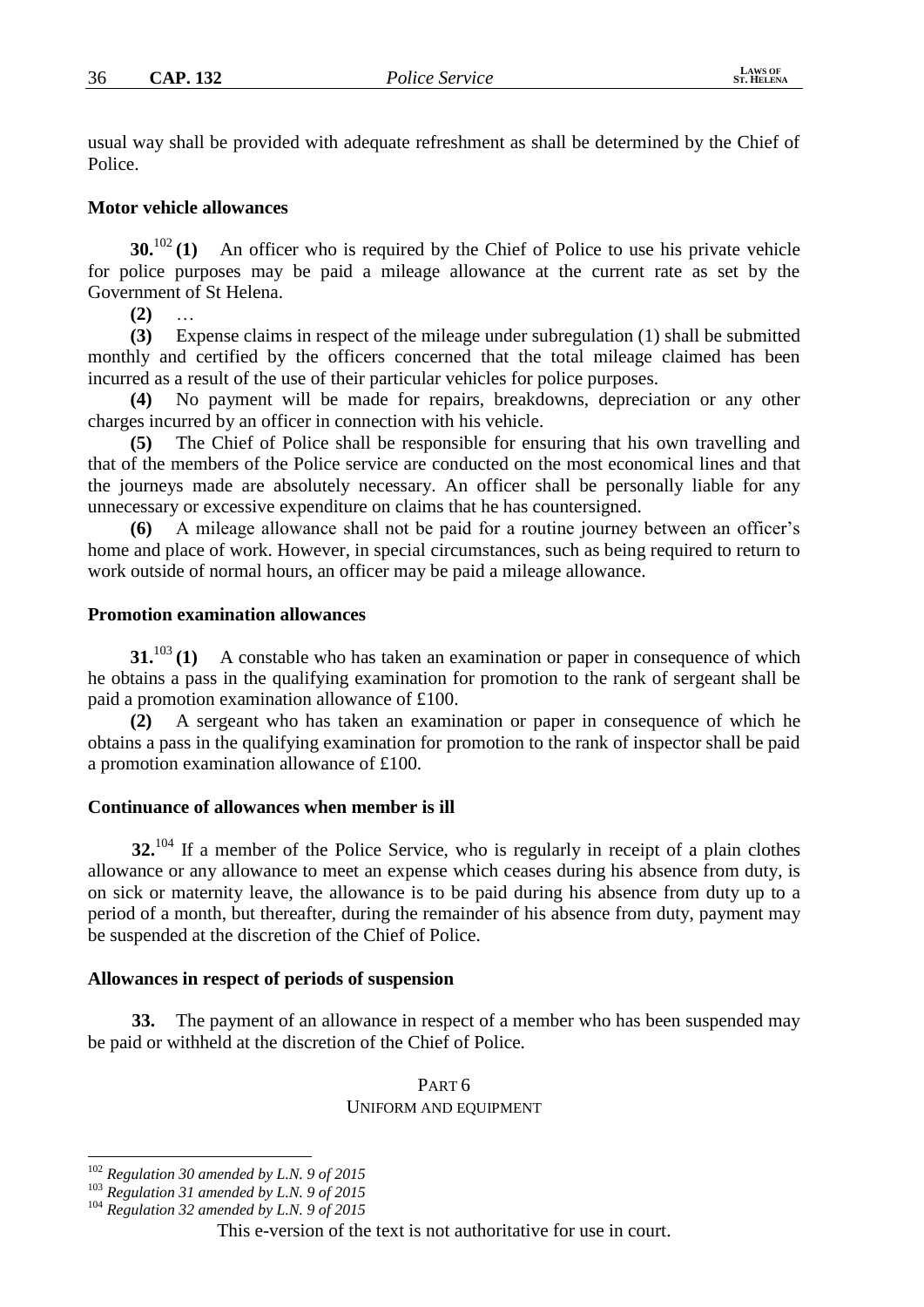# **Issue of uniform and equipment**

**34.**<sup>105</sup>Uniform and equipment shall be issued by the Service free of charge to all members of the Service.

# **Re-issue of uniform and equipment**

**35.**<sup>106</sup>…

# **Ownership of uniform and equipment**

**36.**<sup>107</sup> Subject to regulation 37, uniform and equipment issued by the Service does not become the property of the member of the Service to whom such uniform and equipment is issued and must be handed back by the member on leaving the Service.

# **Replacement of uniform and equipment**

**37.**<sup>108</sup> If an article of uniform or equipment is replaced by the Service the original article must be handed back unless the member, with the consent of the Chief of Police, buys the article at a price fixed by the Chief of Police or, with his consent, retains it without payment.

# PART 7 **PROMOTION**

# **Promotions Board**

**38.<sup>109</sup>**There is established a Promotions Board consisting of—

- *(a)* the Chief of Police; and
- *(b)* two other persons, one of whom shall be from Human Resources of the St Helena Government.

# **Qualification for promotion**

- **39.**<sup>110</sup> (1) A constable is qualified for promotion to the rank of sergeant if he—
- *(a)* has obtained a pass in the qualifying examination for promotion to the rank of sergeant; and

 $(b)$ 

- *(c)* has completed his probationary period.
- **(2)** A sergeant is qualified for promotion to the rank of inspector if he—
- *(a)* has obtained a pass in the qualifying examination for promotion to the rank of inspector; and
- *(b)* has completed his probationary period in respect of his rank of sergeant.

<sup>105</sup> *Regulation 34 amended by Regulation 2 of L.N. 9 of 2015*

<sup>106</sup> *Regulation 35 revoked by L.N. 9 of 2015*

<sup>107</sup> *Regulation 36 amended by Regulation 2 of L.N. 9 of 2015*

<sup>108</sup> *Regulation 37 amended by Regulation 2 of L.N. 9 of 2015*

<sup>109</sup> *Regulation 38 amended by L.N. 9 of 2015*

<sup>110</sup> *Regulation 39 amended by L.N. 9 of 2015*

This e-version of the text is not authoritative for use in court.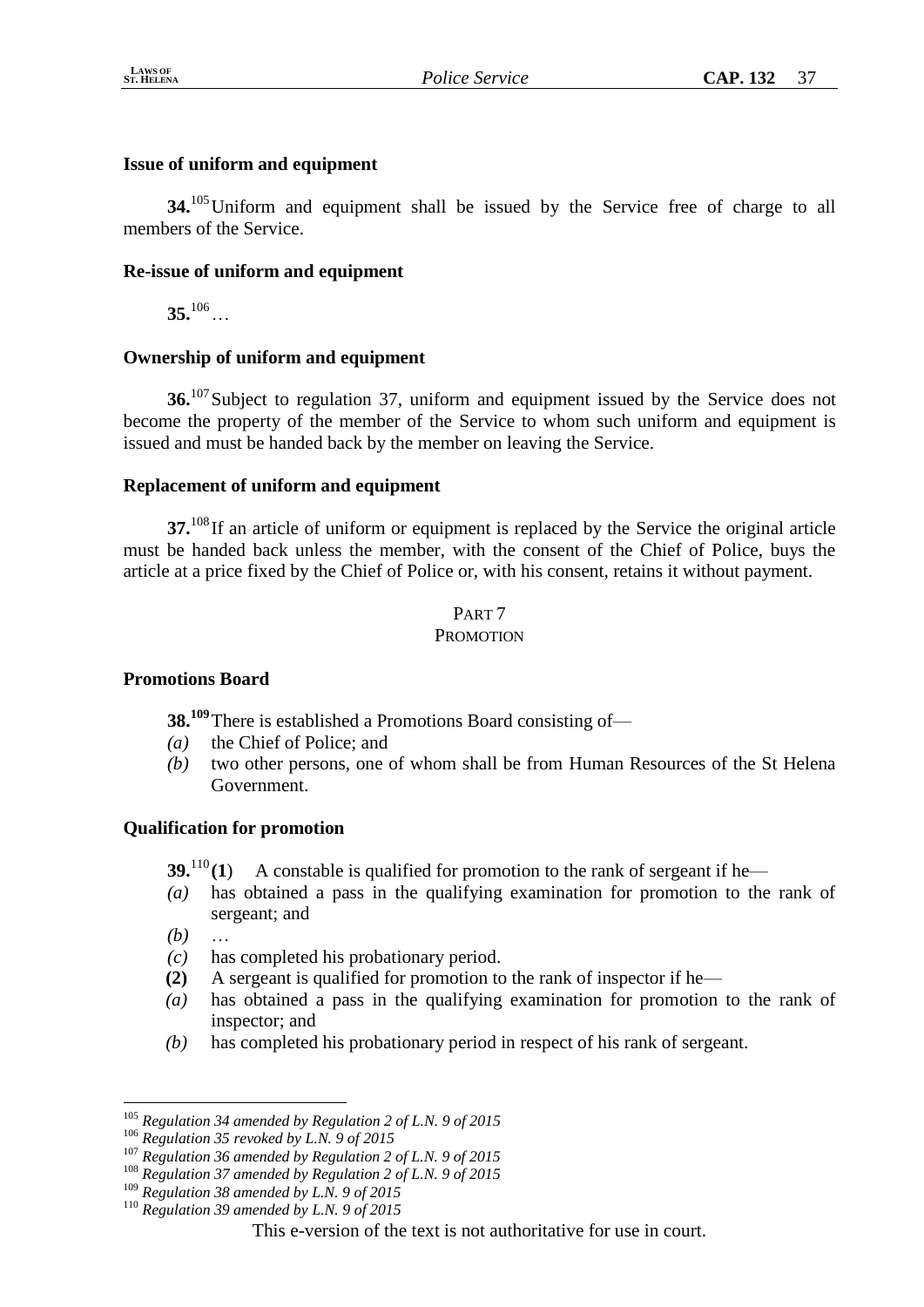**(3)** For the purpose of subregulations (1) and (2) **"examination"** means an examination covering the following subjects—

*(a)* criminal law;

*(b)* evidence and procedure in criminal courts;

*(c)* traffic law;

*(d)* general police duties; and

*(e)* …

**(4)** Promotion from one rank to another shall be by selection by the Promotions Board, provided that any promotion to Chief Inspector and above will be subject to confirmation by the Governor.

#### **Holding of examinations**

**40.**<sup>111</sup> **(1)** An examination under this Part shall be held at such time and place as the Chief of Police determines.

**(2)** An examination shall not be held unless the Chief of Police has approved the syllabus and conditions of the examination.

**(3)** When the Chief of Police has approved the syllabus and conditions of an examination it must publish a notice specifying—

*(a)* the date when it is to be held; and

*(b)* the date by which application to enter the examination must be made.

**(4)** A member of the Service who wishes to enter for an examination must submit his name to the Chief of Police within the time specified in a notice published in accordance with subregulation (3).

#### **Period of probation for constable promoted to sergeant**

**41.**<sup>112</sup> **(1)** Subject to subregulation (2), a member of the Service who is promoted to the rank of sergeant shall be on probation in that rank for a period of one year or for such longer period as the Chief of Police may determine in the circumstances of the particular case.

**(2)** If the Chief of Police considers that a person who is on probation in the rank of sergeant is unlikely to perform the duties of that rank satisfactorily he may reduce him to the rank of constable.

#### **Temporary promotion**

**42.**<sup>113</sup>A member of the Service who is required to perform the duties of a higher rank may, even if there is no vacancy for that rank, be promoted temporarily to it. Temporary promotion to the rank of sergeant or inspector shall only be made if the member is qualified for such promotion under regulation 39.

#### **Seeking influence prohibited**

<u>.</u>

**43.** A police officer must not seek by influence to obtain promotion or other advantage in the service.

<sup>111</sup> *Regulation 40 amended by L.N. 9 of 2015*

<sup>112</sup> *Regulation 41 amended by L.N. 9 of 2015*

<sup>113</sup> *Regulation 42 amended by Regulation 2 of L.N. 9 of 2015*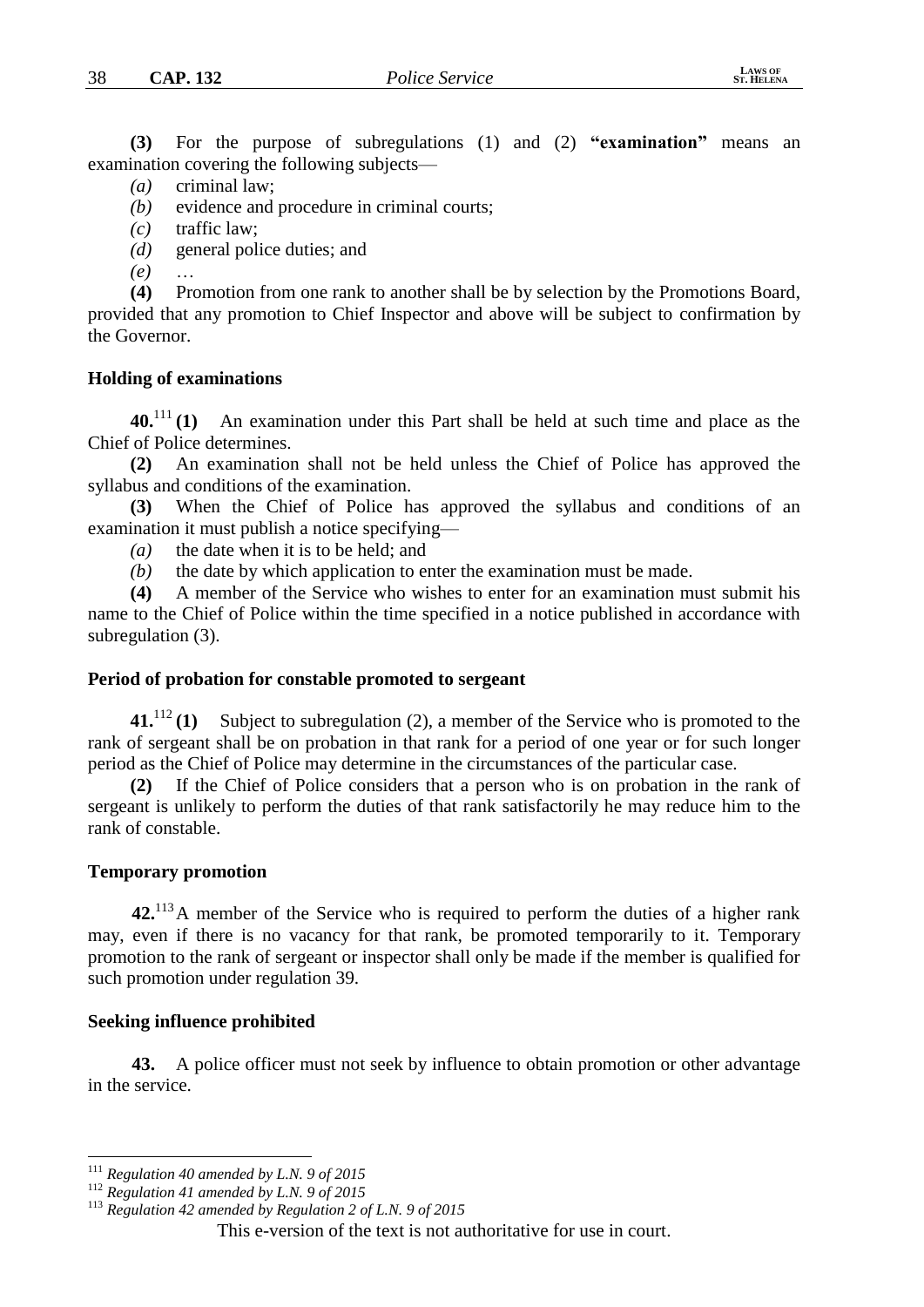# **FIRST SCHEDULE**<sup>114</sup>

# **ANNUAL LEAVE**

## **Annual leave entitlement**

- (1) Annual leave is leave for which all officers appointed locally and who are employed full time are eligible.
- (2) An officer is entitled to such annual leave as is provided in these regulations, but it is granted subject to the exigencies of the Service.
- (3) The Chief of Police may cancel any leave granted if it is necessary for the officer to return to duty before the expiry of the leave granted. In such case the unexpired portion of leave may be taken on a subsequent occasion.
- (4) The leave year for all officers eligible for annual leave runs from 1st January to 31st December, irrespective of the date of engagement. Annual leave is taken during the calendar year it is earned and save for leave taken prior to retirement is itself leave earning.

## **Rate of annual leave**

 $(1)$ <sup>115</sup>The rates of leave for which officers are eligible annually are set out in the following table—

| "Grade Level |                  | Annual leave in working days                              |
|--------------|------------------|-----------------------------------------------------------|
| (a)          | Grade D or above | 30 days                                                   |
| (b)          | Grade C          | 25 days increased to 30 days after<br>10 years service.". |

- (2) Length of service includes for the purpose of these regulations all probationary service.
- (3) In the first calendar year of service an officer shall accumulate leave at the rate of 1.25 working days for each completed month of service. Where this results in a fraction of .25 it shall be ignored, where .5 or .75 it shall count as a whole day. Such leave may be taken as it is earned within the first calendar year.
- (4) Except for officers working on Ascension, the following number of leave days of the annual entitlement must be taken annually:

| Leave Entitlement | Leave days that must be taken |
|-------------------|-------------------------------|
| 30 days           | 20 days                       |
| 25 days           | 15 days                       |

Any leave, which in terms of this paragraph is required to be taken and is not taken shall be forfeited.

<u>.</u>

<sup>114</sup> *First Schedule amended by L.N. 9 of 2015*

<sup>115</sup> *Paragraph (1) substituted by LN 11/2003*

This e-version of the text is not authoritative for use in court.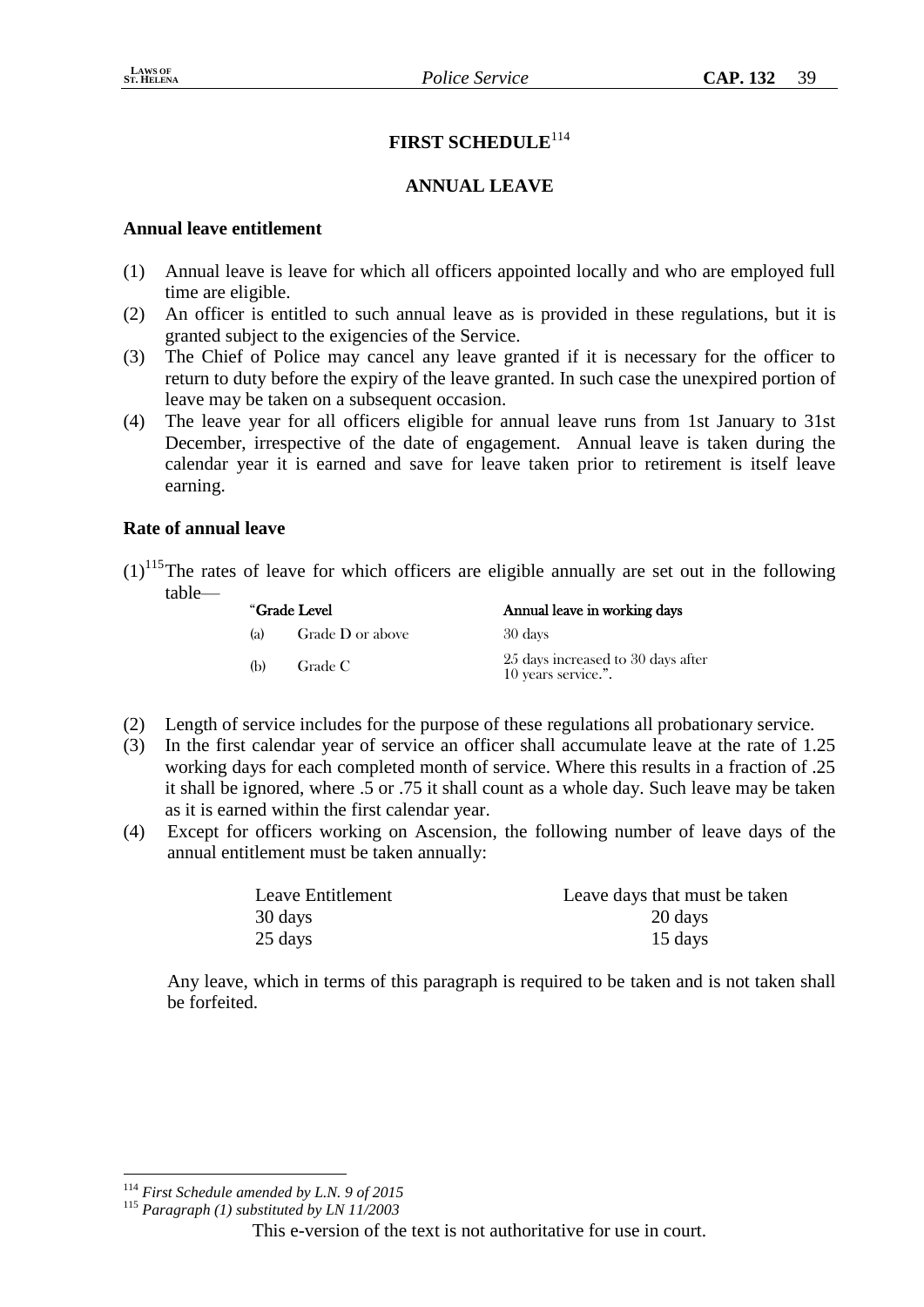## **Deferred leave**

- (1) Any balance of leave remaining at the end of a year may be accumulated and treated as deferred leave up to a maximum of 90 days.
- (2) Subject to the exigencies of the service deferred leave may be taken or may be required to be taken—
	- *(a)* prior to retirement; or
	- *(b)* in conjunction with annual leave when an officer is taking leave overseas; or
	- *(c)* in conjunction with other leave under these regulations when an officer would otherwise be on half pay or unpaid leave.

## **Annual leave—Ascension Island**

- (1) An officer posted to Ascension may, if he so wishes, accumulate the whole or part his leave entitlement, to be treated as deferred leave on his return to St. Helena, subject to a maximum of 90 days deferred leave.
- (2) Officers locally engaged on Ascension shall take leave in the same manner as officers working on St. Helena.

#### **Leave on termination**

When the appointment of an officer is terminated on due notice or by tendering salary *in lieu* of notice, the officer shall be eligible for any annual or deferred leave due to him on the termination of his employment up to a total of 90 days. Notice may be given to run concurrently with any leave due to the officer.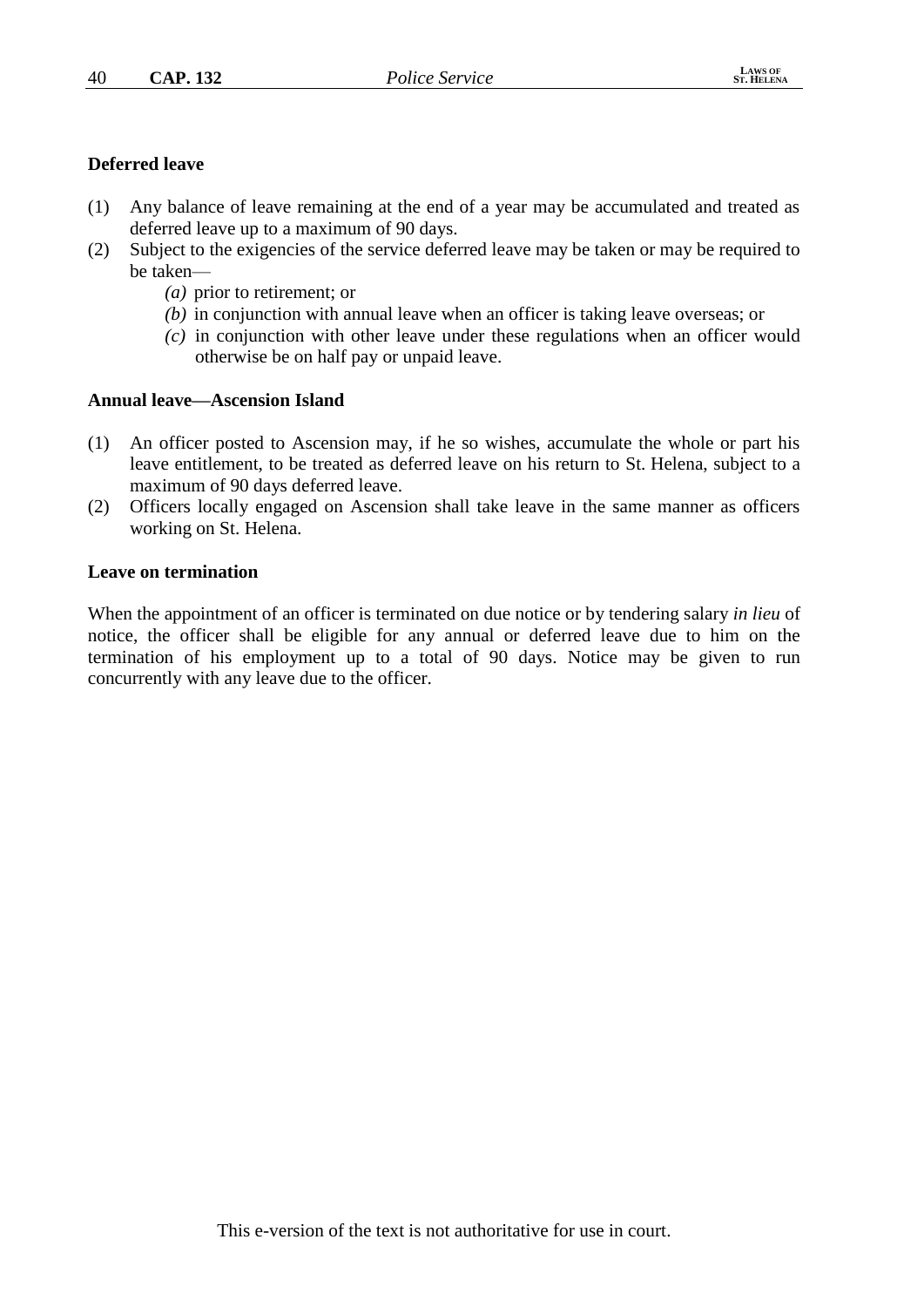# **POLICE (DISCIPLINE) REGULATIONS** – SECTION 49

*(Legal Notices 17 of 1976, 10 of 2000 and 9 of 2015)*

#### PART I PRELIMINARY

## **Short title**

**1.** These regulations may be cited as the Police (Discipline) Regulations.

## **Application**

 $2^{116}$  …

# **Interpretation**

**3.** In these regulations—

**"Chief of Police"** means the officer appointed under section 5 of the Ordinance to command the Force;

**"Force"**<sup>117</sup> …

**"Service"** <sup>118</sup> means the St Helena Police Service;

"the Ordinance"<sup>119</sup> means the Police Service Ordinance.

# PART II OFFENCES AND DISCIPLINE

## **Kinds of offences and by whom triable**

- **4.** Offences may be of two kinds, namely—
- *(a)* offences created by the Ordinance; and
- *(b)* disciplinary offences created by this Part of these Regulations.

## **Offence created by the Ordinance**

**5.**<sup>120</sup> …

## **Disciplinary offences created by these Regulations**

**6.**<sup>121</sup> A member of the Service commits an offence against discipline if he fails to comply with the Standards of Professional Behaviour set out in the Schedule.

# **Investigation, hearing and determination of charge or complaint in Police disciplinary proceedings – General Issues**

<sup>1</sup> <sup>116</sup> *Regulation 2 revoked by L.N. 9 of 2015*

<sup>117</sup> *Definition of "Force" revoked by L.N. 9 of 2015*

<sup>118</sup> *Definition of "Service" inserted by L.N. 9 of 2015*

<sup>119</sup> *Definition of "Ordinance" substituted by L.N. 9 of 2015*

<sup>120</sup> *Regulation 5 revoked by L.N. 9 of 2015*

<sup>121</sup> *Regulation 6 substituted by L.N. 9 of 2015*

This e-version of the text is not authoritative for use in court.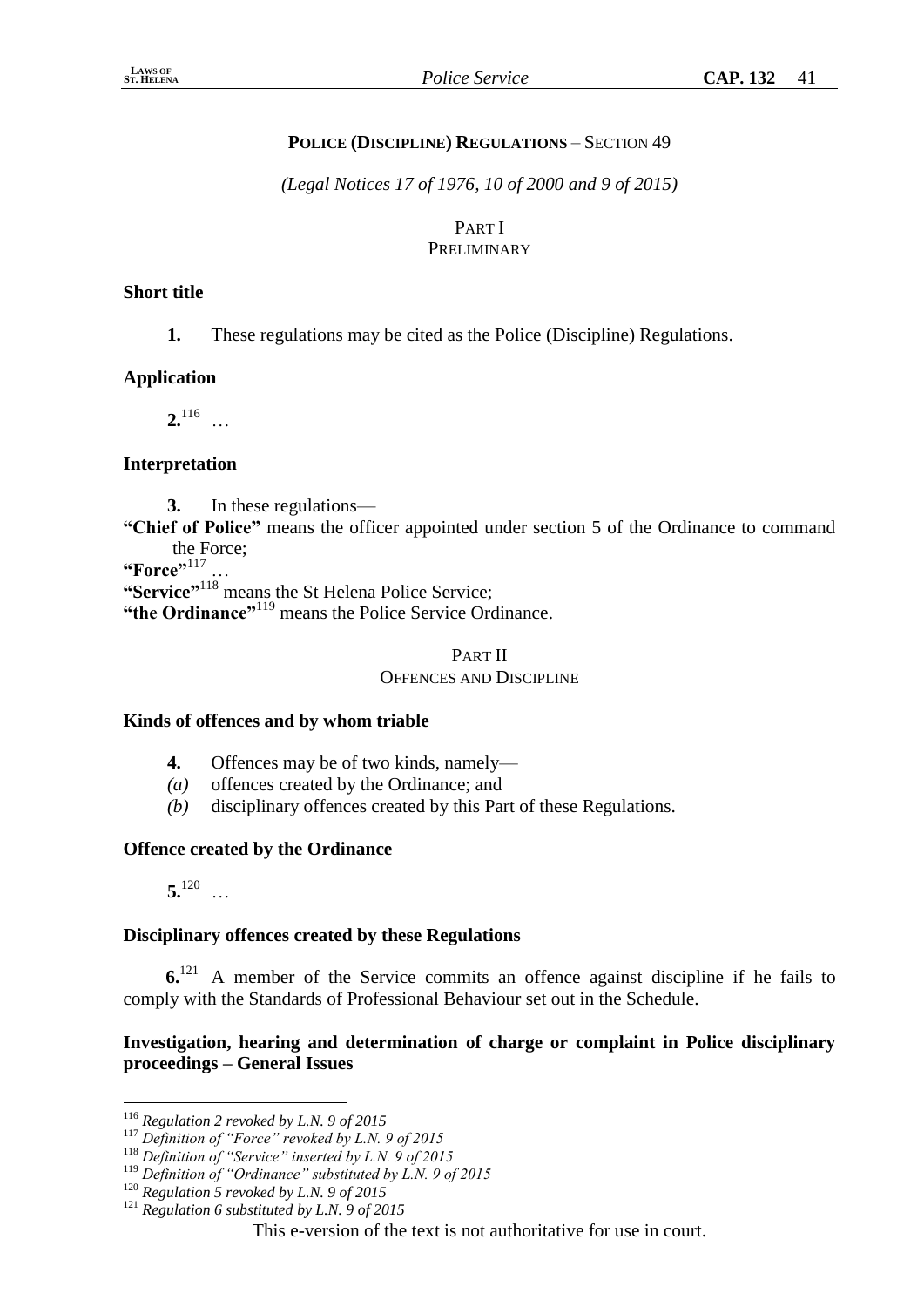**7.**<sup>122</sup> **(1)** When a complaint is received or an allegation of misconduct is made against any officer a 'Notice of Alleged Breach of the Standards of Professional Behaviour' will be served on that officer by an officer of Inspector or above.

**(2)** This notice will set out the complaint or allegation of misconduct and is served at the earliest possible stage of the investigation.

**(3)** The serving of the notice does not necessarily mean that misconduct proceedings will be taken against the officer, but is given to safeguard the interests of the officer concerned and allow the officer the opportunity to secure any documentation or other material or make notes that may assist in responding to the allegations.

**(4)** Within ten working days, starting on the day the officer is served the notice, the officer may provide a written or verbal response to the investigator relating to any matter under investigation and the officer may provide any relevant documents to the investigator. If the officer fails to provide a response to this notice may lead to a adverse inference being drawn in any subsequent misconduct hearings.

**(5)** At the conclusion of the investigation then, upon request, the officer shall, subject to the harm test, be provided with a copy of the investigators report or such parts that refer to that officer.

## **SCHEDULE**<sup>123</sup>

\_\_\_\_\_\_\_\_\_\_\_

#### **THE STANDARDS OF PROFESSIONAL BEHAVIOUR**

#### **1. Honesty and Integrity**

Police officers are honest, act with integrity and do not compromise or abuse their position.

## **2. Authority, Respect and Courtesy**

Police officers act with self-control and tolerance, treating members of the public and colleagues with respect and courtesy.

#### **3. Equality and Diversity**

Police officers act with fairness and impartiality. They do not discriminate unlawfully or unfairly.

#### **4. Use of Force**

Police officers only use force to the extent that it is necessary, proportionate and reasonable in all the circumstances.

#### **5. Orders and Instructions**

Police officers only give and carry out lawful orders and instructions.

<u>.</u>

<sup>122</sup> *Regulation 7 substituted by L.N. 9 of 2015*

<sup>123</sup> *Schedule substituted by L.N. 9 of 2015*

This e-version of the text is not authoritative for use in court.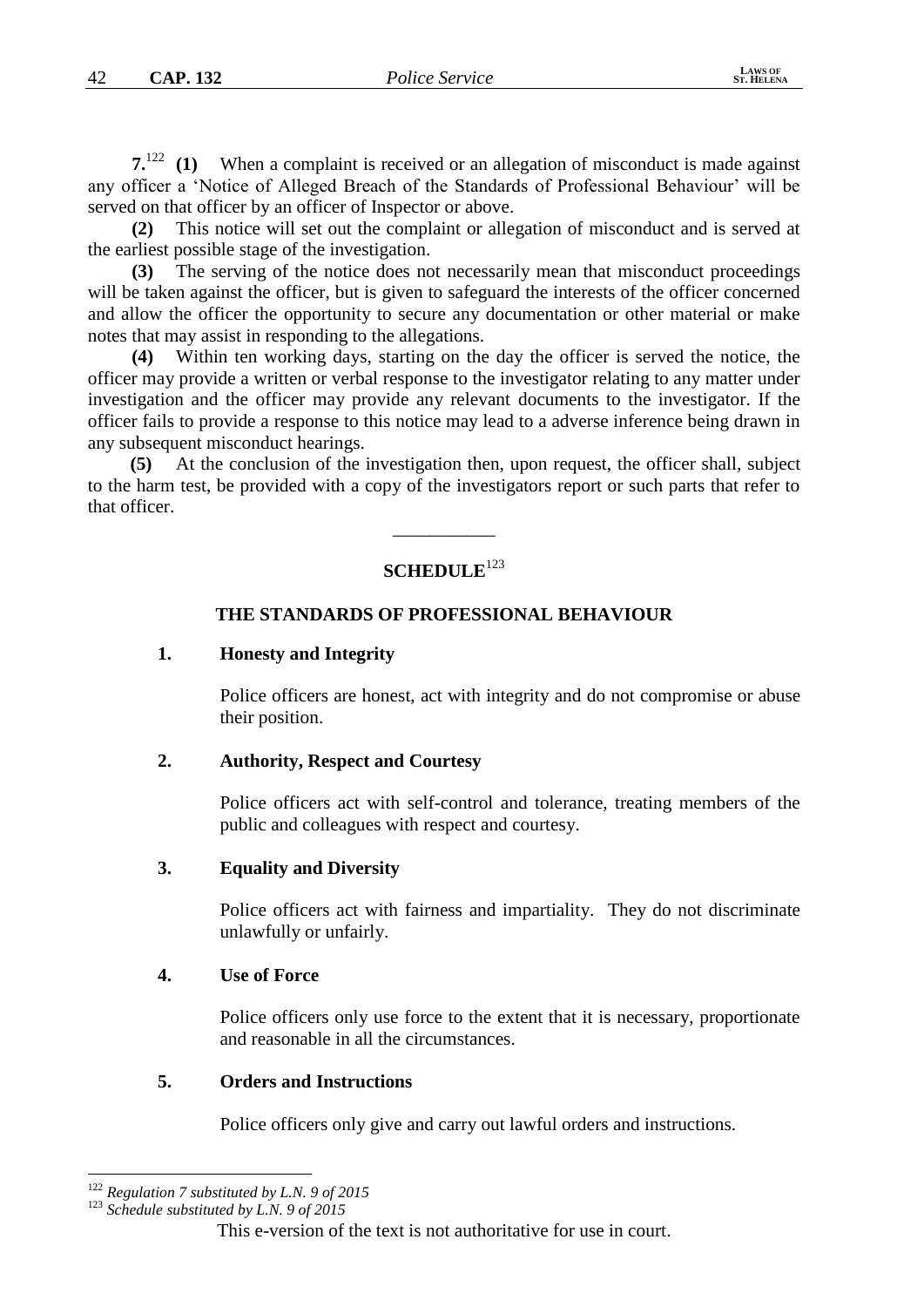# **6. Duties and Responsibilities**

Police officers are diligent in the exercise of their duties and responsibilities.

# **7. Confidentiality**

Police officers treat information with respect and access or disclose it only in the proper course of police duties.

# **8. Fitness for Duty**

Police officers when on duty or presenting themselves for duty are fit to carry out their duties and responsibilities.

# **9. Discreditable Conduct**

Police officers behave in a manner which does not discredit the police service or undermine public confidence, whether on or off duty.

# **10. Challenging and Reporting Improper Conduct**

Police officers report, challenge or take action against the conduct of colleagues which has fallen below the standards of professional behaviour expected.

\_\_\_\_\_\_\_\_\_\_\_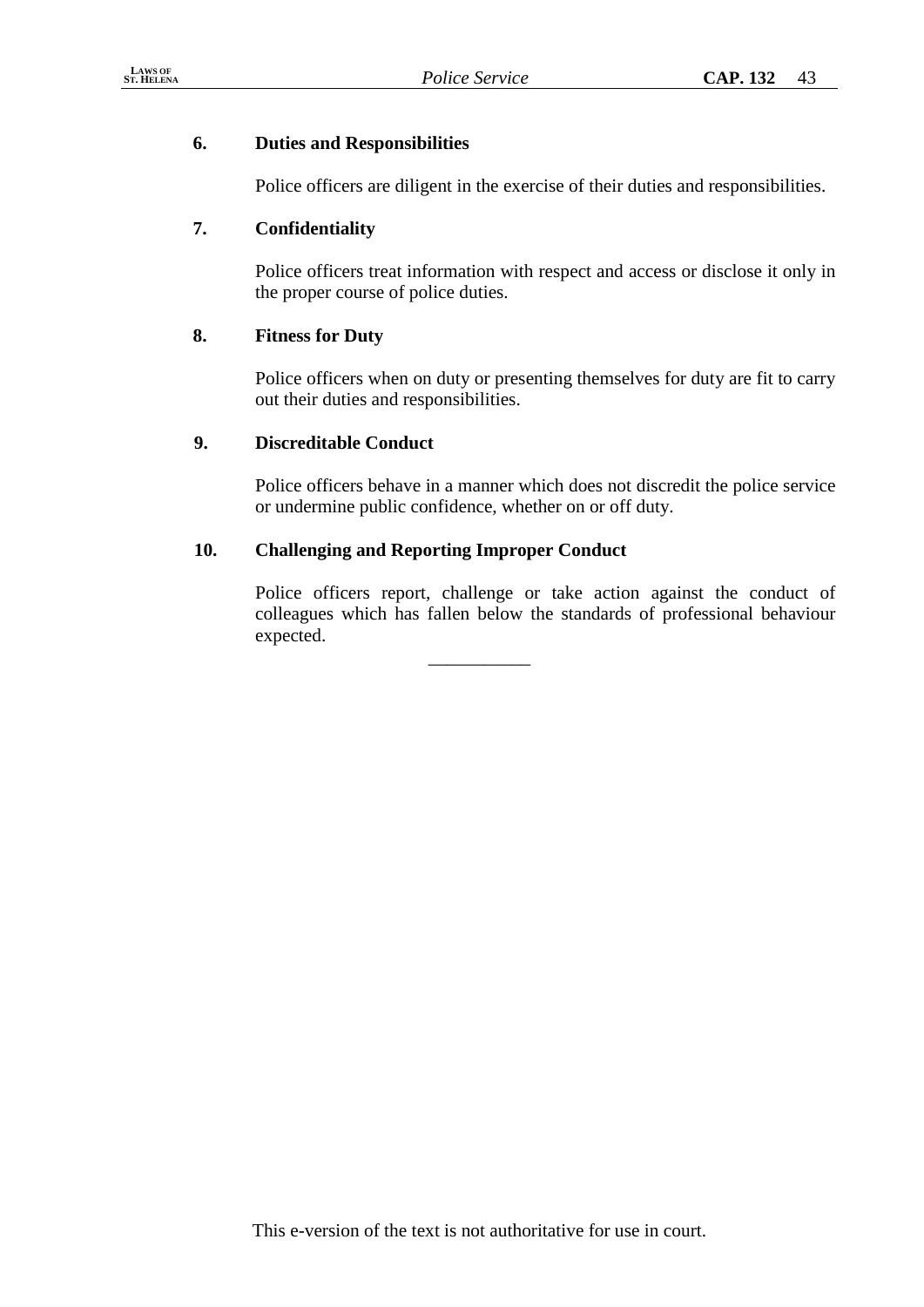#### **COLONIAL POLICE LONG SERVICE MEDAL REGULATIONS**

*(Legal Notices 1 of 1973 and 9 of 2015)*

#### *Regulations made by the Governor under Clause Thirteenthly of the Royal Warrant 12th November, 1969.*

#### **Short title**

**1.** These regulations shall be cited as the Colonial Police Long Service Medal Regulations, 1972.

#### **Service required**

**2.**<sup>124</sup> The Colonial Police Long Service Medal will be granted as a reward for long service and good conduct to members of all ranks of the St. Helena Police Service, who have completed 18 years continuous service as hereinafter defined.

A Clasp will also be granted to a recipient of the Medal on his completing twenty-five years' qualifying service, and a further Clasp on completing thirty years' qualifying service. For each Clasp so awarded a small silver rose may be added to the ribbon when worn alone.

#### **Continuity of service**

**3.** Service in properly organised Police Forces in other Colonies, Associated States or Territories under Her Majesty's Protection or Administration may be allowed to reckon towards the required period of qualifying service, as may also service which would reckon as qualifying service for the Police Long Service and Good Conduct Medal, if the total period of such service amounts to not less than eighteen years: provided, however, that where service has been rendered in St. Helena and in one or more of the territories defined above, an interval not exceeding twelve months between any two periods of service shall not be regarded as breaking the continuity of such service; provided also that a break in service not exceeding six calendar months in St. Helena or in any one territory as defined above shall not be regarded as breaking the continuity of such service.

Service in Her Majesty's Armed Forces, or Merchant Navy whether on secondment, on recall or when called upon to serve may be allowed to reckon towards the required period of qualifying service, provided that such military or Merchant Navy service interrupted and was continuous with qualifying Police Service.

#### **Exemplary character**

1

**4.** For the purposes of these regulations service shall be reckoned as qualifying service only if it is certified that the character and conduct of the person recommended for the grant of the Medal or Clasp has been exemplary.

The term **"exemplary character"** shall not be held to apply to any member of the Police Force, who during the last 16 years of service, may have been found guilty of insubordination, insobriety, sleeping on duty, or other misconduct incurring reduction in rank or censure by the Governor or Officer Administering the Government.

<sup>124</sup> *Regulation 2 amended by L.N. 9 of 2015*

This e-version of the text is not authoritative for use in court.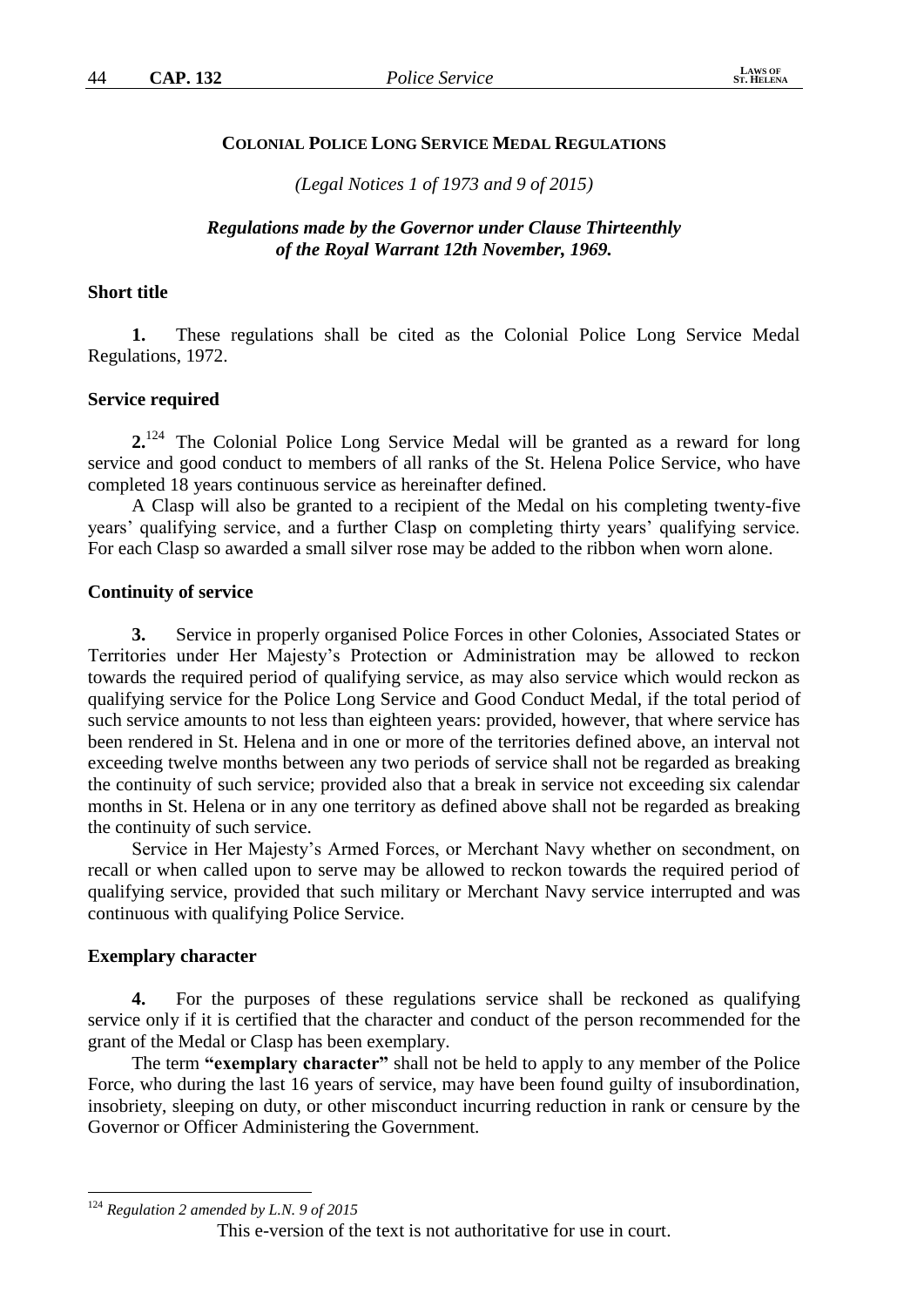# **Recommendations**

**5.**<sup>125</sup> Recommendations for the award of the Medal or Clasp shall be submitted by the Officer in charge of the Service to the Governor or Officer Administering the Government. The Medal will be awarded on the authority of the Governor or Officer Administering the Government and a notification of such award shall be published in the Government *Gazette*.

## **Forfeiture and restoration**

**6.**<sup>126</sup> *(a)* A recipient of the Medal or Clasp who is convicted of a criminal offence or is dismissed or removed from the Service for misconduct shall forfeit the Medal or Clasp unless the Governor or Officer Administering the Government shall otherwise direct.

*(b)* A Medal or Clasp so forfeited may be restored to the recipient by the Governor or Officer Administering the Government at his discretion.

*(c)* A note of forfeiture or restoration shall in every case be published in the Government *Gazette*.

\_\_\_\_\_\_\_\_\_\_\_

<u>.</u>

<sup>125</sup> *Regulation 5 amended by L.N. 9 of 2015*

<sup>126</sup> *Regulation 6 amended by L.N. 9 of 2015*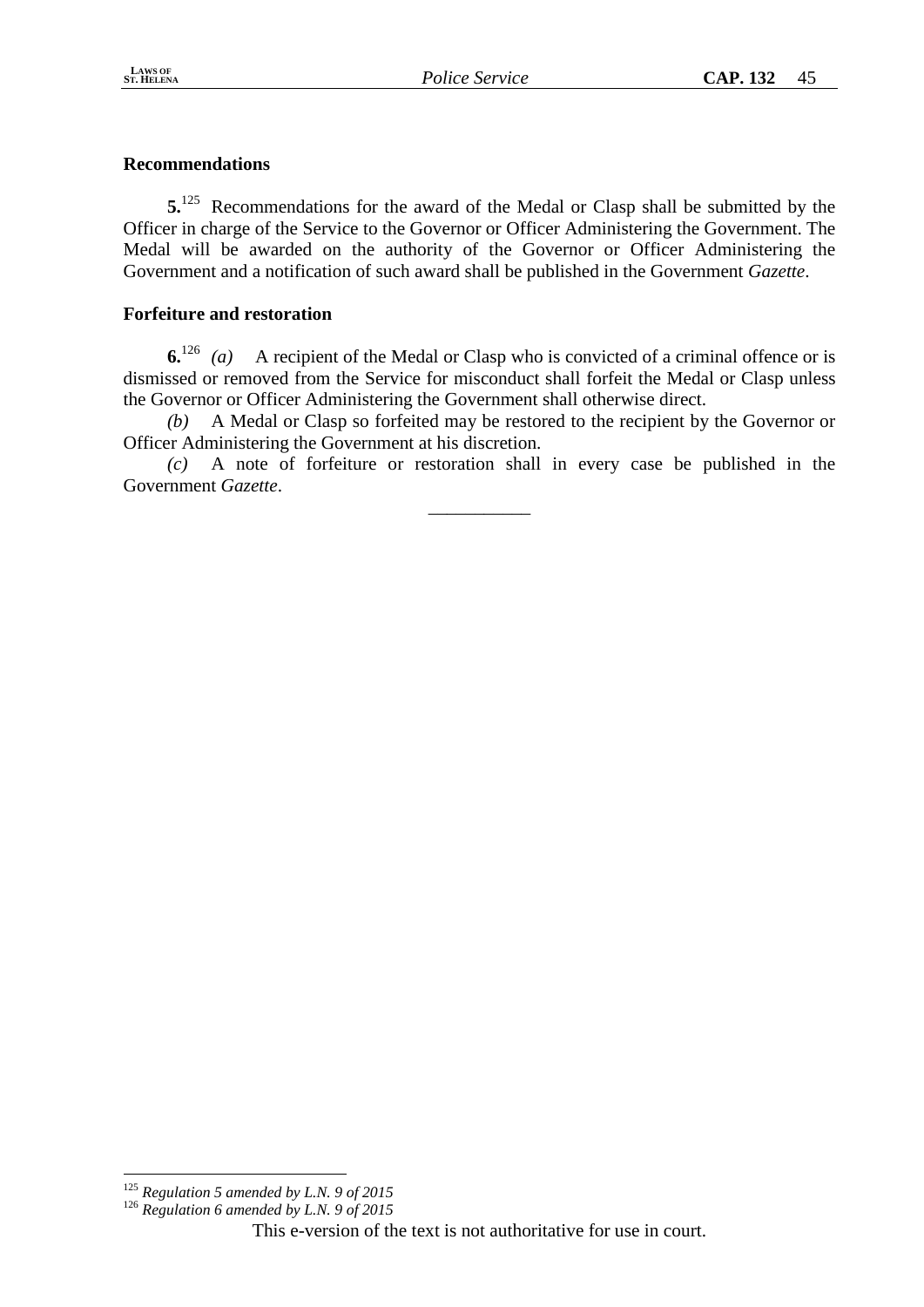#### **THE COLONIAL SPECIAL CONSTABULARY MEDAL REGULATIONS**

*(Legal Notices 25 of 1957)*

Under the authority of Clause 13 of the Royal Warrant dated 1st April, 1957, approving the creation of a medal to be designated "The Colonial Special Constabulary Medal", I hereby make the following regulations—

**1.** The Colonial Special Constabulary Medal and its Clasps will be granted in accordance with the provisions of the Royal Warrant as a reward for long and meritorious service to a member of the St Helena Special Constabulary who satisfies the following conditions—

*(a)* has served continuously and has been in receipt of remuneration for his service by way of salary or allowance, or training or retaining fees, as a Special Constable in any rank for not less than fifteen years in the St. Helena Special Constabulary or for periods amounting in the aggregate to not less than fifteen years service in that and any other Constabulary Force to which the Royal Warrant has been applied:

Provided—

- *(a)* (i) that no period of service as a whole time member of the permanent staff of such Force or Forces shall count as qualifying service;
	- (ii) that he has been recommended by the Chief of Police as willing and competent to discharge the duties of a Special Constable and as having performed such duty as a Special Constable as required of him during the qualifying period of service; and
- *(b)* (i) where service has been rendered in the Special Constabulary Forces of more than one Colonial Territory as aforesaid an interval not exceeding twelve months between any two periods of service shall not be regarded as breaking the continuity of such service; and
	- (ii) a break in service not exceeding six calendar months in any one such Special Constabulary Force shall not be regarded as breaking the continuity of such service;
	- (iii) a Clasp will also be granted to a recipient of the Medal on his completing each further ten years' qualifying service subsequent to the date of completion of the first fifteen years aforesaid.

For each Clasp so awarded a small silver rose emblem may be added to the ribbon when worn alone.

**2.** Recommendations for the award of the Medal shall be submitted annually in the month of January by the Chief of Police to the Governor or Officer Administering the Government. The Medal shall be awarded on the authority of the Governor or Officer Administering the Government and a notification of such award shall be published in the Government *Gazette*.

**3.** A recipient of the Medal or Clasp who is convicted of a criminal offence or is dismissed or removed from the St. Helena Special Constabulary for misconduct shall forfeit the Medal and Clasp unless the Governor or Officer Administering the Government shall otherwise direct.

A Medal or Clasp so forfeited may be restored to the recipient by the Governor at his discretion.